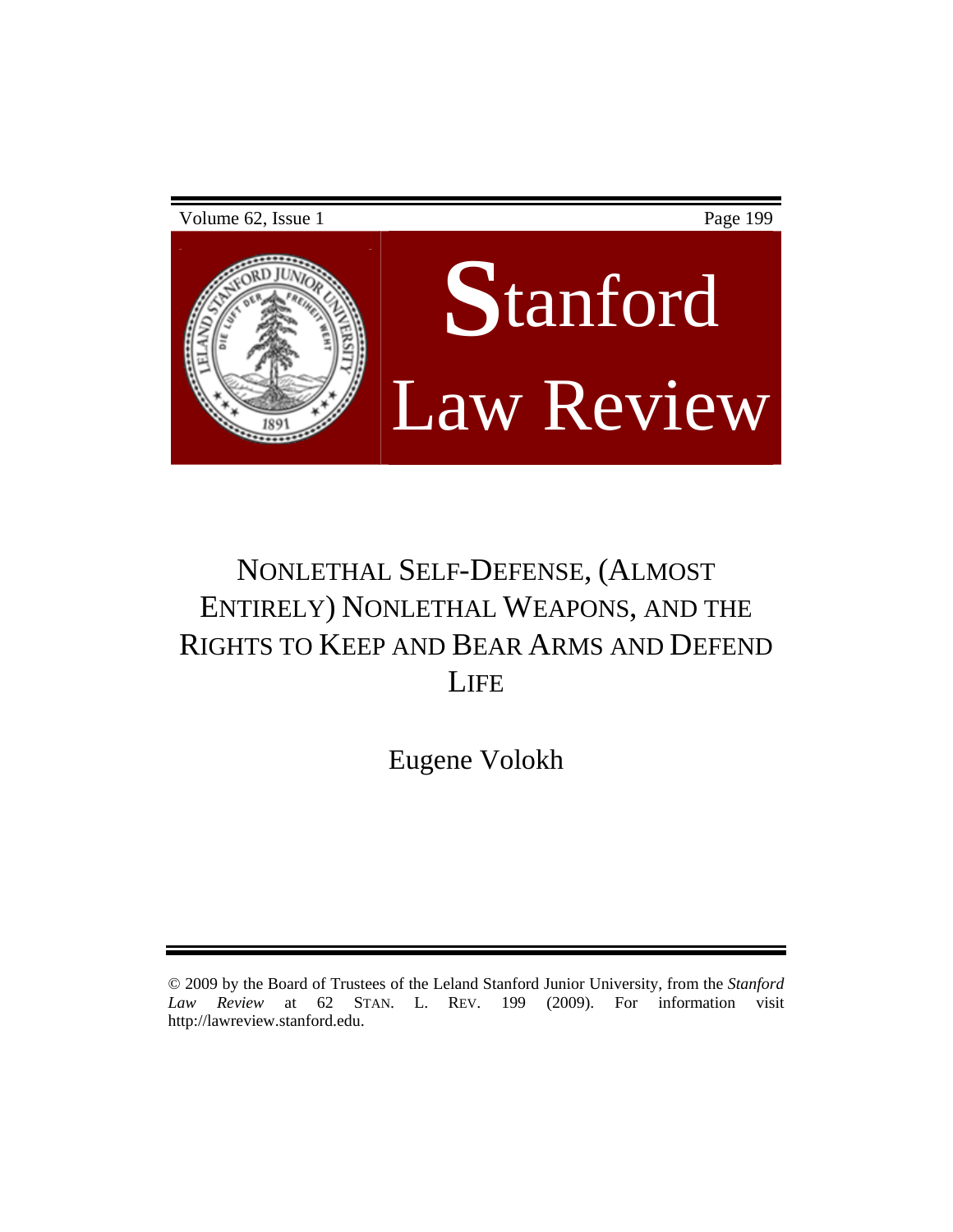# NONLETHAL SELF-DEFENSE, (ALMOST ENTIRELY) NONLETHAL WEAPONS, AND THE RIGHTS TO KEEP AND BEAR ARMS AND DEFEND LIFE

# Eugene Volokh\*

|                                                                      | 200  |
|----------------------------------------------------------------------|------|
| L                                                                    | .204 |
| WHY PEOPLE MAY WANT TO USE NONLETHAL WEAPONS<br>П.                   | .207 |
| RESTRICTIONS ON LAW-ABIDING ADULTS' POSSESSION AND CARRYING<br>III.  |      |
|                                                                      | 209  |
| A. Laws That Restrict Nonlethal Weapons when Guns Are Allowed        | .209 |
| B. Laws that Ban Both Possession or Carrying of Stun Guns and of     |      |
|                                                                      | .213 |
| CONSTITUTIONAL OBJECTIONS TO NONLETHAL WEAPON BANS<br>IV.            | .216 |
|                                                                      | .217 |
|                                                                      | .218 |
|                                                                      | .221 |
|                                                                      | .222 |
| V.                                                                   | .226 |
| BANS ON POSSESSION IN PUBLIC HOUSING, IN PUBLIC UNIVERSITIES,<br>VI. |      |
|                                                                      | .229 |
|                                                                      | .229 |
|                                                                      |      |

<sup>\*</sup> Gary T. Schwartz Professor of Law, UCLA School of Law (volokh@law.ucla.edu). Many thanks to Deirdre Lanning, who wrote a paper at my suggestion on this general subject in the Academic Writing Circle seminar that I taught in 2007-08. Deirdre Lanning, *Non-Lethal Weapons, The Right to Bear Arms, and the Right to Self-Defense: A New Approach* (available from author). I note in the footnotes the places where I have relied on Lanning's work, or where Lanning deals with the same issues that I do. Thanks also to Amy Atchison, Laura Donohue, Cheryl Kelly Fischer, Holly Gibeaut, June Kim, Nelson Lund, Sean Marotta, J.E. McNeil, Tammy Pettinato, Stephanie Plotin, Josh Sargent, Robin Shofner, Vicki Steiner, Vladimir Volokh, and Barnaby Zall for their help.

When I cite a law with a quoted phrase in the parenthetical, such as "weapon capable of causing death or serious bodily injury," that means the law uses that generic phrase rather than specifically mentioning stun guns or irritant sprays. For a brief discussion of why such generic phrases generally cover stun guns and irritant sprays, see *infra* Appendix I. If no such parenthetical is included, that means the law covers stun guns and irritant sprays by name.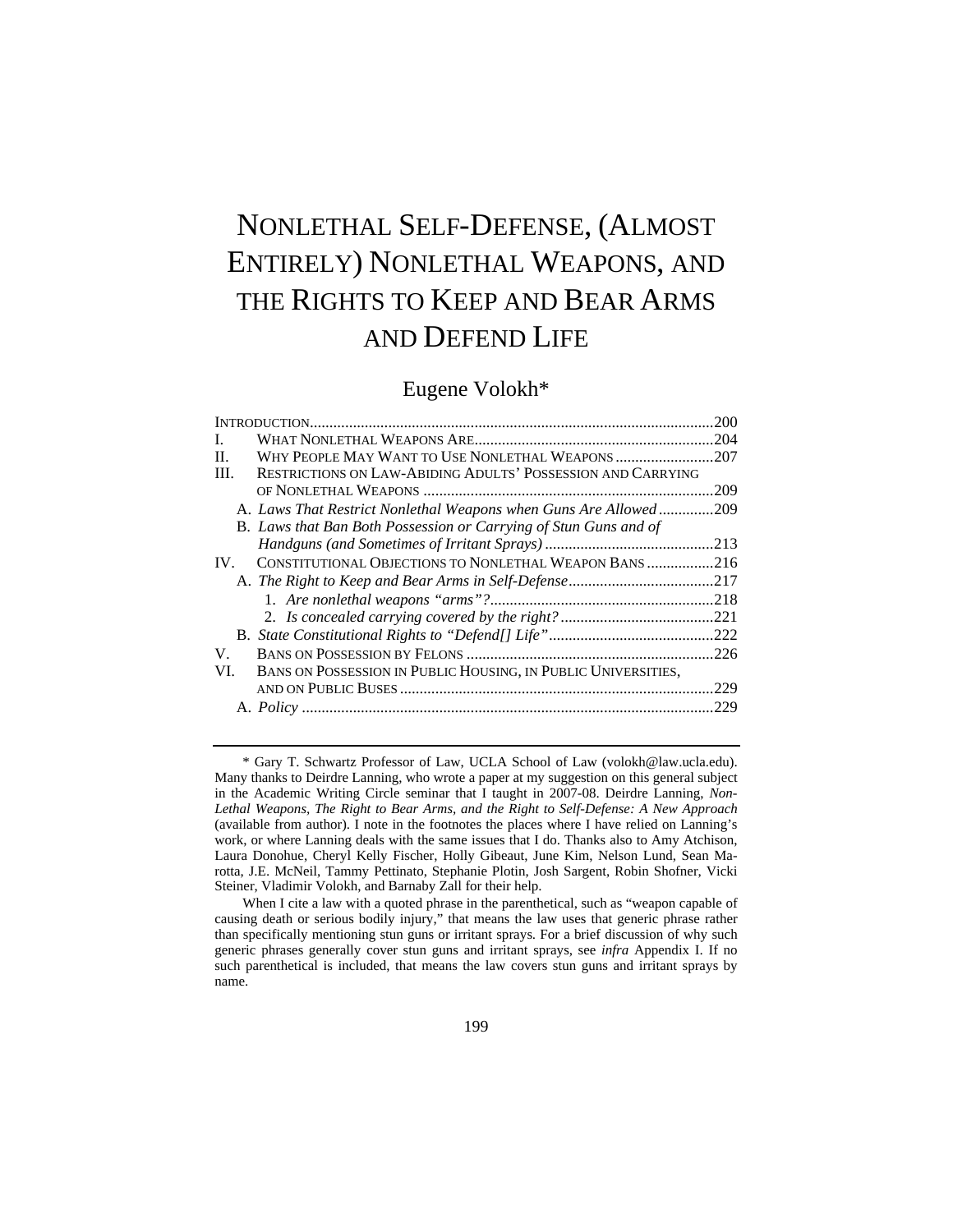| VII.  |                                                                         | .233 |
|-------|-------------------------------------------------------------------------|------|
| VIII. | SHALL-ISSUE LICENSING SCHEMES, LICENSING FEES, AND WAITING              |      |
|       |                                                                         | .235 |
|       |                                                                         |      |
|       |                                                                         |      |
|       |                                                                         |      |
|       |                                                                         |      |
|       | C. Weapons Capable of Causing Death or Serious Injury (or, in Some      |      |
|       |                                                                         |      |
|       | D. Weapons Readily Capable of Causing Death or Serious Injury 241       |      |
|       | E. Weapons Capable or Readily Capable of Causing Death242               |      |
|       | F. Weapons Likely to Cause Death or Serious Bodily Injury 242           |      |
|       | G. Undefined "Dangerous Weapons," "Deadly Weapons," or "Offensive       |      |
|       |                                                                         | .243 |
|       | H. Weapons "Closely Associated with Criminal Activity" 243              |      |
|       | APPENDIX II: GENERAL RESTRICTIONS ON STUN GUNS AND IRRITANT SPRAYS 244  |      |
|       |                                                                         |      |
|       |                                                                         |      |
|       |                                                                         |      |
|       |                                                                         |      |
|       | B. Bans on Carrying in Most Places Outside the Home, Including Public   |      |
|       |                                                                         |      |
|       |                                                                         |      |
|       |                                                                         |      |
|       |                                                                         |      |
|       |                                                                         |      |
|       |                                                                         |      |
|       |                                                                         |      |
|       | D. Requirements of a Permit to Possess, Carry, or Carry Concealed, with |      |
|       | the Government Having Some Discretion Whether to Issue the Permit254    |      |
|       |                                                                         |      |
|       |                                                                         |      |
|       |                                                                         |      |
|       |                                                                         |      |

#### **INTRODUCTION**

Owning a stun gun<sup>1</sup> is a crime in seven states and several cities.<sup>2</sup> Carrying irritant sprays—such as pepper spray or Mace—is probably illegal in several jurisdictions.<sup>3</sup> Even possessing irritant sprays at home is illegal in Massachusetts if you're not a citizen, $4 \text{ and in several states if you're under eighteen (even)}$ 

<sup>1.</sup> I use "stun gun" as the generic term, but the main stun guns now available are socalled Tasers, and Taser International is the main supplier. *See infra* Part I.

<sup>2.</sup> *See infra* Appendix II.A.1.

<sup>3.</sup> *See infra* Appendix II.B.2.

<sup>4.</sup> *See infra* note 64.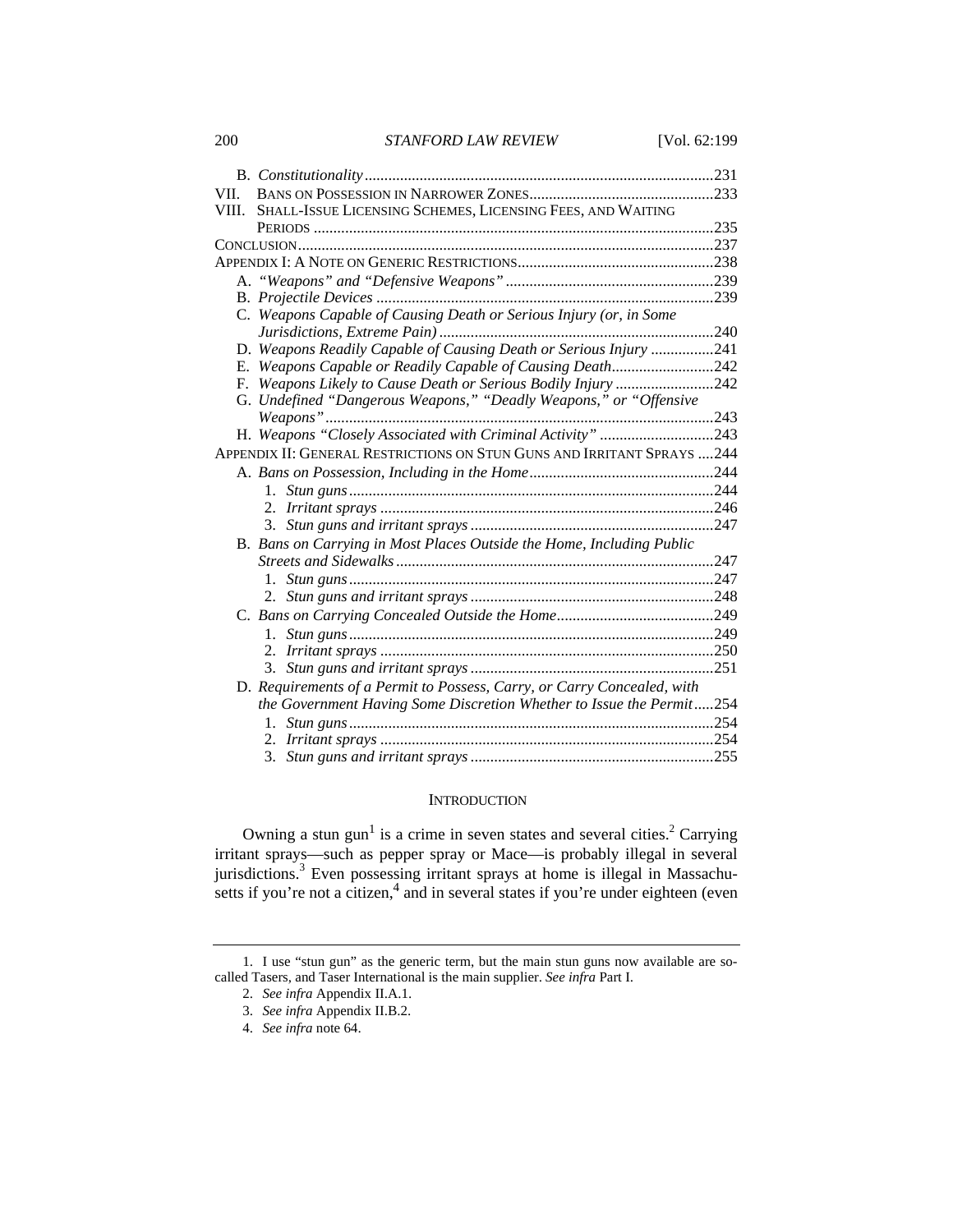if you're sixteen or seventeen).<sup>5</sup>

Yet in most of these jurisdictions, people are free to possess guns in the same situations where stun guns or irritant sprays are illegal. So deadly devices are fine. But say you have religious, ethical, or emotional objections to killing, or don't want to risk accidentally killing an innocent bystander, or don't want your children to potentially have access to a deadly weapon. Not wanting to kill, and knowing that stun guns and irritant sprays pose at most a very small risk of death, you get a stun gun (which over 198,000 civilians have apparently done) or an irritant spray.<sup>6</sup> Then you're a criminal.

In public places within some other jurisdictions, stun guns, irritant sprays, and firearms are equally banned. People there are entirely barred from defending themselves with any of the devices that are most effective for self-defense. That's the rule in many Illinois towns, in Milwaukee as to concealed carrying, for foreign citizens in Massachusetts,<sup>7</sup> and probably for eighteen- to twentyyear-olds outside the home in Connecticut and Memphis.<sup>8</sup>

It's the rule for minors, even ones old enough to use the deadly devices

6. Taser International reports that it has sold 198,000 Tasers to civilians. *Tasers Gaining Widespread Acceptance, but Tarrant County Sheriff Bucks the Trend*, FT. WORTH STAR-TELEGRAM, Oct. 10, 2009. There are no comparable numbers for irritant sprays, but in the one state where legally owning irritant sprays requires a license—Massachusetts—there were 12,804 active licenses as of July 15, 2009. Telephone interview by Robin Shofner with Jason Guida, Dir., Mass. Firearms Record Bureau (July 16, 2009). Extrapolating to the nation at large yields an estimate of about 600,000 people who would legally possess irritant sprays if a license were required; there are thus likely many more who do possess irritant sprays, given that in most states possessing and even carrying irritant sprays doesn't require a license.

7. *See* MASS. GEN. LAWS ANN. ch. 140, §§ 121, 129B(1)(vii) (West 2009).

8. *See infra* Appendix II.B.2. In those places, everyone is probably forbidden to carry stun guns and irritant sprays, and eighteen to twenty-year-olds can't get concealed handgun carry licenses.

 People are sometimes arrested for violating the laws described in the Introduction. *See, e*.*g*., Lisa Redmond, *Former Professor Suing Lowell Police After Arrest*, LOWELL SUN (Mass.), Apr. 15, 2009 (noting an arrest for, among other things, possession of pepper spray, presumably without the identification card that Massachusetts requires for such possession). But even when the laws aren't directly enforced, they likely have some effect on people's behavior: stores, for instance, can't legally sell stun guns in jurisdictions that ban them. Massachusetts irritant spray dealers are only allowed to sell to people who have the requisite identification cards, MASS. GEN. LAWS ANN. ch. 140, § 123 (West 2009), for which foreign citizens aren't eligible. Some law-abiding citizens might be deterred by even a small risk that they'll be found to have a weapon on their persons. Plus, people who carry and use nondeadly weapons in self-defense against a crime despite the ban are likely not to report the crime or otherwise help the police in investigating the crime, for fear of being prosecuted themselves. *See generally* Eugene Volokh, *Duties to Rescue and the Anticooperative Effects of Law*, 88 GEO. L.J. 105 (1999) (discussing such "anticooperative effects").

<sup>5.</sup> *See* Eugene Volokh, *Older Minors, the Right to Keep and Bear (Almost Entirely) Nonlethal Arms, and the Right to Defend Life*, 43 ARIZ. ST. L.J. (forthcoming Mar. 2011). Some such statutes allow possession under the immediate supervision of a parent, but they still limit sixteen and seventeen-year-olds' ability to defend themselves when out in public by themselves.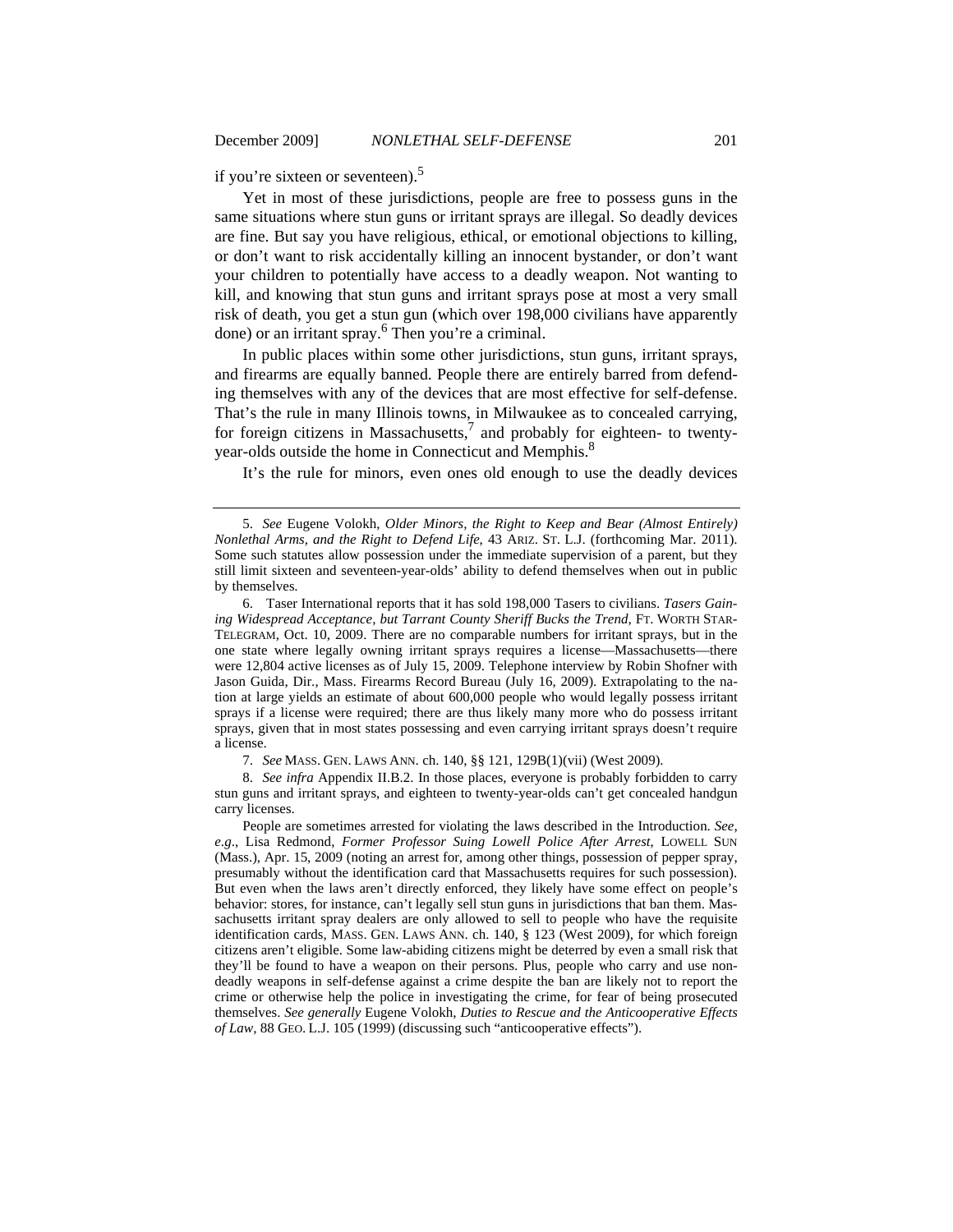known as automobiles, in public places in several states and cities.<sup>9</sup> And it's the rule for felons (even nonviolent felons)—even in their own homes—in several other states, $10$  which also means that people who live with felons may find it dangerous to possess such defensive devices. $<sup>11</sup>$ </sup>

People are likewise barred from having handguns, stun guns, or irritant sprays in many public universities, in public housing in Aurora (Illinois), and in some jurisdictions on public buses.<sup>12</sup> This also means that people who live in those places or who travel on those buses are practically barred from having such weapons even outside the place where the weapons are formally forbidden, since such people have no practical way of legally storing or transporting the weapon.

Finally, in many places people are barred from possessing handguns and stun guns, but allowed to have irritant sprays. This burdens self-defense less than a total ban on all three devices would. But it still substantially burdens self-defense, since stun guns are often materially more effective than irritant sprays. $^{13}$ 

Much has been written by scholars about the use of deadly force in selfdefense and defense of others. But nonlethal self-defense remains largely undiscussed. Bans on nonlethal weapons are the main form of restriction on nonlethal self-defense, yet scholars have almost entirely ignored them.<sup>14</sup>

This Article aims to fill that gap. It begins by explaining (Part I) how stun guns and irritant sprays operate, and why some people might reasonably choose one or the other as their preferred nonlethal weapon. It also discusses (Part II) why people might want to defend themselves with nonlethal weapons rather than with lethal ones.

The Article then turns to the arguments for and against bans on law-abiding adults' possession and carrying of nonlethal weapons, both where firearms are allowed (Part III.A) and where firearms are forbidden (Part III.B). Nonlethal weapons may indeed be used in crime, and might sometimes be used even if lethal ones are not, for instance if a robber decides to take a "when in doubt, stun" approach, or if someone wants to torture someone else with a stun gun or pepper spray as part of a criminal plan or as a juvenile prank. But Part III argues that the bans are nonetheless not justified, because they are unlikely to do

- 11. *See infra* note 123.
- 12. *See infra* Part VI.A.
- 13. *See infra* Part II.

.

14. The exceptions are James B. Jacobs, *The Regulation of Personal Chemical Weapons: Some Anomalies in American Weapons Law*, 15 U. DAYTON L. REV. 141 (1989) (dealing with irritant sprays as they were regulated in the late 1980s, when they were more restricted than today), parts of Craig S. Lerner & Nelson Lund, Heller *and Nonlethal Weapons*, 60 HASTINGS L.J. 1387 (2009), and Lanning's unpublished article, *supra* note \*.

<sup>9.</sup> *See* Volokh, *supra* note 5.

<sup>10.</sup> *See infra* Part V.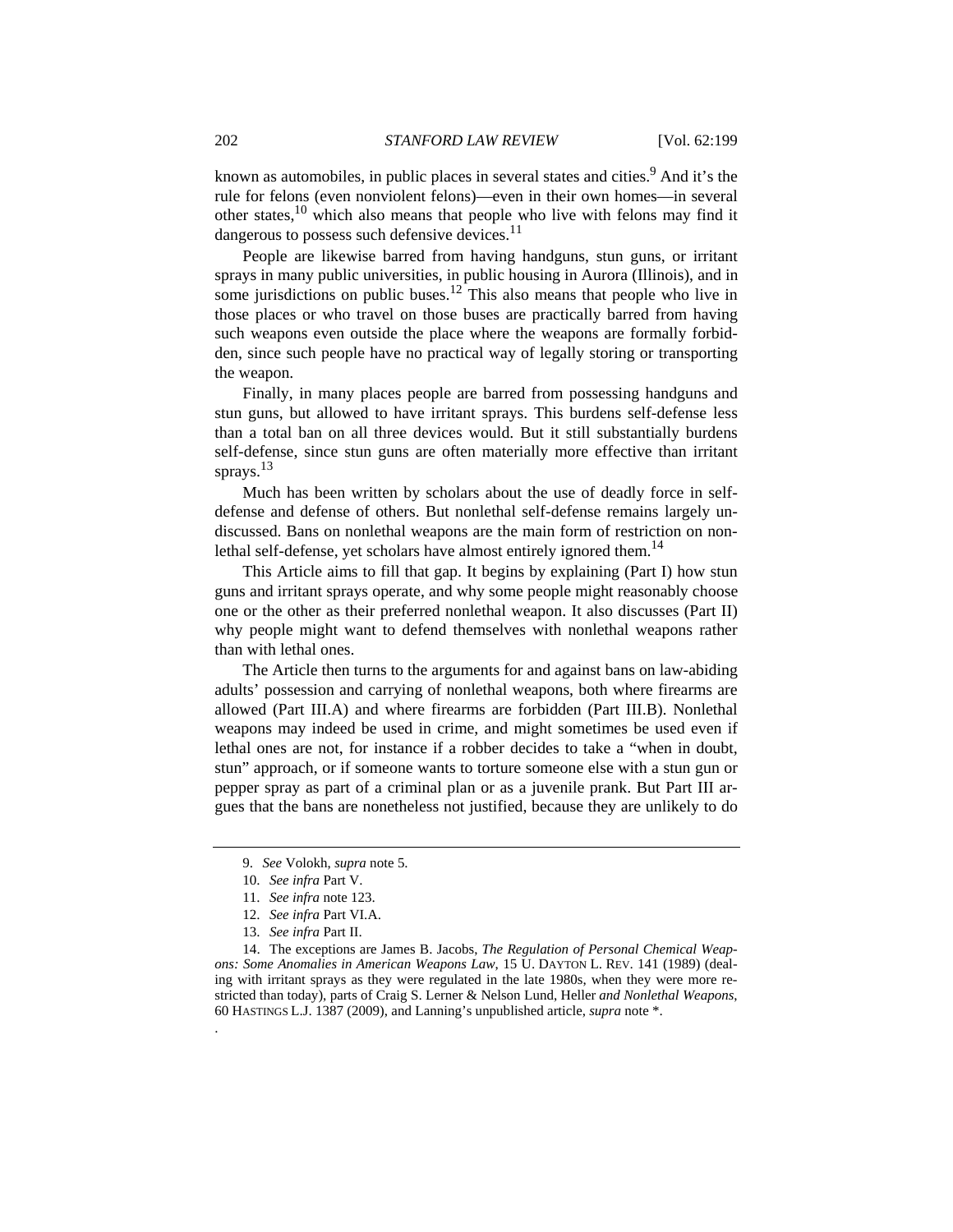much to diminish crime, and likely to do a good deal more to interfere with self-defense against crime.

And these arguments are not only policy arguments, but also constitutional arguments. First, at least forty state constitutions protect a right to bear arms in self-defense, and these include several no-stun-gun or partial no-stun-gun states. The Second Amendment applies in the District of Columbia and, by federal statute, in the Virgin Islands, two jurisdictions that ban stun guns; the Supreme Court is now considering whether it is incorporated against the states via the Fourteenth Amendment. Part IV.A argues that the word "arms" in all these provisions should be interpreted to cover nonlethal personal defense weapons as much as lethal ones, and that the right to bear arms in self-defense should preclude stun gun bans and irritant spray bans.

Second, twenty-one state constitutions explicitly recognize a right to defend life, and the U.S. Constitution might implicitly do the same. This express state constitutional right has been almost entirely ignored by scholars; but courts have rightly treated it as legally binding.

And the right to defend life, Part IV.B argues, should be read—like other rights—as including the right to possess devices that are necessary to effectively exercise the right. The right to decide whether to beget children protects the right to use contraceptive devices to better implement one's decision. The right to protect property, expressly secured by all the states that also secure a right to defend life, has been read as including the right to use devices (such as weapons or traps) to stop animals that are consuming one's crops. The First Amendment presumptively protects the right to associate, to spend money, and to use technological devices (such as telephones, amplifiers, and the like) to make one's expression effective. Likewise, the right to defend life should protect the right to use nonlethal devices that help effectively defend life.

Felons are also often targeted by nonlethal weapon bans. Part V argues that, though the case for restricting possession of nonlethal weapons by felons is stronger than for law-abiding adults, nonviolent felons should nonetheless be free to possess such weapons. They need to defend themselves at least as much as the law-abiding do. And their need for nonlethal weapons is even greater, since they are generally denied access to the firearms that the law-abiding typically turn to when they need defensive weapons. Though felons are probably more likely to abuse such weapons than are the law-abiding, that risk should be modest enough that it's worth running as to nonlethal weapons even if it isn't worth running as to firearms. I make a similar point about older undereighteen-year-olds in a separate article.<sup>15</sup>

Some jurisdictions have more localized bans on stun guns and irritant sprays. Part VI briefly discusses the policy and constitutional issues raised by bans focused on public housing, public universities, and public buses. Part VII

<sup>15.</sup> *See* Volokh, *supra* note 5.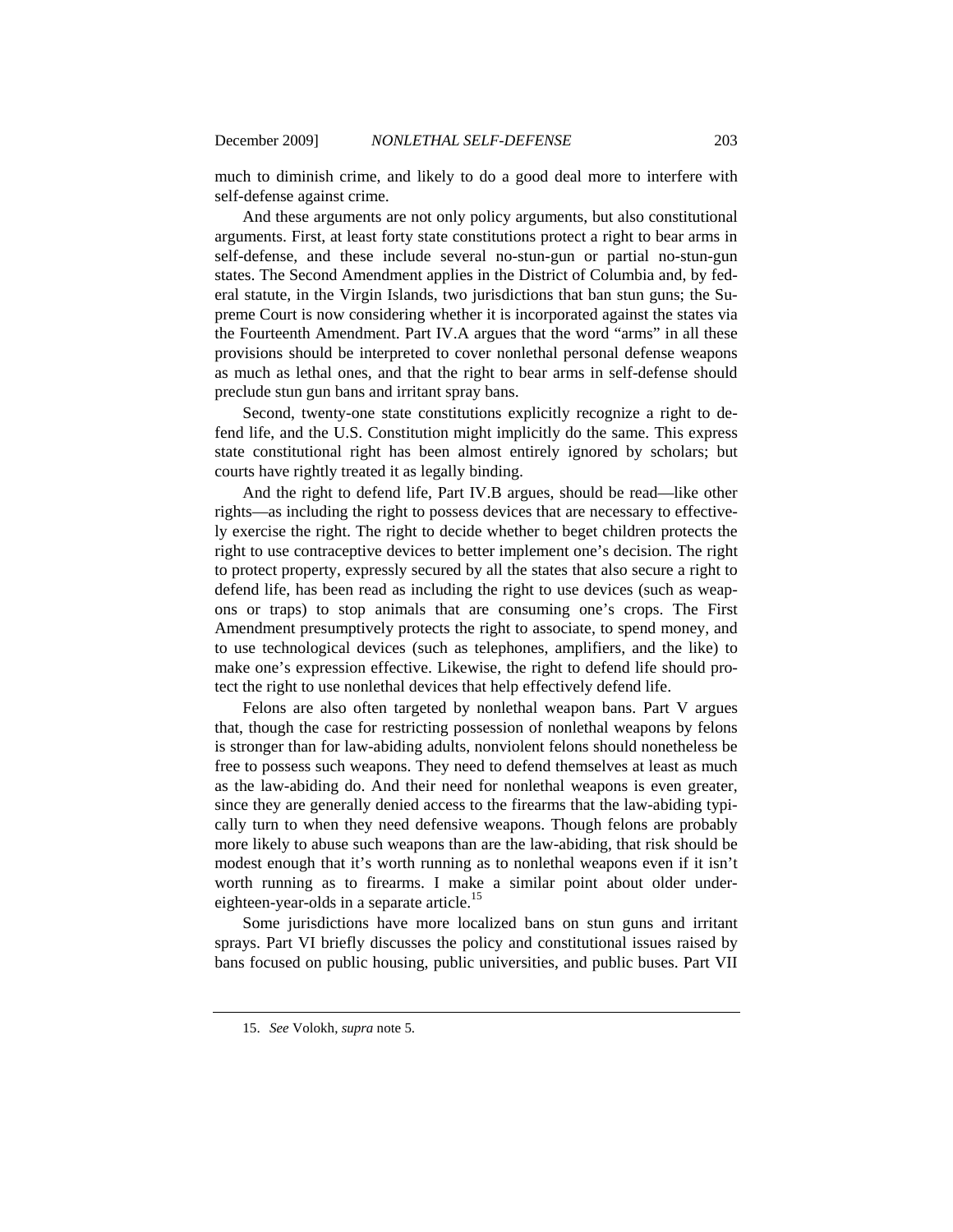briefly discusses bans that are limited to other places, such as parks and places that sell alcohol (which may include not just bars but also restaurants and even markets).

Finally, Part VIII discusses some jurisdictions' licensing requirements and waiting periods for buying nonlethal weapons. These restrictions are often borrowed directly (and unwisely) from gun regulation without any attention to the special characteristics of stun guns and irritant sprays. Such restrictions are thus likely to be more burdensome than they need to be, and less effective than they could be.

## I. WHAT NONLETHAL WEAPONS ARE

First, a few words about the devices discussed in this article. Stun guns and Tasers work by producing electrical pulses that make the target's muscles spasm, and thus quickly but temporarily disable him.<sup>16</sup> And unlike, say, a baton or a similar weapon, they generally stop the target with one blow, and can be used even by people who are weak or disabled.



Figure 1: Taser Corporation graphic depicting Taser C2 being fired.

The original stun guns were—despite the name—contact weapons: the user had to touch the target with his stun gun. But the Taser, developed in the early 1970s, shoots two wires tipped with barbed darts up to fifteen feet; the electrical shock is then delivered through the wires. The darts can generally penetrate clothing, so they need not land on exposed skin to work.

Stun gun shocks are almost never fatal. The most recent study reports no

<sup>16.</sup> For more, see Mark W. Kroll, Patrick Tchou & Sandra Upson, *How a Taser Works*, IEEE SPECTRUM, Dec. 2007, at 25-31, *available at* http://spectrum.ieee.org/ consumer-electronics/gadgets/how-a-taser-works.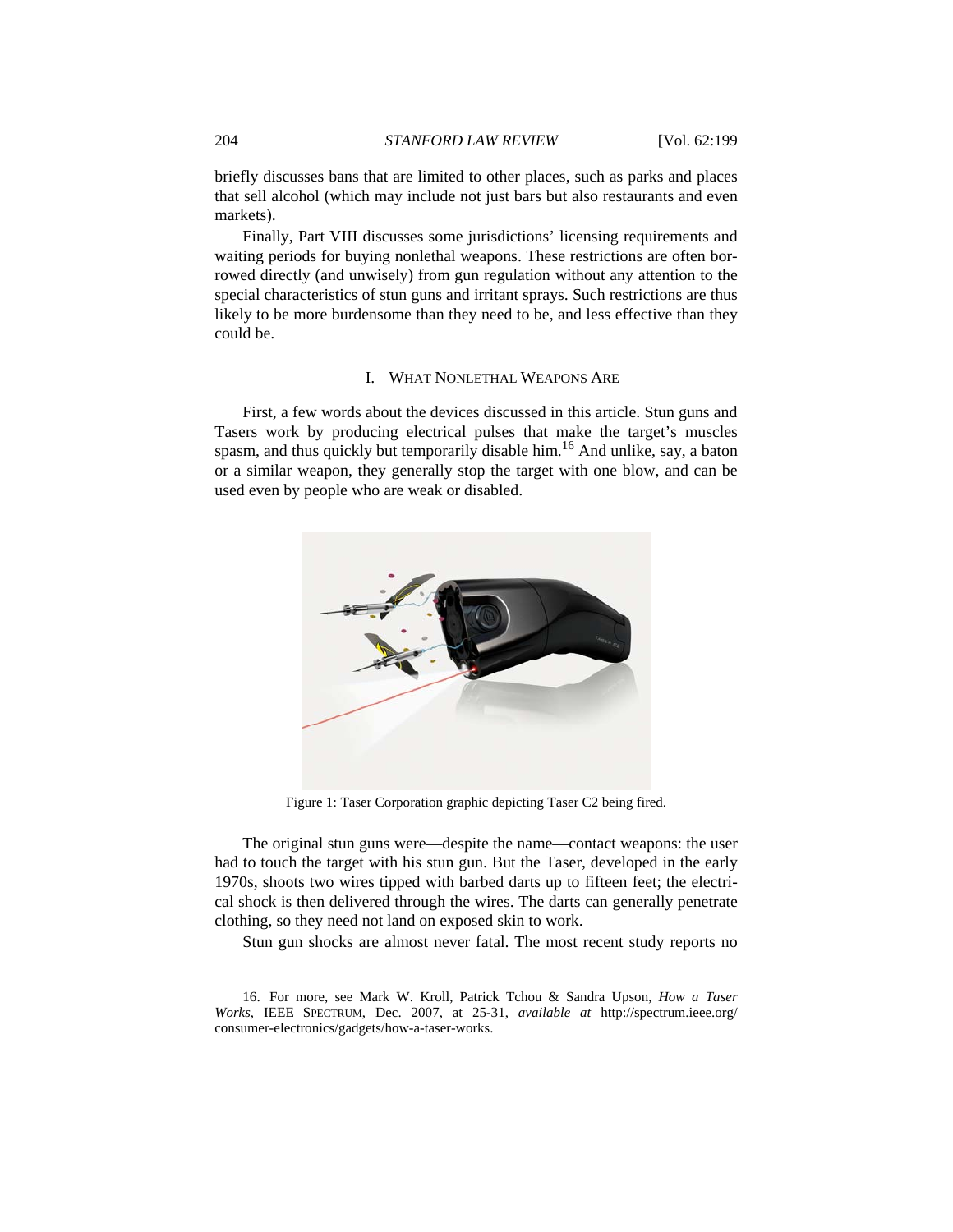deaths caused by stun gun use in 1201 consecutive uses of stun guns by three police departments, and only three moderate or severe medical reactions, none leading to long-term harm.<sup>17</sup> The study reports that two of the targets did "die[] unexpectedly while in police custody," but concludes that stun gun use "was not determined to be causal or contributory to death by the medical examiner in either case."<sup>18</sup>

An Amnesty International report, *"Less Than Lethal"? The Use of Stun Weapons in US Law Enforcement*, reports that "in at least fifty cases [since June 2001], coroners are reported to have listed the Taser as a cause or contributory factor in the death."<sup>19</sup> But this seems to be out of over 600,000 field uses against suspects since  $1998<sup>20</sup>$  This is why Amnesty agreed that, "overall, the death rate compared to the number of reported Taser field uses is relatively low," though it argued that the police should be even more careful about using Tasers, because "any risk of death" from "excessive or unnecessary force" by police "is unacceptable."21

By way of comparison, the death rate from gunshot wounds caused in deliberate assaults on others is likely about 20%, and from knife wounds caused in deliberate assaults on others is likely about  $2\%$ .<sup>22</sup> Of course all attacks are potentially deadly: pushing someone may cause him to fall the wrong way and die. But stun guns and irritant sprays are so rarely deadly that they merit being viewed as tantamount to generally non-deadly force, such as a punch or a shove. $23$ 

Irritant sprays, chiefly Mace (originally a derivative of tear gas) and pepper spray, temporarily disable people by irritating the respiratory system and the

20. TASER INT'L., TASER TECHNOLOGY—CHANGING THE WORLD AND PROTECTING LIVES 1 (2008), http://www.taser.com/company/pressroom/Documents/TASER%20Intl%20 Press%20Kit%2011%2008.pdf.

21. AMNESTY INT'L, *supra* note 19, at 86.

22. *Compare* Ctrs. for Disease Control, WISQARS Nonfatal Injury Reports, http:// webappa.cdc.gov/sasweb/ncipc/nfirates2001.html (select intent "Assault and Legal Intervention," cause "Firearm," year "2005") (reporting 51,354 nonfatal gun injuries), *and id*. (same, but cause "Cutting/piercing") (reporting 119,297 nonfatal cutting injuries), *with* Ctrs. for Disease Control, WISQARS Fatal Injuries: Mortality Reports, 1999-2005, http://webappa. cdc.gov/sasweb/ncipc/mortrate10\_sy.html (select intent "Homicide," cause "Firearm," year "2005") (reporting 12,352 gun deaths), *and id*. (same, but cause "Cut/Pierce") (reporting 2,097 cutting deaths). I say "likely" because such statistics are of course highly imprecise, especially since not all wounds are reported to the authorities.

23. *Cf*. MODEL PENAL CODE § 3.11 (Official Draft 1985) (as adopted in 1962, defining "deadly force" as "force that the actor uses with the purpose of causing or that he knows to create a substantial risk of causing death or serious bodily injury").

<sup>17.</sup> William P. Bozeman et al., *Safety and Injury Profile of Conducted Electrical Weapons Used by Law Enforcement Officers Against Criminal Suspects*, 53 ANNALS EMERGENCY MED. 480, 480 (2008).

<sup>18.</sup> *Id*. at 484-85.

<sup>19.</sup> AMNESTY INT'L, "LESS THAN LETHAL"? THE USE OF STUN WEAPONS IN US LAW ENFORCEMENT 1 (2008), http://www.amnesty.org/en/library/info/AMR51/010/2008/en (click on "Download: PDF").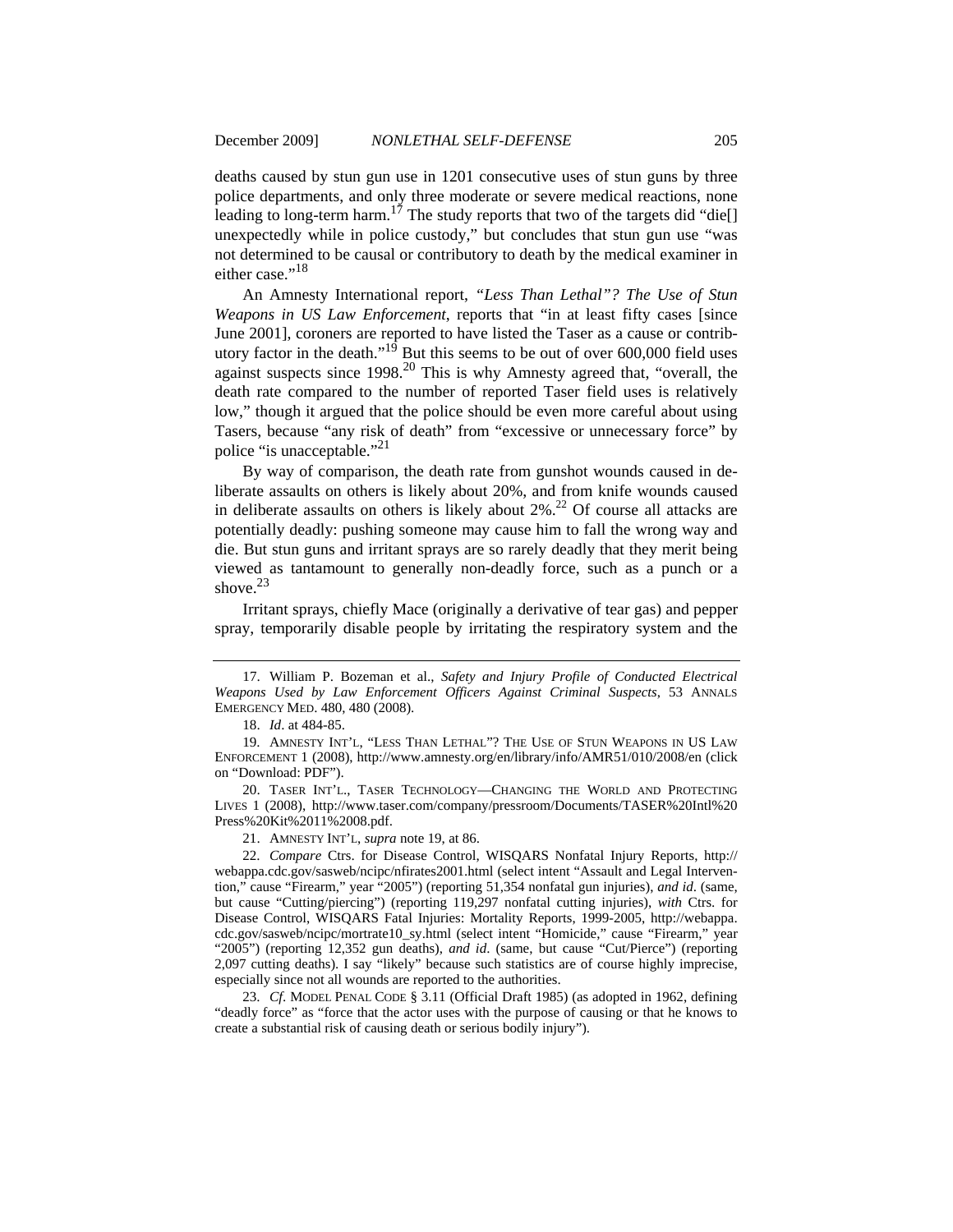eves.<sup>24</sup> They too cause intense pain, and very rarely longer-term effects. Some people have died in police custody after having been subdued with irritant sprays, but I could find only one mention of a confirmed case of irritant spray being a major cause of death. $25$ 

Stun guns are apparently more effective than irritant sprays in some ways and less in other ways, so some users may prefer one and others the other.<sup>26</sup> Pepper spray (the most effective irritant spray in use today) may still leave the attacker able to attack, though he is distracted and in pain. It's especially likely to be ineffective when the attacker is less sensitive to pain because he's drunk or on drugs.<sup>27</sup> To be most effective, pepper spray requires a hit on the suspect's face rather than, as with a stun gun, on any part of the suspect's body.

Pepper spray may in part blow back at the defender,  $28$  which can leave the defender especially vulnerable if the attacker isn't entirely stopped. It can also be less effective when two defenders (say, a couple walking home together) face two or more attackers: the pepper spray could blow into the face of the defender's companion as well as hitting one of the attackers, disabling the defender's ally and thus leaving the defender more vulnerable against the other attacker. And pepper spray has an effective range of only about seven feet about the average width of a car—as opposed to fifteen feet for modern stun guns. Since an attacker can lunge seven feet in a split second, pepper spray gives a defender less time to react.<sup>29</sup>

<sup>24.</sup> *See, e*.*g*., Theodore C. Chan et al., *Pepper Spray's Effects on a Suspect's Ability to Breathe*, NAT'L INST. OF JUSTICE RESEARCH IN BRIEF, Dec. 2001, at 1, http://www.ncjrs.gov /pdffiles1/nij/188069.pdf.

<sup>25.</sup> *See* Craig H. Steffee et al., *Oleoresin Capsicum (Pepper) Spray and "In-Custody Deaths*,*"* 16 AM. J. FORENSIC MED. & PATHOLOGY 185, 187 (1995). The victim in the case had been "sprayed 10-15 times" by the police. *See also* NAT'L INST. OF JUSTICE RESEARCH, THE EFFECTIVENESS AND SAFETY OF PEPPER SPRAY 1 (2003), http://www.ncjrs.gov/pdffiles1/nij/195739.pdf (reporting on the results of studies that show "pepper spray was a contributing cause of death in 2 of the 63 fatalities" "in which people were sprayed with [pepper spray] in the arrest process and later died in custody"); C. Gregory Smith & Woodhall Stopford, *Health Hazards of Pepper Spray*, 60 N.C. MED. J. 268, 272 (1999) (reporting on reviews of in-custody deaths in which pepper spray was used during the arrest, and noting that "[e]xposure to [pepper] spray was not judged to be a precipitating cause in any case" but that "there is concern that its potential role was not adequately considered" in some of the incidents).

<sup>26.</sup> *See* Andrew Abramson, *New Guns Signal Shift by Sheriff*, PALM BEACH POST, Oct. 15, 2008, at 1A (reporting, apparently based on an interview with a local police captain, that "[a] Taser . . . is much more effective than pepper spray in subduing someone").

<sup>27.</sup> *See, e.g.*, CHARLIE MESLOH, MARK HENYCH & ROSS WOLF, NAT'L INST. OF JUSTICE, LESS LETHAL WEAPON EFFECTIVENESS, USE OF FORCE, AND SUSPECT & OFFICER INJURIES: A FIVE-YEAR ANALYSIS 37 (2008), http://www.ncjrs.gov/pdffiles1/nij/grants/224081.pdf.

<sup>28.</sup> *See* Matthew Hamilton, *Tasers Reduce Police Injuries*, NEWS-STAR (Monroe, La.), Oct. 12, 2008, at 1B (quoting a local county sheriff); Steve Marantz, *'Stun Guns' Gain Popularity: More Than 300,000 Sold to Police and Private Citizens*, BOSTON GLOBE, May 22, 1985, at 2 (quoting a local constable); Lanning, *supra* note \*, at 9.

<sup>29.</sup> *See* MESLOH, HENYCH & WOLF, *supra* note 27, at 22-23, 30. Comparisons of the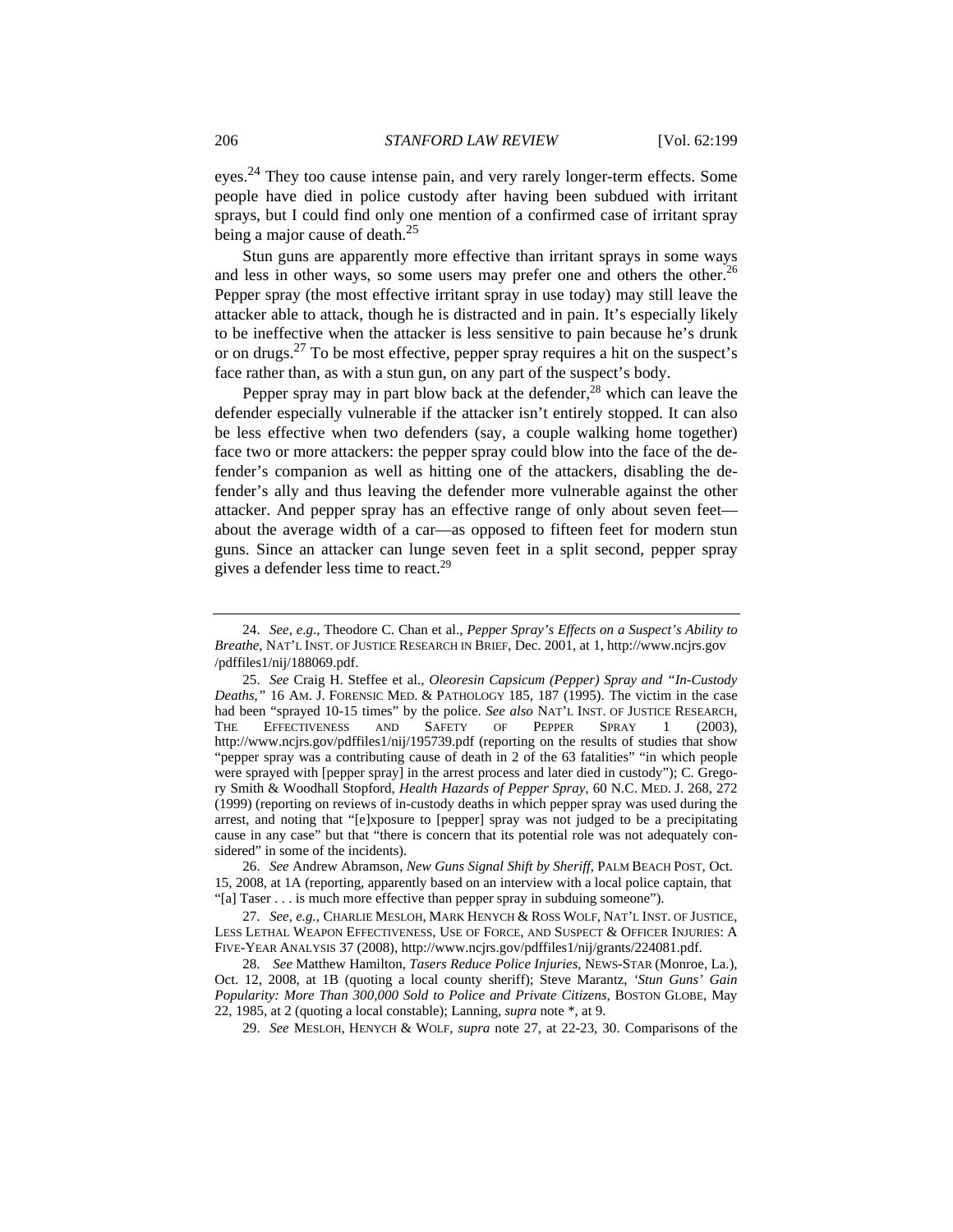At the same time, pepper spray can be used at a distance more than once, which is useful when the defender misses the first time, or needs to fight off multiple attackers. It's also much cheaper than a Taser. Some people might therefore reasonably find stun guns more useful for self-defense, while others might reasonably choose irritant sprays.

# II. WHY PEOPLE MAY WANT TO USE NONLETHAL WEAPONS

Some people may want to use nonlethal weapons because they are legally barred from possessing firearms (for instance, if they're felons or nonresident aliens<sup>30</sup>), or because they live in a jurisdiction where licenses to carry firearms are hard to get. But some people may be especially reluctant to use lethal force or possess lethal weapons, even when they legally can. There are many possible reasons for this, some of which may be mutually reinforcing:

- (1) Some people have religious or ethical compunctions about killing.<sup>31</sup>
- (2) Some feel they will be emotionally unable to pull the trigger on a

stopping power of Tasers and pepper spray in police hands have considerable limitations. Among other things, if Tasers and pepper spray are used under different circumstances (for instance, if one tends to be used against more severe threats than the other, or is relied on only when the other has failed to help), the relative stopping power would reflect the nature of the uses more than the nature of the weapon. This having been said, the data from police uses appears to suggest that Tasers have been more effective. Michael D. White & Justin Ready, *The TASER as a Less Lethal Force Alternative*, 10 POLICE Q. 170, 174-75 (2007).

30. 18 U.S.C. §§ 922(g)(1), (g)(5)(B) (2006).

31. *See* Jacobs, *supra* note 14, at 144 (making a similar point). For instance, noted Mennonite theologian John Howard Yoder, noted Pentecostalist theologian David K. Bernard, and the Dalai Lama have expressed the view that one ought not use deadly force even in self-defense, but self-defense using nondeadly force is permissible. *See* DAVID K. BERNARD, PRACTICAL HOLINESS: A SECOND LOOK 284 (1985); JOHN H. YODER, NEVERTHELESS: THE VARIETIES OF RELIGIOUS PACIFISM 31 (1971); JOHN H. YODER, WHAT WOULD YOU DO? 28-31 (1983); Hal Bernton, *Students Urged to Shape World: Dalai Lama Preaches Peace in Portland*, SEATTLE TIMES, May 15, 2001, at B1 (paraphrasing the Dalai Lama). Some members of other religious groups might share the same view. *See* John Webster Gastil, *Queries on the Peace Testimony*, FRIENDS J., Aug. 1992, at 14, 15 (noting the views of some Quakers); *see also* Czubaroff v. Schlesinger, 385 F. Supp. 728, 739-40 (E.D. Pa. 1974) (describing a conscientious objector application that expressed such a view). And some religious groups, such as the Presbyterian Church (U.S.A.), take the view that deadly force is improper even in self-defense, but express no view about nondeadly force, which suggests that nondeadly defensive force might be proper. *See Legislation to Modify the 1968 Gun Control Act: Hearings Before the Subcomm. on Crime of the H. Comm. on the Judiciary*, 99th Cong. 128, 130 (1985).

 Other religious traditions take the view that defenders ought to use the least violence necessary. Some religious believers might therefore conclude that, when fairly effective nondeadly defensive tools are available, they should be used in preference to deadly tools. *See* BABYLONIAN TALMUD, SANHEDRIN 74a (I. Epstein ed., Jacob Schacter & H. Freedman trans., Soncino Press 1994); THE CODE OF MAIMONIDES, BOOK ELEVEN, THE BOOK OF TORTS 197-98 (Hyman Klein trans., Yale Univ. Press 1954); Catechism of the Catholic Church at ¶ 2264, http://www.vatican.va/archive/catechism/p3s2c2a5.htm.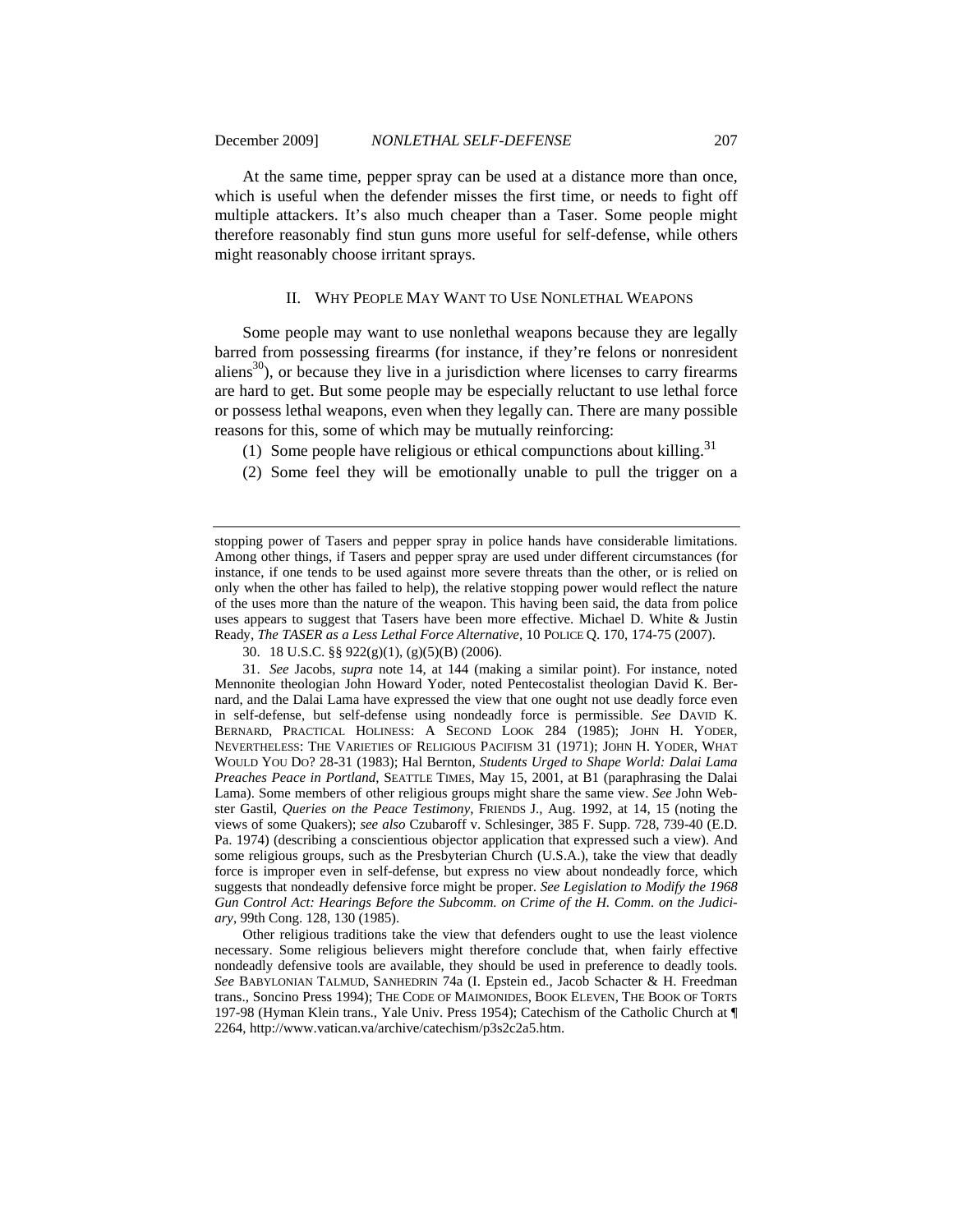deadly weapon even when doing so would be ethically proper.<sup>32</sup>

- (3) Some worry about erroneously killing someone who turns out not to be an attacker.
- (4) Some are reluctant to kill a particular potential attacker, for instance when a woman doesn't want to kill her abusive ex-husband because she doesn't want to have to explain to her children that she killed their father, even in self-defense.
- (5) Some fear a gun they own might be misused, for instance by their children or by a suicidal adult housemate. $33$

These are not just aesthetic preferences, such as a person's desire to have a particular gun that he most likes, or that has special sentimental value (for instance, his father's military-issue weapon), when other equally effective guns are available. Perhaps even those aesthetic preferences should be respected in the absence of particularly good reasons to disregard them. But there should be even more respect for preferences that stem from understandable and even laudable moral belief systems, emotional reactions, or pragmatic concerns. Even if one thinks (as I do) that killing in self-defense is morally proper, people who take the opposite view should be presumptively free to act on their beliefs without having to forgo the most effective self-defense tools.<sup>34</sup>

Naturally, many people don't have such worries, or conclude that the value of having a gun for self-defense overcomes such worries. Both firearms and nonlethal weapons can stop people, and can deter through the risk of pain or incapacitation leading to arrest. But firearms have the major extra deterrent force of threatening death: that's why "I have a gun!" is more likely to scare off

33. *See* Jacobs, *supra* note 14, at 144; Lanning, *supra* note \*, at 10. It's not clear whether gun availability actually increases the risk of suicide, given the availability of other comparably lethal means, but it's reasonable to be concerned about the possibility that a gun would make suicide more likely. And this is especially so because some people might feel especially emotionally traumatized if their guns were used by a family member to commit suicide, even if they suspect the suicide would have happened in any event.

34. A few people might be able to learn unarmed self-defense techniques. But many people can't, because they are physically disabled, aren't strong enough, or have work or family obligations that deny them the time needed to train themselves in such techniques. And even the comparatively well-trained might be considerably less effective with their limbs alone than they would be with a stun gun, especially against a much bigger attacker.

<sup>32.</sup> Lanning, *supra* note \*, at 10, makes a similar point; so does Jacobs, *supra* note 14, at 144, as to irritant sprays. Liqun Cao et al., *Willingness to Shoot: Public Attitudes Toward Defensive Gun Use*, 27 AM. J. CRIM. JUST. 85, 96 (2002), reports that 35% of a representative sample of Cincinnati residents age twenty-one and above said they would *not* be willing to shoot a gun at an armed and threatening burglar who had broken into their home. (The fraction was higher for women respondents. *Id.* at 100.) The study didn't ask further for the respondents' motivation, so perhaps people were worried that they would miss and thus only exacerbate the problem, which might lead them to avoid using nonlethal weapons as well. But it seems likely that many of the 35% felt that they would be ethically prohibited from trying to kill even an armed and threatening attacker, or psychologically unprepared to do so.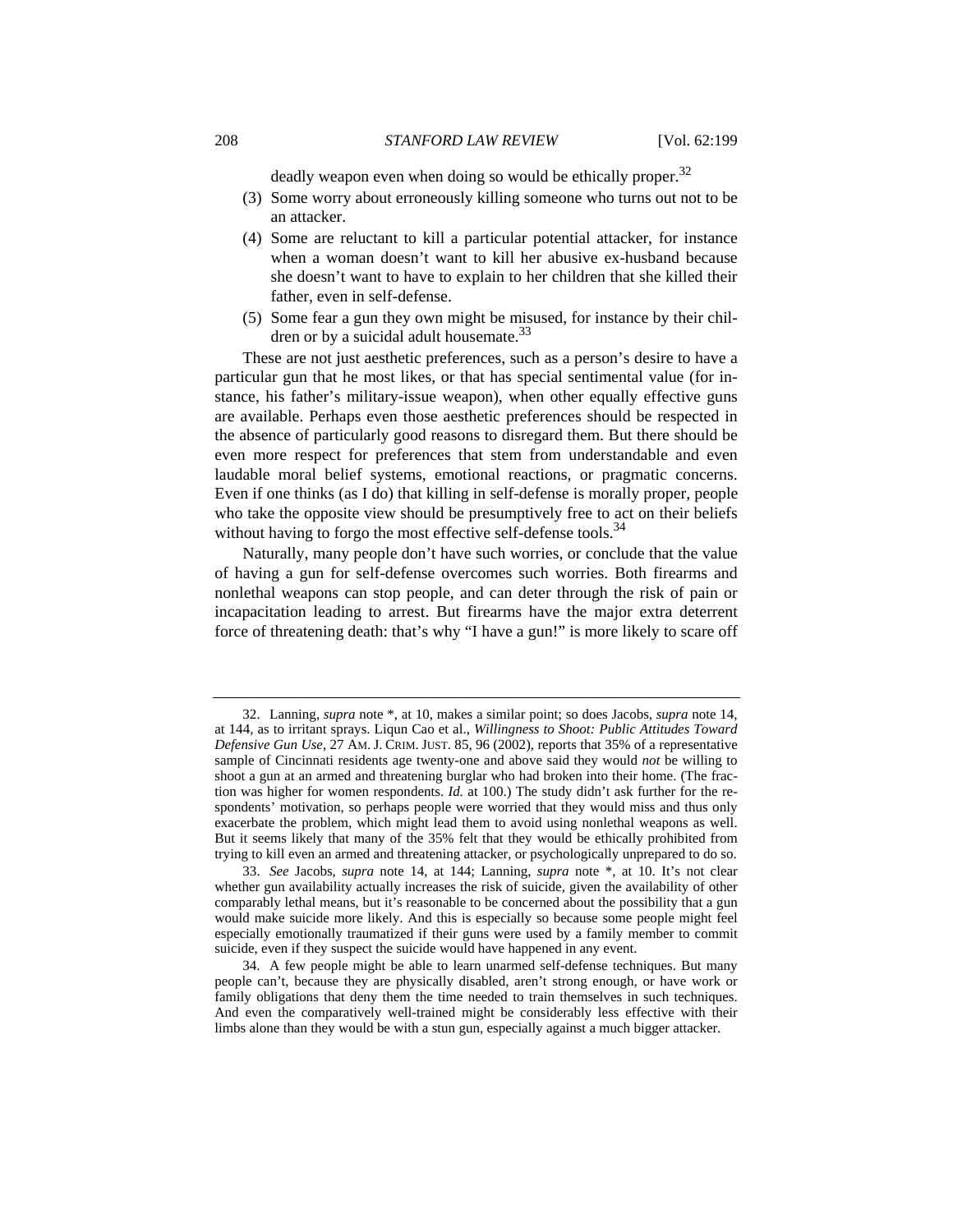an attacker than "I have a stun gun!"<sup>35</sup>

Also, civilian stun guns today are good only for one shot. After the cartridge is shot, the stun gun can only be used in direct contact mode. This makes stun guns less useful than firearms against multiple attackers, or when the defender misses with the first shot.<sup>36</sup>

But this just shows that many people may reasonably prefer firearms for self-defense. It doesn't undermine the legitimacy of other people's preference for stun guns or irritant sprays instead of firearms.

# III. RESTRICTIONS ON LAW-ABIDING ADULTS' POSSESSION AND CARRYING OF NONLETHAL WEAPONS

#### A. *Laws That Restrict Nonlethal Weapons when Guns Are Allowed*

The nonlethality of stun guns and irritant sprays does make it possible that such weapons will be abused in situations where firearms wouldn't be, though each such abuse would likely be much less harmful. Robbers might be likelier to stun or spray victims than shoot them, because this won't expose the robber to a murder charge (and because it's quieter, even than shooting a gun with an illegal silencer).<sup>37</sup> People looking for nondeadly revenge, or trying to pull a prank, might stun or spray their victims even if they wouldn't have shot them.<sup>38</sup>

But three countervailing factors suggest such bans will be unproductive or counterproductive. First, bans on carrying nonlethal weapons are likely to only modestly affect the already seemingly modest level of stun gun or irritant spray crime, precisely because much such crime would be perpetrated by serious

<sup>35.</sup> *See* Lerner & Lund, *supra* note 14, at 1398 (taking the same view). I thus disagree with Paul H. Robinson, *A Right to Bear Firearms but Not to Use Them? Defensive Force Rules and the Increasing Effectiveness of Non-Lethal Weapons*, 89 B.U. L. REV. 251, 256-57 (2009), that stun guns are as effective as firearms, or are likely to be so any time soon.

<sup>36.</sup> *See* Lerner & Lund, *supra* note 14, at 1398-99 (noting this as well).

<sup>37.</sup> *Cf. Law Makes Stun Guns Illegal*, BUFFALO NEWS, June 26, 1990, at A7 (quoting "Ted Hallman, an aide to state Sen. Dale Volker" as arguing that a stun gun "lends itself real well to subway crimes"; "You go up behind some straphanger and stick this in their ribs, give them a shot and while they're doing the funky chicken on the floor, you lift their wallet").

<sup>38.</sup> *See, e.g.*, *Smoking Rules 'In*,*'* HERALD-PALLADIUM (Benton Harbor-St. Joseph, Mich.), May 4, 1978, at 8 (noting that supporters of a stun gun ban "said that in the hands of criminals, Tasers can become objects of torture" and that "[t]he weapons have already been used in several robberies"). Compare the conflicting views highlighted in *Newest Taser Stuns US Police*, N.Z. HERALD, Apr. 26, 2007 (quoting James Pasco, the executive director of the Fraternal Order of Police, as saying that "[i]nevitably, [Taser's latest consumer stun gun] will fall into criminal hands"; and Lancaster County (Neb.) sheriff Terry Wagner as saying, "It's kind of like when pepper spray came out . . . . There was a lot of concern. But honestly, Mace and pepper spray in the hands of the public has never turned out to be a problem for us").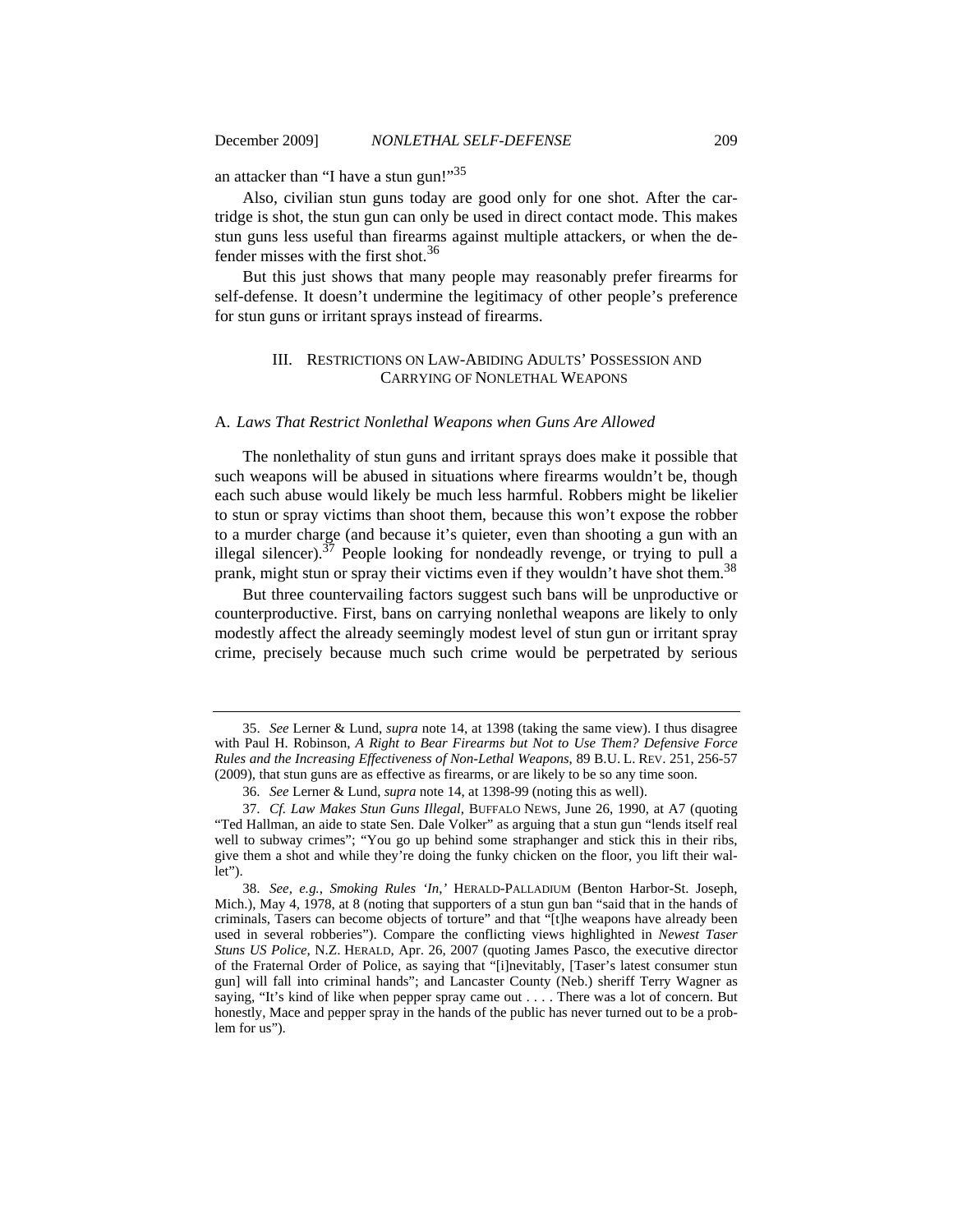criminals.39 Someone who is unfazed by the laws against robbery, rape, and kidnapping is unlikely to be much influenced by laws against possessing stun guns or sprays.<sup>40</sup>

Bans on buying such weapons might make the weapons less available, but not by much. Many criminals would have no trouble driving out of town or even to a neighboring state to buy the stun gun or the spray, or asking a friend to do so. And the more useful nonlethal weapons are to criminals, the more likely it is that a lively black market would develop.

Second, a crime committed with a stun gun or irritant spray will often be a crime that would otherwise have been committed with a gun or a knife. Banning nonlethal weapons might thus reduce painful stunnings or pepper spray attacks only by increasing knife and gun crimes that cause death, serious injury, and psychological trauma. And even if the stun gun crime or irritant spray crime would otherwise have been committed using only manual force, that too could have led to serious pain, lasting injury, or even death. The sorts of robbers who are likely to use manual force are likely ones who are strong enough to inflict significant injury.

Third, banning nonlethal weapons is likely to reduce self-defense by lawabiding citizens much more than it would reduce attacks by criminals. A woman who wants a stun gun or irritant spray for self-defense is much more likely to be deterred by the threat of legal punishment for illegally buying, possessing, or carrying the nonlethal weapon than a criminal would be. And if she can't get the nonlethal weapon that works best for her, she might be less able to protect herself against robbery, rape, abuse, or even murder.

Why then do some jurisdictions treat nonlethal weapons—especially stun guns—worse than firearms? Not, I think, because allowing stun guns is indeed more dangerous than allowing only firearms. Rather, it's because firearms bans draw public attention and hostility in ways that stun gun bans do not.

There is no well-organized National Stun Gun Association that has mil-

<sup>39.</sup> Taser International tries to reduce Taser crime still further: "The TASER C2 ships in a locked state and can only be unlocked by with an activation code received upon successful registration with an identification verification and [felony] background check approval from the privacy of using a secure web site or a toll-free number." Taser International, Taser Citizen Defense System Fact Sheet, http://www.taser.com/Documents/PDF/Detailed\_ Information\_Sheet\_C2.pdf (last visited Oct. 29, 2009). Likewise, "Every time a TASER cartridge is deployed, 20-30 small confetti-like Anti-Felon Identification (AFID) tags are ejected. Each AFID is printed with the serial number of the cartridge deployed, allowing law enforcement to determine which cartridge was fired." Taser International, Anti-Felon Identification (AFID), http://www.taser.com/research/technology/Pages/AFID.aspx (last visited Oct. 29, 2009). This feature, however, doesn't operate when the stun gun is used in contact mode, and it's not useful for tracing the stun gun if it has been stolen, so I won't rely on it in my analysis.

<sup>40.</sup> *Cf.* Watchtower Bible & Tract Soc'y of N.Y., Inc. v. Vill. of Stratton, 536 U.S. 150, 169 (2002) (expressing skepticism that a permit requirement for door-to-door political solicitors would reduce the danger that criminals will pose as solicitors).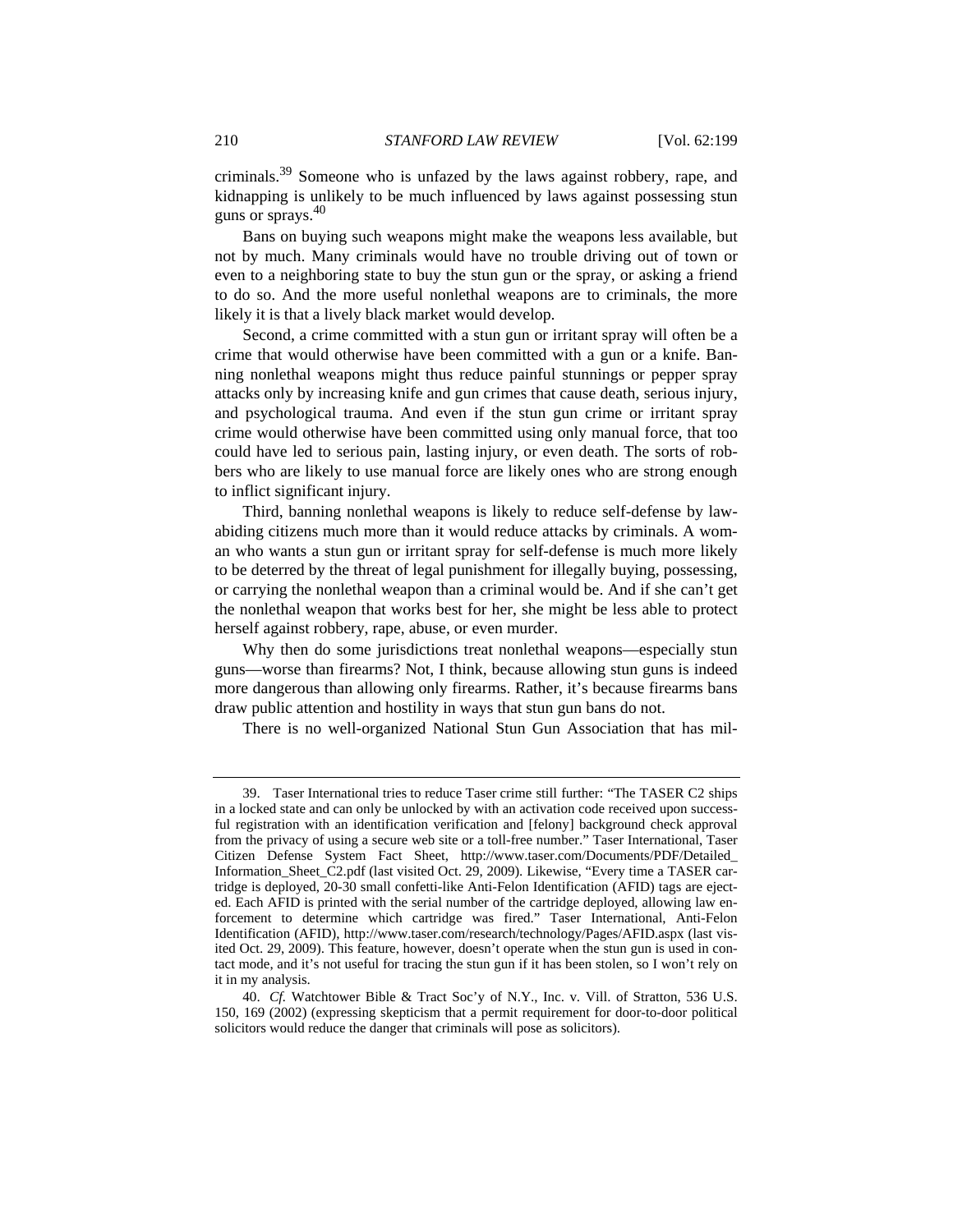lions of members who fight proposed stun gun bans.<sup>41</sup> Stun guns are too new and too rare for that. There is no stun gun culture in which people remember their fathers taking them out to the woods to Taser a deer. There is no stun gun hunting, target shooting, or collecting that makes people want to protect stun gun possession even when they feel little need to have stun guns for selfdefense.

Relatedly, because irritant sprays and stun guns are fairly uncommon compared to guns, legislatures sometimes partly deregulate guns without giving much thought to other weapons. Consider, for instance, state laws that allow pretty much any law-abiding adult to get a license to carry a concealed fire- $\lim_{x \to 4^2}$  or preempt local laws that ban firearms.<sup>43</sup> Many such laws cover only firearms, but probably not because of a considered judgment that stun guns or irritant sprays are more dangerous than firearms. Rather, supporters of gun rights argued for protecting the right to defend oneself with a gun, and no-one was arguing for—or likely even thinking about—the right to defend oneself with nonlethal weapons.

Moreover, the state stun gun bans date back to the years from 1976 to 1990, before Taser International started widely marketing guns to the public.<sup>44</sup> At the time, stun guns may have seemed like exotic weapons that were rarely

44. *See* Act of June 13, 1988, ch. 275, § 134-16, 1988 Haw. Sess. Laws 510, 516; Act of July 10, 1986, ch. 212, 1986 Mass. Acts 456; Act effective July 1, 1976, No. 106, § 1, 1976 Mich. Pub. Acts 225, 225; Act of Nov. 12, 1985, ch. 360, 1985 N.J. Laws 1488; Act effective Nov. 1, 1990, ch. 264, 1990 N.Y. Laws 761; Act of June 27, 1985, ch. 310, 1985 R.I. Pub. Laws 701; Laws of 1981, ch. 348, 1981 Wis. Sess. Laws 1456; Neil Davison, *The Development of "Non-Lethal" Weapons During the 1990's* 22 (Bradford Non-Lethal Weapons Research Project, Occasional Paper No. 2, 2007) *available at* http://www.brad.ac.uk/acad/nlw/research\_reports/docs/BNLWRP\_OP2\_Mar07.pdf (noting Taser's move into the civilian market in the mid-1990s).

In the 1970s, the first Tasers used gunpowder to fire their barbs; this made them firearms, and thus subject to heavy regulation. *See, e*.*g.*, The Taser Classified as a 'Firearm' and as 'Any Other Weapon,' A.T.F. Rul. 76-6, 1976-4 A.T.F.B. 15; 58 Cal. Op. Att'y Gen. 777, 779 (1975) (concluding that such a gunpowder-using Taser was a concealable firearm under California law); 76 Fla. Op. Att'y Gen. 78, 78-79 (1976) (likewise); 61 Md. Op. Att'y Gen. 647, 654 (1976) (likewise); La. Op. Att'y Gen. No. 1207 (1984) (likewise); 1977 S.C. Op. Att'y Gen. 287, 1977 WL 24698 (likewise suggesting that a stun gun would qualify as a firearm if it uses gunpowder); *see also* 1984 S.C. AG LEXIS 73 (1984) (so concluding). Tasers became a viable consumer product only once they shifted from gunpowder to a compressed nitrogen firing system.

<sup>41.</sup> *See* Jacobs, *supra* note 14, at 144-45 (offering a similar explanation for why personal tear gas sprays are more regulated than handguns in some jurisdictions).

<sup>42.</sup> *See* Steven W. Kranz, *A Survey of State Conceal and Carry Statutes*, 29 HAMLINE L. REV. 637, 639 n.15, 646-47 (2006) (discussing the movement towards such "shall-issue" licensing).

<sup>43.</sup> Consider, for instance, WARREN, OHIO, CODIFIED ORDINANCES § 549.11(a) (2008), which bans possession of firearms or stun guns within 1000 feet of a school, with no exception for people who live or work within that radius. OHIO REV. CODE ANN. § 9.68 (West 2009) preempts local firearms regulation, and thus preempts the Warren ordinance as to firearms. But the ordinance remains in effect for stun guns.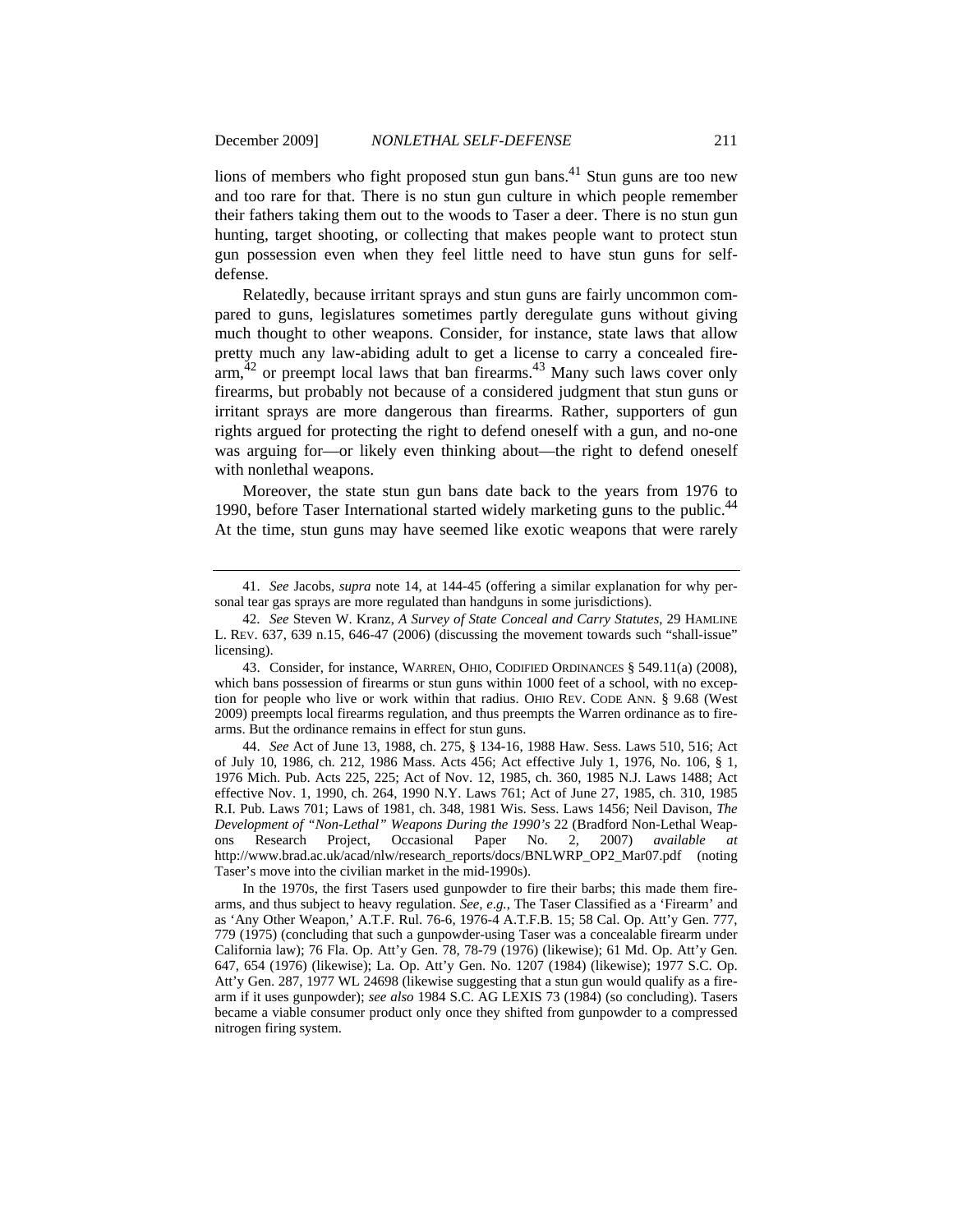used for self-defense by law-abiding citizens. It was thus easy to ignore the effect of stun gun bans on self-defense, even in states whose laws reflected the potential value of firearms for self-defense.45 But today stun guns are practically viable self-defense weapons, owned by nearly 200,000 civilians. The selfdefense interests of prospective stun gun owners and of prospective irritant spray owners ought not be ignored.

Much of this, of course, is speculation. There are no available data about how often stun guns or irritant sprays are used either criminally or defensively. The Uniform Crime Reports, our best source on crimes reported to the police, doesn't provide a category for such crime.<sup>46</sup> Neither does the National Crime Victimization Survey, our best estimate of all crimes, whether or not reported to the police.47 Neither does the Centers for Disease Control's WISQARS Fatal Injury Reports and Nonfatal Injury Reports query system.<sup>48</sup> So speculation is all we have, and it's all that the legislatures that banned stun guns or irritant sprays had.

But for the reasons I mentioned above, I think such speculation strongly points towards the choice selected by forty-three states (minus a few cities) for stun guns and by all states (minus some restrictions in a few states) for sprays:<sup>49</sup> allowing stun gun and irritant spray possession, and criminalizing only misuse.50 This is especially so given the value of self-defense, a value that,

47. BUREAU OF JUSTICE STATISTICS, U.S. DEP'T OF JUSTICE, CRIMINAL VICTIMIZATION IN THE UNITED STATES, 2006 STATISTICAL TABLES, at tbl.66 (2008), *available at*  http://www.ojp.usdoj.gov/bjs/pub/pdf/cvus06.pdf.

48. *See* Nat'l Ctr. for Injury Prevention and Control, Ctrs. for Disease Control, WISQARS Injury Mortality Reports, 1999-2006, http://webappa.cdc.gov/ sasweb/ncipc/mortrate10\_sy.html (last visited May 1, 2009); Nat'l Ctr. for Injury Prevention and Control, Ctrs. for Disease Control, WISQARS Nonfatal Injury Reports, http://webappa. cdc.gov/sasweb/ncipc/ nfirates2001.html (last visited Sept. 30, 2008).

49. Some states and the District of Columbia did prohibit even home possession of irritant sprays until recently, but those state-wide bans have been repealed. *See, e*.*g.*, Act of Sept. 29, 1976, ch. 1340, § 2, 1976 Cal. Stat. 6078, 6079; Legalization of Self-Defense Sprays Amendment Act of 1992, No. 9-382, 1992 D.C. Sess. Law Serv. 9-244 (West); Act of May 28, 1981, ch. 283, § 1, subdiv. 2, 1981 Minn. Laws 1295, 1296; Act of July 30, 1996, ch. 354, § 4, 1996 N.Y. Laws S. 1728-A (McKinney); Act of July 18, 1978, No. 603, 1978 S.C. Acts 1757; Act of Dec. 10, 1993, No. 91, 1993 Wis. Legis. Serv. 91 (West).

50. *See, e*.*g.*, CAL. PENAL CODE § 244.5 (West 2009) (imposing extra punishment for stun gun crimes); FLA. STAT. § 790.10 (2009) (banning the threatening and unjustified brandishing of stun guns).

<sup>45.</sup> *See, e*.*g.*, 76 Pa. Op. Att'y Gen. 40, 41-42 (1976) (concluding that a stun gun is an "implement for the infliction of serious bodily injury which serves no common lawful purpose" because it is a "weapon[] having no peaceful purpose, whose only conceivable use is for purposes which our society has found to be criminal," without mentioning the possibility of self-defense as a potential "common lawful purpose").

<sup>46.</sup> *See* CRIMINAL JUSTICE INFO. SERVS. DIV., U.S. DEP'T OF JUSTICE, NATIONAL INCIDENT-BASED REPORTING SYSTEM, VOLUME 1: DATA COLLECTION GUIDELINES 80-81 (2000), *available at* http://www.fbi.gov/ucr/nibrs/manuals/v1all.pdf (listing possible values for the "Type Weapon/Force Involved" field, and not having a separate entry for stun guns or for irritant sprays).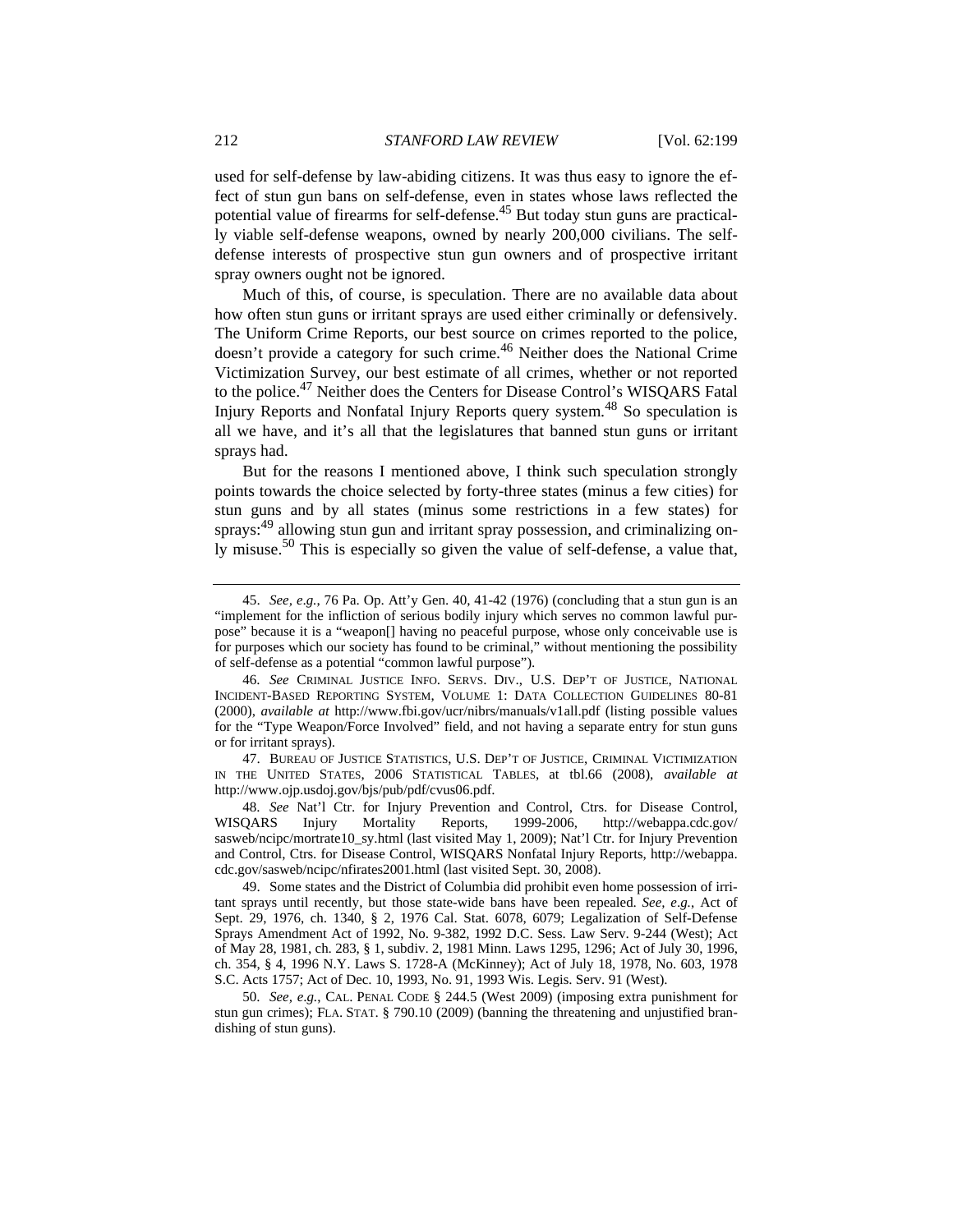as Part IV discusses, is constitutionally recognized. (Irritant sprays and stun guns are largely banned in other English-speaking Western countries— England, Canada, New Zealand, and much of Australia<sup>51</sup>—but this seems to be part of those countries' generally more restrictive view of self-defense rights.<sup>52</sup>) And it is especially so given the value of freedom more broadly. If there is uncertainty, we should resolve this uncertainty in favor of letting lawabiding people use nonlethal tools to defend themselves and their families.

# B. *Laws that Ban Both Possession or Carrying of Stun Guns and of Handguns (and Sometimes of Irritant Sprays)*

In ten states, as well as the stun-gun-banning federal enclaves of Washington, D.C. and the Virgin Islands, even law-abiding adults generally can't get licenses to carry concealed handguns.<sup>53</sup> In most states, 18-to-20-year-olds gen-

53. The states are California, Delaware, Hawaii, Illinois, Maryland, Massachusetts, New Jersey, New York, Rhode Island, and Wisconsin, where concealed carry permits are never issued, rarely issued, or issued in the discretion of local law enforcement, with the exercise of this discretion varying widely from place to place. In Alabama, Connecticut, and Iowa, concealed carry permits are available in the discretion of law enforcement, but law enforcement has a reputation for issuing them to almost all eligible applicants. David B. Kopel, *Pacifist-Aggressives vs*. *the Second Amendment: An Analysis of Modern Philosophies of Compulsory Non-Violence*, 3 CHARLESTON L. REV. 1, 11 n.38 (2008). In the remaining thirty-seven states, concealed carry permits are available as a matter of right to pretty much all law-abiding adults (or, in Alaska and Vermont, are unnecessary because people can carry handguns concealed even without a permit). *See* Kranz, *supra* note 42 (discussing all the laws in effect as of the start of 2006); *see also* KAN. STAT. ANN. § 75-7c03 (2008) (a concealed carry statute enacted after the Kranz article was published); NEB. REV. STAT. § 69-

<sup>51.</sup> Australian Capital Territory Firearms Amendment Act, 2008, § 82, sched. 1, pt. 1.4(4)-(6) (Austl.); Australian Capital Territory Firearms Act, 1996, §§ 5-10 (Austl.); Australian Capital Territory Prohibited Weapons Act, 1996, § 5 (Austl.); New South Wales Weapons Prohibition Act, 1998, sched. 1, §§ 2(18), (22)-(23) (Austl.); Northern Territory Weapons Control Regulations, 2009, sched. 2, §§ 17-19 (Austl.); Queensland Weapons Categories Regulation, 1997, § 8(d)-(f) (Austl.); Queensland Weapons Act, 1990, §§ 35, 50 (Austl.); South Australia Summary Offences Regulations, 2000, sched. 1, §§ 6-7 (Austl.); South Australia Summary Offenses Act, 1953, § 15 (Austl.); Tasmanian Firearms Regulations, 2006, reg. 5A (Austl.) (stun guns only); Tasmania Firearms Act, 1996, §§ 3, 9 (Austl.); Victoria Control of Weapons Regulations, 2000, sched. 2(20)-(22) (Austl.); Western Australia Weapons Act, 1999, §§ 6, 10 (Austl.); Western Australia Weapons Regulations, 1999, sched.  $1(8)$  & regs. 4, 7 (Austl.) (stun guns only); Regulations Prescribing Certain Firearms and Other Weapons, Components and Parts of Weapons, Accessories, Cartridge Magazines, Ammunition, and Projectiles as Prohibited or Restricted SOR/1998-462, sched.  $3 \nparallel 1(a)$ -(b) (Can.); R.S.C., ch. C 46, § 84 (1985) (Can.) (definition of "prohibited weapon"); Firearms Act, 1968, c. 27, § 5(1)(b) (Eng.); Regina v. Harding, [2007] EWCA (Crim) 2634, [12] (Eng.); Arms (Restricted Weapons and Specially Dangerous Airguns) Order 1984, 1984 S.R. No. 122, Sched. Weapons declared restricted weapons ¶¶ 8-9 (N.Z.); Arms Act 1983, 1983 S.N.Z. No. 44 § 4 (N.Z.).

<sup>52.</sup> *See, e*.*g.*, DAVID B. KOPEL, THE SAMURAI, THE MOUNTIE, AND THE COWBOY: SHOULD AMERICA ADOPT THE GUN CONTROLS OF OTHER DEMOCRACIES? 59-256 (1992) (discussing all four countries); JOYCE LEE MALCOLM, GUNS AND VIOLENCE: THE ENGLISH EXPERIENCE 213-16 (2002) (discussing England).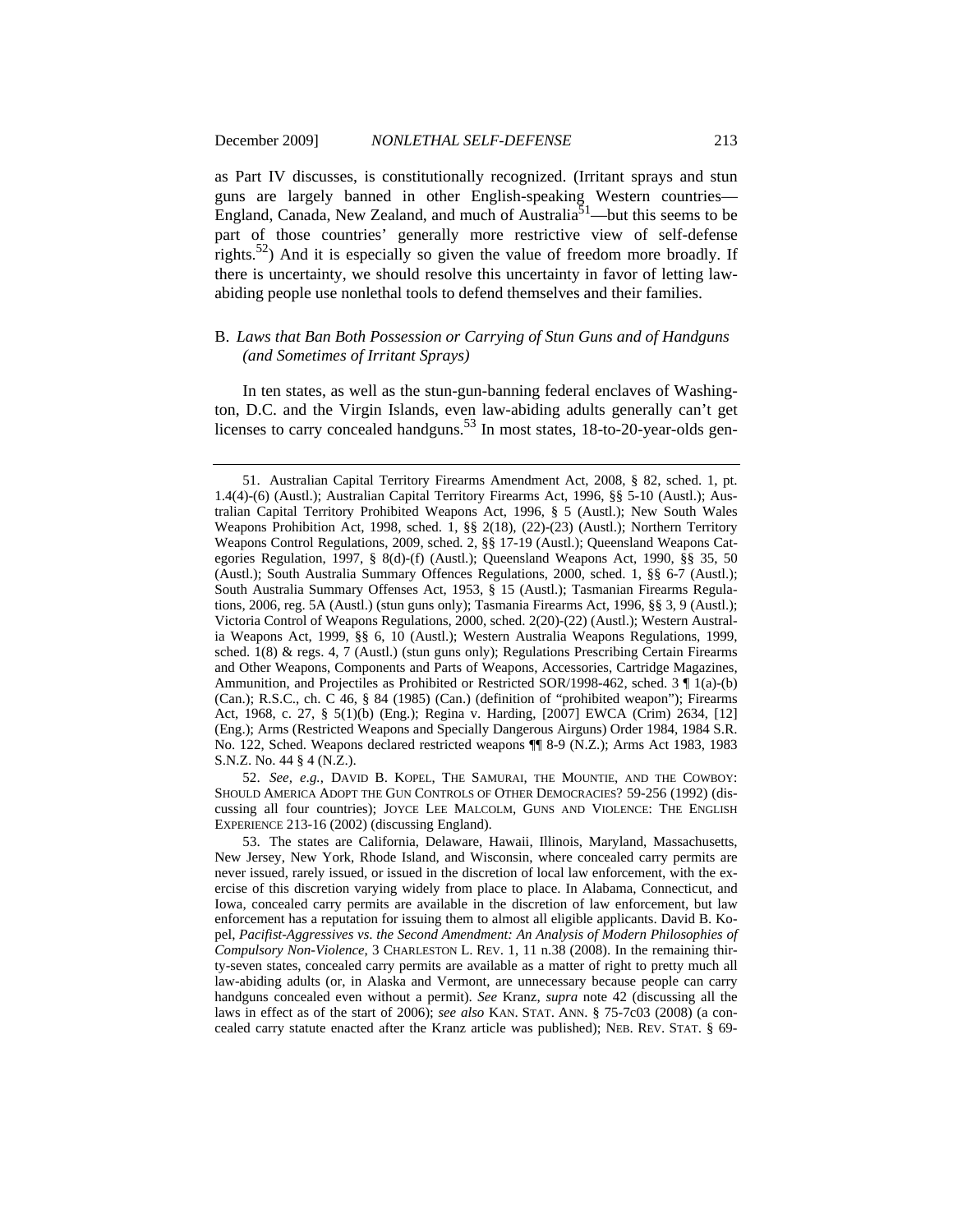erally can't get such licenses.<sup>54</sup> And nearly all the jurisdictions that generally restrict concealed carry of firearms also ban public carrying of stun guns,  $55$  as do some of the jurisdictions that ban concealed carry of firearms by 18-to-20 year-olds.56

Law-abiding citizens in those states are therefore denied the ability to carry in public what are for many people the most effective defensive weapons.<sup>57</sup> And even when this burden is limited to 18-to-20-year-olds, it remains grave, partly because 18-to-20-year-old women need defensive weapons even more than most adults do: the average 18-to-24-year-old woman's risk of being raped is five times greater than the risk for the average woman age  $25$  and above.<sup>58</sup>

On top of that, noncitizens in Massachusetts are denied not only handguns and stun guns but also irritant sprays.59 Everyone in some Chicago suburbs and some other Illinois towns is denied all three kinds of weapons in public places; everyone in Chicago and in Milwaukee County is denied the right to carry any of these weapons concealed in public.<sup>60</sup>

2430 (2008) (same).

54. *See* Kranz, *supra* note 42, at 653.

55. *See infra* Appendix II. The exceptions are California, Delaware (outside the Wilmington area), and Maryland (outside the Annapolis/Baltimore area).

56. The major jurisdictions that ban both concealed carrying of handguns in public by 18-to-20-year-olds and possession or carrying of stun guns by 18-to-20-year-olds are Connecticut, Michigan, Akron, New Orleans, Oklahoma City, Philadelphia, and probably the rest of Oklahoma. *See, e.g.*, 430 ILL. COMP. STAT. ANN. §§ 65/2(a)(1), 65/4 (West 2009) (banning carrying of stun guns, as well as possession of stun guns, if the under-21-year-old can't get a parent's permission, or if both parents are dead, felons, or nonimmigrant aliens); MERIDIAN, MISS., CODE OF ORDINANCES § 16-43 (2008) (banning giving deadly weapons to "minor[s]," with "minor" defined by MISS. CODE ANN.  $\S$  45-9-101 (West 2009) as any person under twenty-one years of age, and "deadly weapon" treated by state law as covering stun guns, as in *Al-Fatah v. State*, 916 So. 2d 584, 589-90 & nn.1-2 (Miss. Ct. App. 2005)); AKRON, OHIO, CODIFIED ORDINANCES §§ 137.01.7, 06.C.2 (2008) (banning possession of stun guns by under-21-year-olds); UNIVERSITY HEIGHTS, OHIO, CODIFIED ORDINANCES § 632.04(a), (d)(2) (2008) (banning possession of stun guns by under 21-year-olds); DRUMRIGHT, OKLA., CITY CODE § 5-1C-1.B.3 (2008) (banning possession of "any . . . weapon" by under-21-year-olds); Kranz, *supra* note 42 (noting unavailability of concealed handgun carry licenses to under-21-year-olds in all these jurisdictions); *infra* Appendices II.A.1 & II.B.1 (noting total bans on possession or carrying of stun guns in Connecticut, Illinois, Michigan, New Orleans, Oklahoma City, Philadelphia, and probably the rest of Oklahoma).

57. Wisconsin does allow open carrying of handguns, so in theory people could walk around with handguns holstered on their hips, though they couldn't have stun guns. But as the Wisconsin Supreme Court has acknowledged, there are huge social pressures against open carrying of deadly weapons. *See* Eugene Volokh, *Implementing the Right to Keep and Bear Arms for Self-Defense: An Analytical Framework and a Research Agenda*, 56 UCLA L. REV. 1443, 1521 (2009); *infra* note 95 and accompanying text.

58. *See* BUREAU OF JUSTICE STATISTICS, U.S. DEP'T OF JUSTICE, JUVENILE VICTIMIZATION AND OFFENDING, 1993-2003, at 4 tbl.7 (2005), *available at*  http://www.ojp.usdoj.gov/bjs/pub/pdf/jvo03.pdf (analyzing 2001-2003 data).

59. MASS. GEN. LAWS ANN. ch. 140, §§ 121, 129B(1)(vii) (West 2009).

60. For the relevant statutes, see *infra* Appendix II. See also AURORA, ILL., CODE OF ORDINANCES  $\S 29-43(a)(12)$  (2008), which bars carrying of all three kinds of weapons within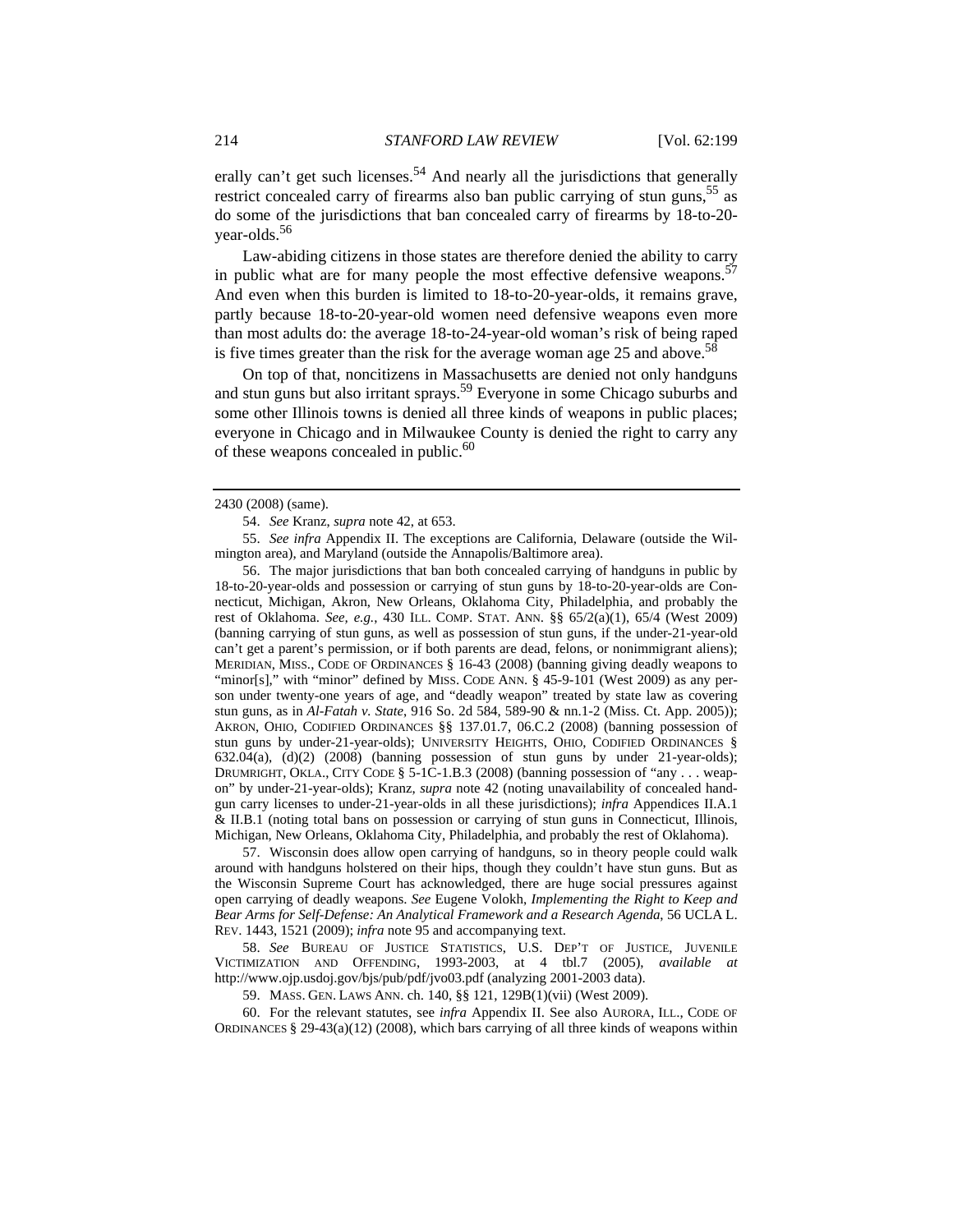Legislatures that ban carrying both stun guns and handguns (and in some places even irritant sprays) can at least say they are worried about the criminal uses of weapons generally, not just about the rare situations where a stun gun or irritant spray would be misused but a handgun would not be. And indeed stun guns can be used both for crime and for self-defense.

But this is likewise true for the criminal law justification of self-defense: allowing lethal self-defense lets some murderers get away with their crimes by falsely claiming self-defense. The killer is alive and able to claim he was reacting to a threat from the victim. The victim is dead and can't rebut the killer's claim. The killer doesn't have to prove the victim had a weapon, since it is enough for him to claim that the victim said something threatening and reached for his pocket. And the prosecution has to disprove the killer's claims beyond a reasonable doubt.<sup>61</sup>

Sometimes the jury will see through the killer's false claims of self-defense and conclude the claims are false beyond a reasonable doubt. But sometimes it won't, and the killer will be acquitted. And sometimes a killer will be emboldened to kill by the possibility that he might get away on a self-defense theory.

Of course, the self-defense defense is a metaphorical weapon that can be used both by law-abiding citizens who are genuinely defending themselves and by criminals who are trying to cover their offensive attack. Stun guns are real weapons. But the self-defense defense is like a weapon in that it is crimeenabling as well as defense-enabling—and yet it is still allowed, and rightly so.

Irritant sprays are likewise crime-enabling as well as defense-enabling; yet they are now legal nearly everywhere in the United States, with the narrow exceptions noted above, even though they are indeed sometimes used by criminals.<sup>62</sup> The same is true of the skills taught in fighting classes, whether the classes focus on street fighting (such as Krav Maga), Asian martial arts, or boxing.63 Someone trained in these things can use the skills for crime whether robbing someone or just beating someone up—as well as for lawful self-defense. (Some of the classes also provide physical fitness and recreation, but some, such as Krav Maga, are focused chiefly on self-defense.) Yet these classes are not only lawful, but generally seen as socially valuable.

<sup>1000</sup> feet of a school or public park, with no exemptions for people who are going to or from their homes or workplaces that are within this radius.

<sup>61.</sup> That is the law in all states except Ohio, in which the prosecution need merely disprove them by a preponderance of the evidence. *See* Martin v. Ohio, 480 U.S. 228, 236 (1987) (noting that in 1987, only Ohio and South Carolina had such a rule); State v. Bellamy, 359 S.E.2d 63, 64-65 (S.C. 1987) (retreating from this rule), *overruled on other grounds by* State v. Torrence, 406 S.E.2d 315 (S.C. 1991).

<sup>62.</sup> *See, e.g.*, Thadeus Greenson, *A Pepper Spray Bandit?*, TIMES-STANDARD (Eureka, Cal.), May 9, 2008, *available at* http://www.times-standard.com/localnews/ci\_9202475 (reporting three robberies that used pepper spray).

<sup>63.</sup> According to 2003 data, "[a]n estimated 5 percent of adults say they participated in martial arts last year at least once, and a quarter of those (28 percent) say they do martial arts 'every chance they get.'" John Fetto, *Hi-Yah!*, AM. DEMOGRAPHICS, May 2003, at 4.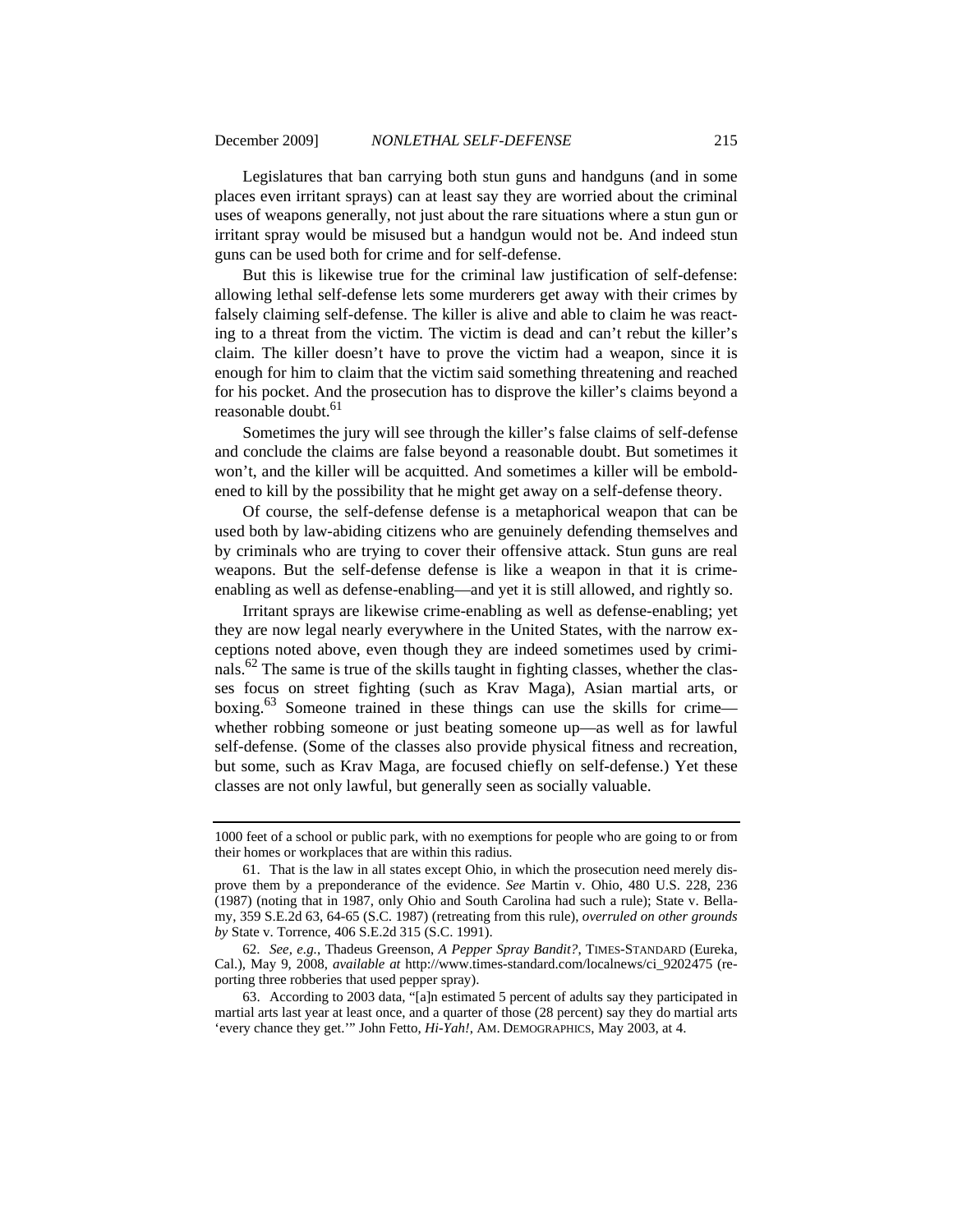Among other things, we expect that criminals will already have plenty of tools, often deadly tools such as guns and knives, for committing crimes. The marginal benefit to criminals of fighting skills is thus comparatively small. But the marginal benefit to law-abiding citizens of such skills is quite large, especially if the citizens are barred by law from carrying deadly weapons.

Stun guns and irritant sprays are in this respect much like fighting skills. Such weapons might be more effective than mere unarmed combat for committing crimes. But they are likewise more effective for self-defense. And for some people—such as the weak, the disabled, or those whose work or family commitments keep them from taking classes—unarmed self-defense is just not much of an option, while stun guns are.

Stun guns and irritant sprays should therefore be legal. The law rightly values self-defense, which should include effective self-defense. Nonlethal defensive weapons dramatically facilitate self-defense. They also facilitate crime, but comparatively slightly (again, because criminals have access to many other tools, both highly deadly, such as guns and knives, and less deadly, such as blunt weapons), and at a lower level of harm than lethal weapons such as guns and knives. The protection nonlethal weapons offer to law-abiding citizens should justify allowing such weapons, despite the modest risk of crime they pose.

# IV. CONSTITUTIONAL OBJECTIONS TO NONLETHAL WEAPON BANS

The arguments in favor of allowing stun guns and irritant sprays aren't solely policy arguments. They are also constitutional arguments, under the federal and state constitutional rights to keep and bear arms and under the right to defend life that is secured by many state constitutions.<sup>64</sup>

<sup>64.</sup> Laws that restrict possession, carrying, or concealed carrying by foreign citizens and out-of-state-residents likely also violate the Equal Protection Clause, *see* Bernal v. Fainter, 467 U.S. 216 (1984), and the Privileges and Immunities Clause of Article IV, s*ee*  Supreme Court of N.H. v. Piper, 470 U.S. 274 (1985). Volokh, *supra* note 57, at 1515 n.303, cites further sources as to gun controls that discriminate against noncitizens, including cases going both ways on whether such restrictions are unconstitutional.

For bans on possession of stun guns and pepper sprays by foreign citizens, see 430 ILL. COMP. STAT. ANN. §§  $65/2(a)(1)$ ,  $65/4(a)(2)(xi)$  (West 2009) (banning possession of stun guns by nonimmigrant aliens, a group that includes many legal, long-term visitors, students, and workers, see 8 C.F.R. § 214.2(H)(4)(ii) (2009)); CHARLES GORDON, STANLEY MAILMAN & STEPHEN YALE-LOEHR, IMMIGRATION LAW & PROCEDURE §§ 4-12.01, -18.01, -20.08 (2009)); *see also* MASS. GEN. LAWS ANN. ch. 140, §§ 121, 129B(1)(vii), 129C (West 2009) (banning possession of pepper spray by noncitizens). For bans on concealed carrying by foreign citizens, see the Montana and New Mexico statutes and Oregon city ordinance cited *infra* in note 151. For a statute providing that citizens are entitled to licenses that would let them carry stun guns, but noncitizen licenses are to be issued at the police department's discretion, see IND. CODE ANN. §§ 35-47-2-1 to -3, 35-47-8-4 (West 2009). For a ban that on its face bans possession of irritant sprays by out-of-state residents, see MASS. GEN. LAWS ANN. ch. 140,  $\S$ § 121, 129B(1)(vii), 129C (West 2009), but the law has nonetheless seemingly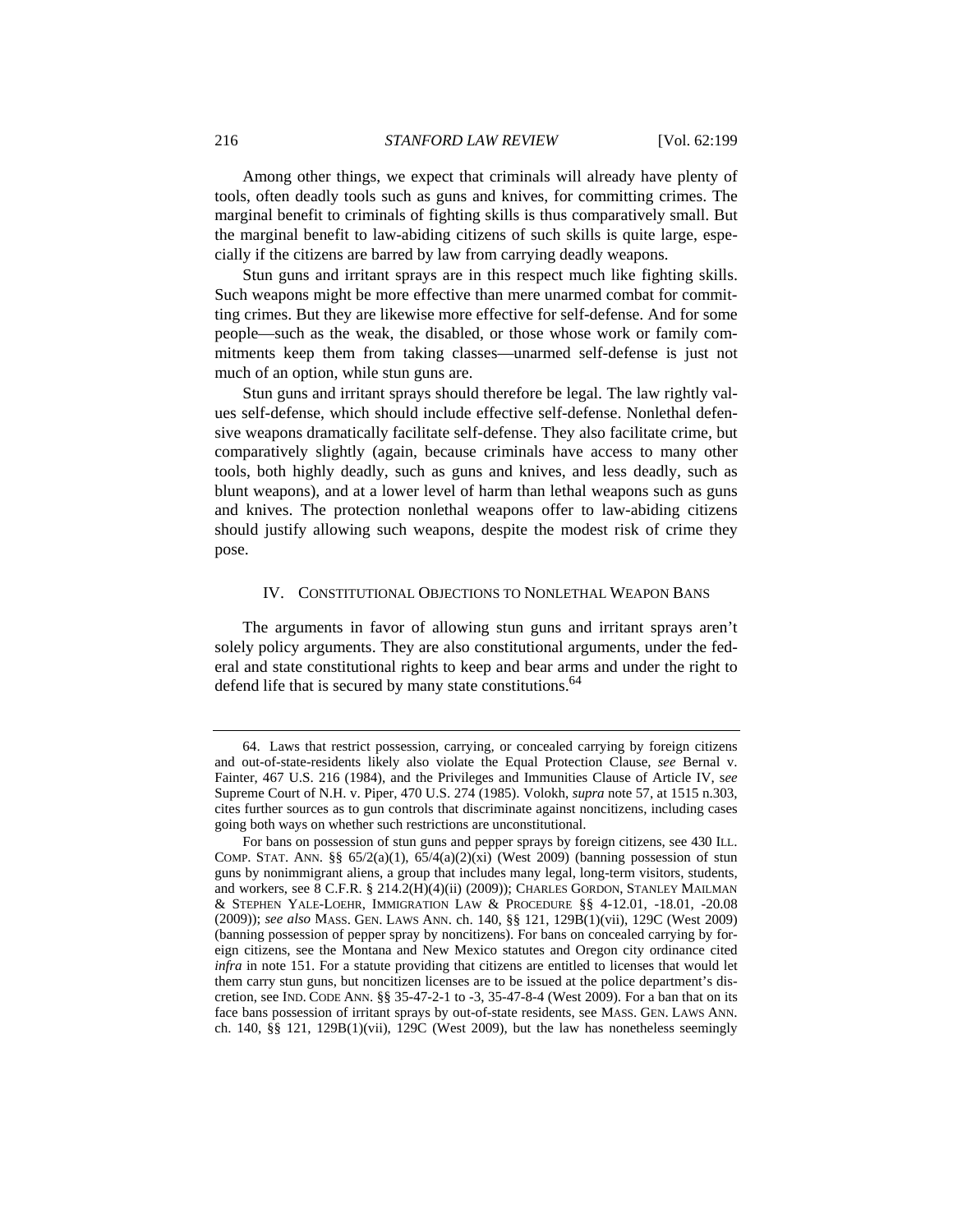# A. *The Right to Keep and Bear Arms in Self-Defense*

To begin with, let us consider the right to keep and bear arms in selfdefense. This right is secured by at least forty state constitutions, including those of many states that restrict stun guns or irritant sprays.<sup>65</sup> To quote the Michigan provision, for instance: "Every person has a right to keep and bear arms for the defense of himself and the state."66

In federal enclaves, such as D.C., this right is secured by the Second Amendment. In the Virgin Islands, it is secured by the Virgin Islands Bill of Rights, which incorporates the Second Amendment.<sup>67</sup> And if the Court concludes that the Second Amendment is incorporated via the Fourteenth Amendment,<sup>68</sup> then the right to keep and bear arms in self-defense would be secured throughout the nation even against state and local laws.

As I suggest elsewhere,<sup>69</sup> there are four kinds of possible justifications that would make particular weapon control laws constitutional notwithstanding a right to bear arms in self-defense: (1) The law might restrict activity that is *outside the scope* of the right, as defined by the text, original meaning, tradition, or background legal principles. (2) The law might *not substantially burden* the ability to defend oneself using arms. (3) The law might be justified because it *materially reduces a sort of danger* that is greater than the danger that normally attends exercise of the right. (4) The law might be justified because the gov-

The state constitutional right-to-bear-arms analysis below might not apply to restrictions on noncitizens in those states where the constitutional right only covers citizens (including in Illinois and New Mexico). *See* Eugene Volokh, *State Constitutional Rights to Keep and Bear Arms*, 11 TEX. REV. L. & POL. 191, 196, 200 (2006). But the Equal Protection Clause argument should prevail everywhere.

65. *See* Volokh, *supra* note 64. The exceptions are California, Iowa, Maryland, Massachusetts, Minnesota, New Jersey, New York, possibly Hawaii and Virginia, and Kansas, though Kansas is likely to enact an individual right-to-bear-arms provision in 2010. *See* Volokh, *supra* note 57, at 1445 n.2.

66. MICH. CONST. art. I, § 6.

67. *See* 48 U.S.C.A. § 1561 (West 2009). *United States v*. *Lewis*, No. 2008-45, 2008 WL 5412013 (D.V.I. Dec. 24, 2008), reasons that an individual right to bear arms in selfdefense nonetheless doesn't apply to the Virgin Islands, but I think that's mistaken for reasons discussed in Eugene Volokh, Statutory Rights To Bear Arms: New York, Guam, and the Virgin Islands (Oct. 26, 2009) (in progress, manuscript on file with the author).

68. McDonald v. City of Chicago, 78 U.S.L.W. 3691 (2009) (granting *certiorari* on this question).

69. Volokh, *supra* note 57, at 1446-47.

been read to allow out-of-state residents to get irritant sprays permits, *see* E-mail from Jason Guida, Dir. of the Firearms Record Bureau, Massachusetts Criminal History Systems Board, to Robin Shofner (July 17, 2009, 12:06 PST). For bans on concealed carrying of stun guns and irritant sprays by out-of-state residents, see the Montana, New Mexico, West Virginia, Wyoming, and Oregon city laws cited *infra* in note 153, as well as the Mississippi (stun guns only) law cited *infra* in note 151. All the discriminatory concealed carry bans I cite here stem from (1) state or local requirements of a firearms license to carry concealed stun guns or irritant sprays, and (2) the unavailability of such licenses to foreign citizens or out-of-state residents in those jurisdictions, *see* Kranz, *supra* note 42.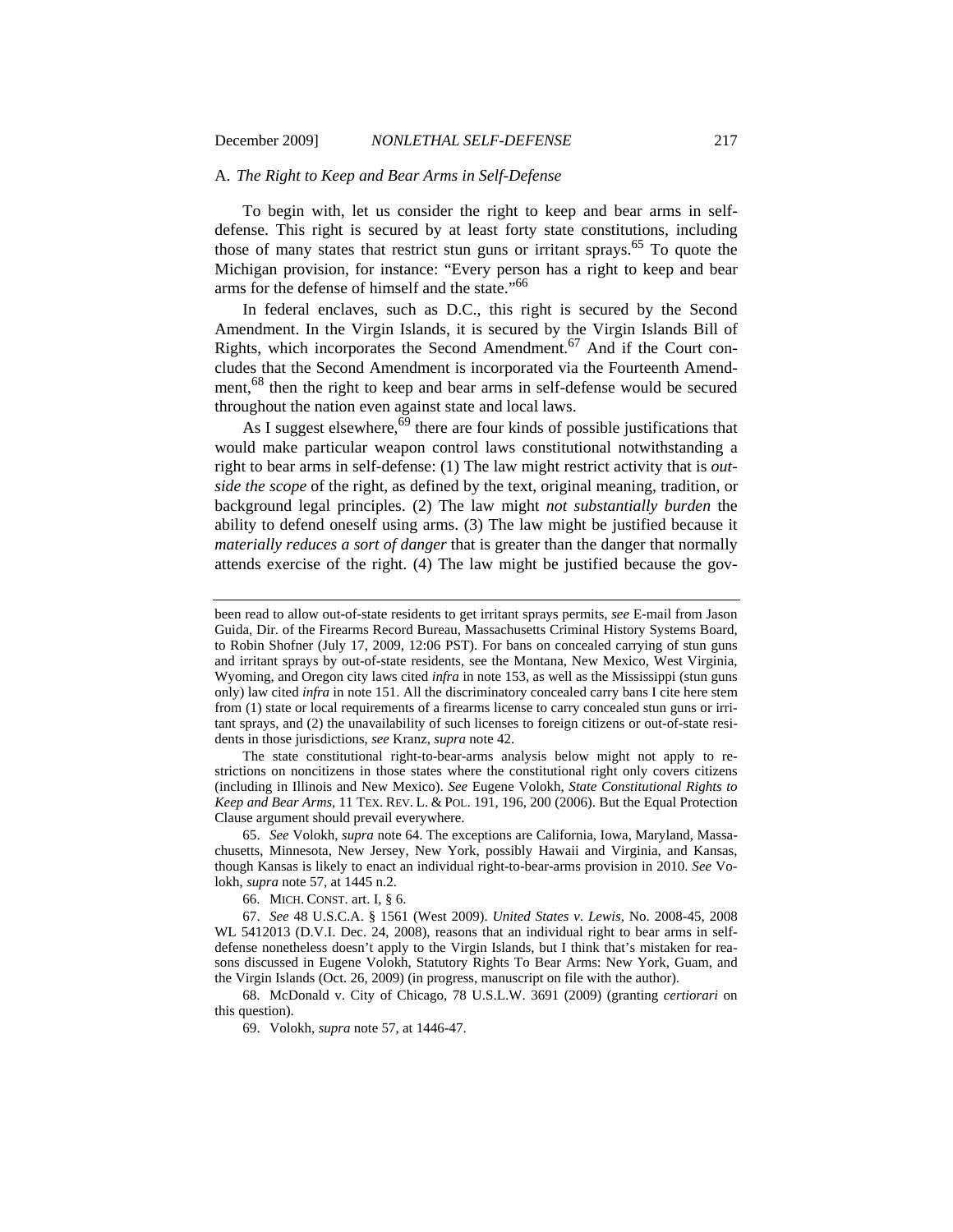ernment is controlling behavior *on or using its own property*.

The government-as-proprietor justification arises for some of the restrictions—on possession in public housing, universities, dorm rooms, buses, and parks—and I speak more about those in Parts VI and VII. The substantial burden and reducing danger arguments are covered in the policy discussion in Part III; those would apply equally to the constitutional argument I discuss here.<sup>70</sup> The remaining questions have to do with what I've labeled scope arguments.

#### 1. *Are nonlethal weapons "arms"?*

The first question is whether stun guns and irritant sprays should be treated as "arms" for constitutional purposes. Such weapons were historically unknown when all but the most recent right-to-bear-arms provisions were enacted, $^{71}$  but *District of Columbia v. Heller* expressly rejected the view "that only those arms in existence in the 18th century are protected by the Second Amendment.<sup> $2$ </sup> Instead, *Heller* held, "Just as the First Amendment protects modern forms of communications [such as the Internet], and the Fourth Amendment applies to modern forms of search [such as heat detection devices], the Second Amendment extends, prima facie, to all instruments that constitute bearable arms, even those that were not in existence at the time of the founding."<sup>73</sup>

Some early courts concluded that right-to-bear-arms guarantees covered only weapons "usually employed in civilized warfare,"<sup>74</sup> distinguishing such protected arms from unprotected weapons that "are employed in quarrels and brawls and fights between maddened individuals."75 And stun guns and pepper spray of course aren't usually employed in warfare.

But, as *Heller* pointed out in rejecting this civilized-warfare test,<sup>76</sup> "arms"

<sup>70.</sup> *Cf.* Lanning, *supra* note \*, at 28 (discussing the constitutionality of more modest burdens on nonlethal weapons, such as limits on the size of pepper spray containers).

<sup>71.</sup> *See* Volokh, *supra* note 64 (listing recently enacted or amended right-to-bear-arms provisions, including ones in Louisiana, Nebraska, and Wisconsin, where there are state- or city-level bans on possession or concealed carrying of stun guns); *cf.* State v. Delgado, 692 P.2d 610, 614 n.8 (Or. 1984) (applying Oregon's highly history-focused right-to-bear-arms analysis, but noting that this "may not be the same analysis that would be appropriate to the application of Article I, section 27, of the Oregon Constitution to a weapon such as a can of mace, not having a pre-twentieth century form or counterpart," and noting—but not responding to—the view that "it is incongruous to believe that a woman today to defend herself from a rapist would have constitutional sanction for carrying a switch-blade knife but not for the can of mace because the latter was unknown to the mid-nineteenth century").

<sup>72.</sup> District of Columbia v. Heller, 128 S. Ct. 2783, 2791 (2008).

<sup>73.</sup> *Id.* at 2791-92 (internal citations omitted).

<sup>74.</sup> Aymette v. State, 21 Tenn. (2 Hum.) 154, 158 (1840); *see also* Fife v. State, 31 Ark. 455, 457 (1876) (quoting *Aymette*, 21 Tenn. (2 Hum.) at 158).

<sup>75.</sup> *Fife*, 31 Ark. at 457 (citing 2 JOEL PRENTISS BISHOP, COMMENTARIES ON THE CRIMINAL LAW § 124 (1868)).

<sup>76. 128</sup> S. Ct. at 2815.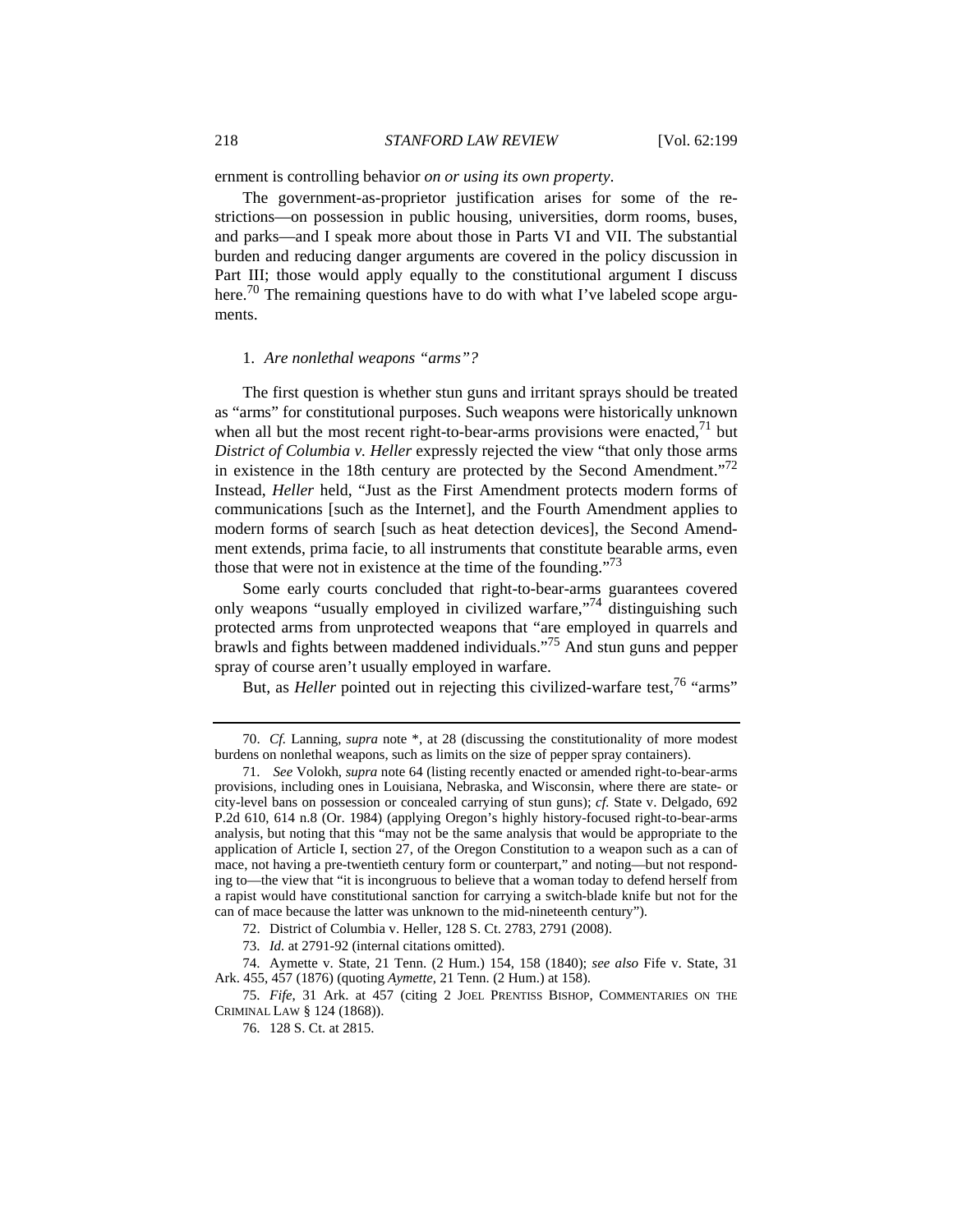in the late 1700s generally meant "weapons of offence, or armour of defence,"<sup>77</sup> or "any thing that a man wears for his defence, or takes into his hands, or useth in wrath to cast at or strike another.<sup>778</sup> This includes purely civilian defensive weapons, which makes sense given *Heller*'s holding that the right protects arms used for self-defense, and the relevant state constitutions' protection of arms for self-defense. As the Florida Attorney General reasoned in concluding that the Florida right to bear arms covers stun guns, "the term ['arms'] is generally defined as 'anything that a man wears for his defense, or takes in his hands as a weapon."<sup>79</sup>

*Heller* does limit "arms" to weapons that are "of the kind in common use," and excludes "weapons not typically possessed by law-abiding citizens for lawful purposes, such as short-barreled shotguns."<sup>80</sup> Many state cases have used  $\frac{1}{\pi}$  similar definitions.<sup>81</sup> But, as I argue elsewhere,<sup>82</sup> this definition arose in cases involving weapons that were seen as unusually dangerous, not unusually safe. *Heller* in fact reasons that the "limitation [to weapons of the kind in common use] is fairly supported by the historical tradition of prohibiting the carrying of 'dangerous and unusual weapons,'" which suggests that weapons that are less dangerous than protected ones (though still unusual) should be outside the limitation and thus constitutionally protected.83

Thus, the Oregon courts—and some other recent authorities—are right in concluding that weapons such as knives and billy clubs, which are less lethal than guns, should be considered arms alongside guns.<sup>84</sup> They are designed as

<sup>77.</sup> *Id.* at 2791 (quoting 1 SAMUEL JOHNSON, DICTIONARY OF THE ENGLISH LANGUAGE (4th ed. 1773)).

<sup>78.</sup> *Id.* (quoting 1 TIMOTHY CUNNINGHAM, A NEW AND COMPLETE LAW DICTIONARY (2d ed. 1771) (definition of "Armour or Arms")).

<sup>79. 1986</sup> Fla. Op. Att'y Gen. 2 (concluding that stun guns are protected by the state constitutional right to bear arms, which reserves regulation of arms to the legislature, and that therefore county-level regulation is unconstitutional); *see also* Christine Neuberger, *Stun Guns Barred*, THE CAPITAL (Annapolis, Md.), Sept. 4, 1985, at 29 (noting that "[o]pponents of the [Anne Arundel County stun gun] ban argued that it would encroach on a citizen's constitutional right to bear arms," including the right both to possess weapons and to carry them).

<sup>80.</sup> *Heller*, 128 S. Ct. at 2815-16.

<sup>81.</sup> *See, e*.*g.*, Burks v. State, 36 S.W.2d 892, 894 (Tenn. 1931) (giving definition of protected "arms" as those of the type usually kept by citizens for personal defense).

<sup>82.</sup> Volokh, *supra* note 57, at 1481-83.

<sup>83.</sup> *Heller*, 128 S. Ct. at 2817; *see also* Lerner & Lund, *supra* note 14, at 1411-12 (suggesting a different approach—"courts should adopt a presumption that civilians may employ self-defense technologies in widespread use by the police," with the presumption being "rebuttable by sufficiently strong evidence that a particular device is suitable for police work but not for civilian use"). This rule would yield a similar result to the one I propose, since most police officers carry handguns much like those commonly owned by the public, coupled with less deadly weapons such as stun guns, irritant sprays, and batons.

<sup>84.</sup> *See, e*.*g*., State v. Delgado, 692 P.2d 610, 610-12 (Or. 1984) (striking down ban on possessing and carrying switchblades); State v. Blocker, 630 P.2d 824, 824-25 (Or. 1981) (striking down ban on carrying billy clubs in public); State v. Kessler, 614 P.2d 94, 100 (Or.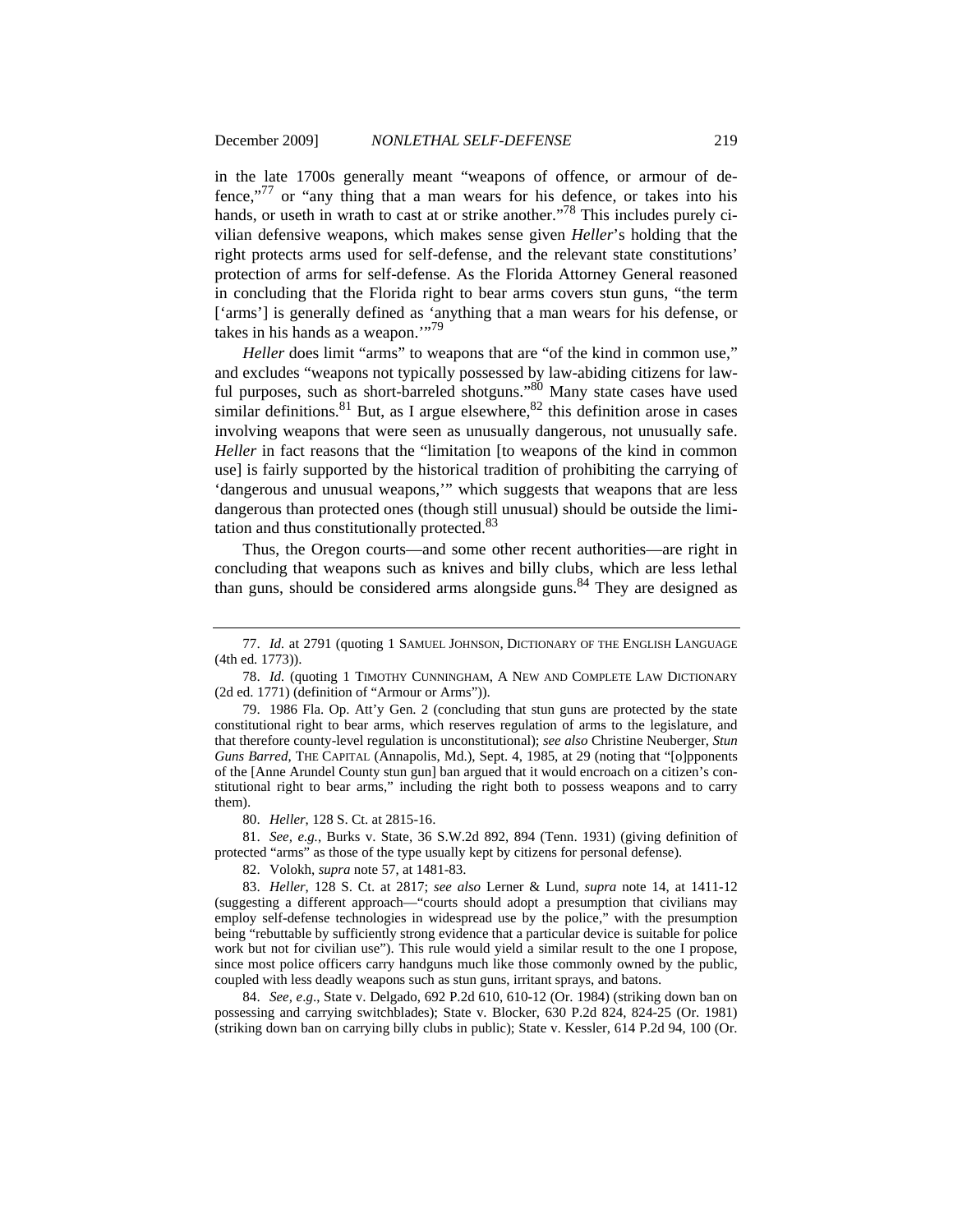weapons. They are useful as weapons for self-defense. And given that the Second Amendment and state rights to bear arms have been interpreted as protecting the right to have arms for self-defense, less lethal arms should be no less protected than more lethal arms (such as handguns). A fortiori, stun guns and irritant sprays should be protected as well. And this interpretation has the merit of following function, as I noted above: Stun guns and irritant sprays are indeed useful "arms" for "defense of [one]self."85

Only one case, *People v. Smelter*,<sup>86</sup> expressly considers whether bans on such nonlethal weapons violate the right to bear arms and here is its entire analysis:

1980) (striking down ban on possessing billy clubs); Barnett v. State, 695 P.2d 991, 991 (Or. Ct. App. 1985) (striking down ban on possessing blackjacks); *see also* Hill v. State, 53 Ga. 472, 475 (1874) (taking the view that "swords" and "bayonets" are protected because they are "ordinarily used in battle"); People v. Brown, 235 N.W. 245, 246-47 (Mich. 1931) (suggesting that swords are protected because they are "usually relied upon by good citizens for defense or pleasure"); City of Akron v. Rasdan, 663 N.E.2d 947, 952 (Ohio Ct. App. 1995) (treating a ban on public carrying of knives as implicating the right to bear arms, though concluding the ban was a "reasonable regulation" and thus didn't violate the constitutional provision); *Ex parte* Thomas, 97 P. 260, 263-65 (Okla. 1908) (taking the view that "swords" and "bayonets" are protected because they "are recognized in civilized warfare"); Cockrum v. State, 24 Tex. 394, 395 (1859) (taking the view that carrying a bowie knife is constitutionally protected); City of Seattle v. Montana, 919 P.2d 1218, 1222 (Wash. 1996) (noting but not resolving the question of whether knives are protected); Concealed Handgun Permits, 1994 Alaska Op. Att'y Gen. (Inf.) 209 (suggesting that the Alaska courts may adopt a position similar to that adopted by the Oregon courts, though not making a definitive prediction). *But see* State v. Kerner, 107 S.E. 222, 224 (N.C. 1921) ("[None of a] 'bowie knife, dirk, dagger, slung-shot, loaded cane, brass, iron or metallic knucks or razor or other deadly weapon of like kind' . . . except 'pistol' can be construed as coming within the meaning of the word 'arms' used in the constitutional guaranty of the right to bear arms.").

Those decisions that reject constitutional protection for non-firearms tend to do so on the grounds that those weapons are customarily used for criminal purposes—a rationale that I argue against in the text below—and not on the grounds that "arms" necessarily covers only firearms. *Cf*. *Brown*, 235 N.W. at 246-47 (upholding a ban on, among other things, blackjacks, because they are "too dangerous to be kept in a settled community by individuals" and their "customary employment by individuals is to violate the law," but concluding that the legislature may not ban arms which "by the common opinion and usage of law-abiding people, are proper and legitimate to be kept upon private premises for the protection of person and property," and stressing in the law's defense that the law "does not include ordinary guns, *swords*, revolvers, or other weapons usually relied upon by good citizens for defense or pleasure" (emphasis added)).

85. *See, e*.*g*., MICH. CONST. art. I, § 6 ("Every person has a right to keep and bear arms for the defense of himself and the state.").

86. 437 N.W.2d 341, 342 (Mich. Ct. App. 1989). Compare, for example, *Harris v. State*, 432 P.2d 929, 930 (Nev. 1967), which rejected a Second Amendment defense to a charge of illegal possession of a tear gas pen, but on the grounds that the Second Amendment didn't apply to the states, and not considering any state constitutional right to keep and bear arms because the Nevada Constitution didn't then have such a provision, *see* Volokh, *supra* note 64, at 199, and Memorandum from Don Salm & Shaun Haas, Wisconsin Legislative Council Staff, to Sen. Robert Wirch 11-12 (Feb. 5, 1998) (on file with author), noting the question of whether stun guns would be covered by the then-proposed Wisconsin rightto-bear-arms amendment, without trying to answer it.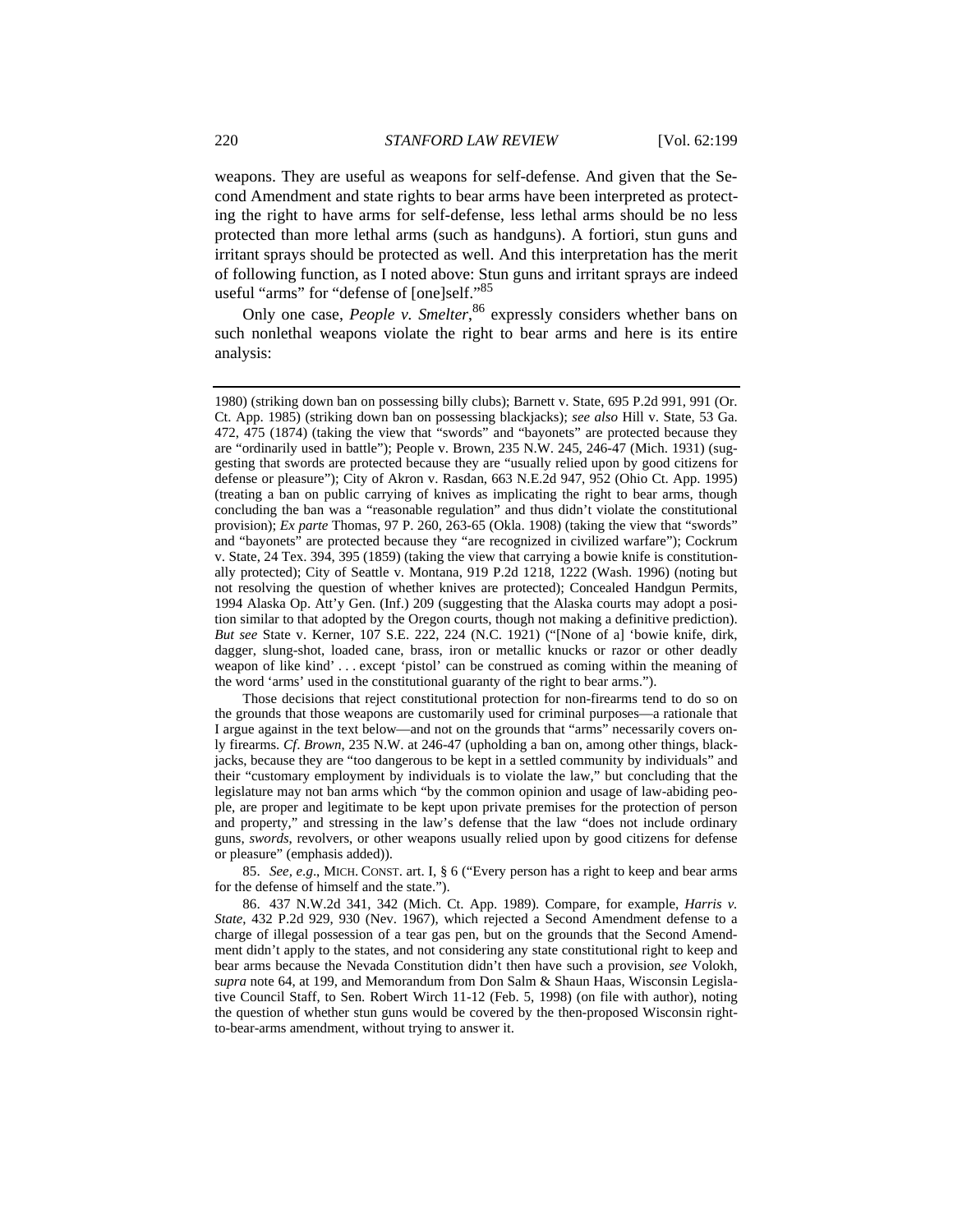Third, defendant claims that the statute prohibiting the possession of stun guns impermissibly infringes on defendant's right to keep and bear arms for his own defense. We disagree. Const. 1963, art. 1, § 6 provides:

"Every person has a right to keep and bear arms for the defense of himself and the state."

The right to regulate weapons extends not only to the establishment of conditions under which weapons may be possessed, but allows the state to prohibit weapons whose customary employment by individuals is to violate the law. [*People v. Brown*, 235 N.W. 245 (Mich. 1931) (upholding a ban on carrying blackjacks).] The device seized from defendant was capable of generating 50,000 volts. Testimony in the lower court established that such weapons can not only temporarily incapacitate someone but can result in temporary paralysis. Our Supreme Court in *Brown . . .* explained that the power to regulate is subject to the limitation that its exercise be reasonable. We conclude that the Legislature's prohibition of stun guns is reasonable and constitutional.<sup>87</sup>

The court appears to reason that stun guns' "customary employment by individuals is to violate the law," and that therefore the regulation is "reasonable." Presumably the theory is similar to *Heller*'s view that the right to bear arms doesn't protect "weapons not typically possessed by law-abiding citizens for lawful purposes."<sup>88</sup>

But I know of no evidence that stun guns were customarily used to violate the law in the late 1980s; neither the *Smelter* opinion nor the briefs offer such evidence.<sup>89</sup> And it seems especially unlikely that there is any such evidence today. Stun guns and irritant sprays, like handguns and other weapons, are today used both by law-abiding citizens and by criminals. And stun guns and irritant sprays are especially useful to law-abiding citizens, precisely because lawabiding citizens are more likely to comply with bans on gun carrying, and will therefore need an alternative defensive weapon.

#### 2. *Is concealed carrying covered by the right?*

*Heller* did note another limitation on the scope of the right to bear arms: "[T]he majority of the 19th-century courts to consider the question held that prohibitions on carrying concealed weapons were lawful under the Second Amendment or state analogues."<sup>90</sup> This wouldn't affect the right to have stun

<sup>87.</sup> *Smelter*, 437 N.W.2d at 342; *see also Delgado*, 692 P.2d at 614 n.8 (Or. 1984) (noting the view that "it is incongruous to believe that a woman today to defend herself from a rapist would have constitutional sanction for carrying a switch-blade knife but not for the can of mace because the latter was unknown to the mid-nineteenth century," but not discussing it in detail because the case itself involved knives and not irritant sprays).

<sup>88.</sup> *Heller*, 128 S. Ct. at 2816.

<sup>89.</sup> *See* Answer in Opposition to Application, *Smelter*, 437 N.W.2d 341 (No. 100234); Application for Leave to Appeal, *Smelter*, 437 N.W.2d 341 (No. 100234); Brief of Appellee, *Smelter*, 437 N.W.2d 341 (No. 86-678412 ); Brief of Appellant, *Smelter*, 437 N.W.2d 341 (No. 86-678412).

<sup>90. 128</sup> S. Ct. at 2816.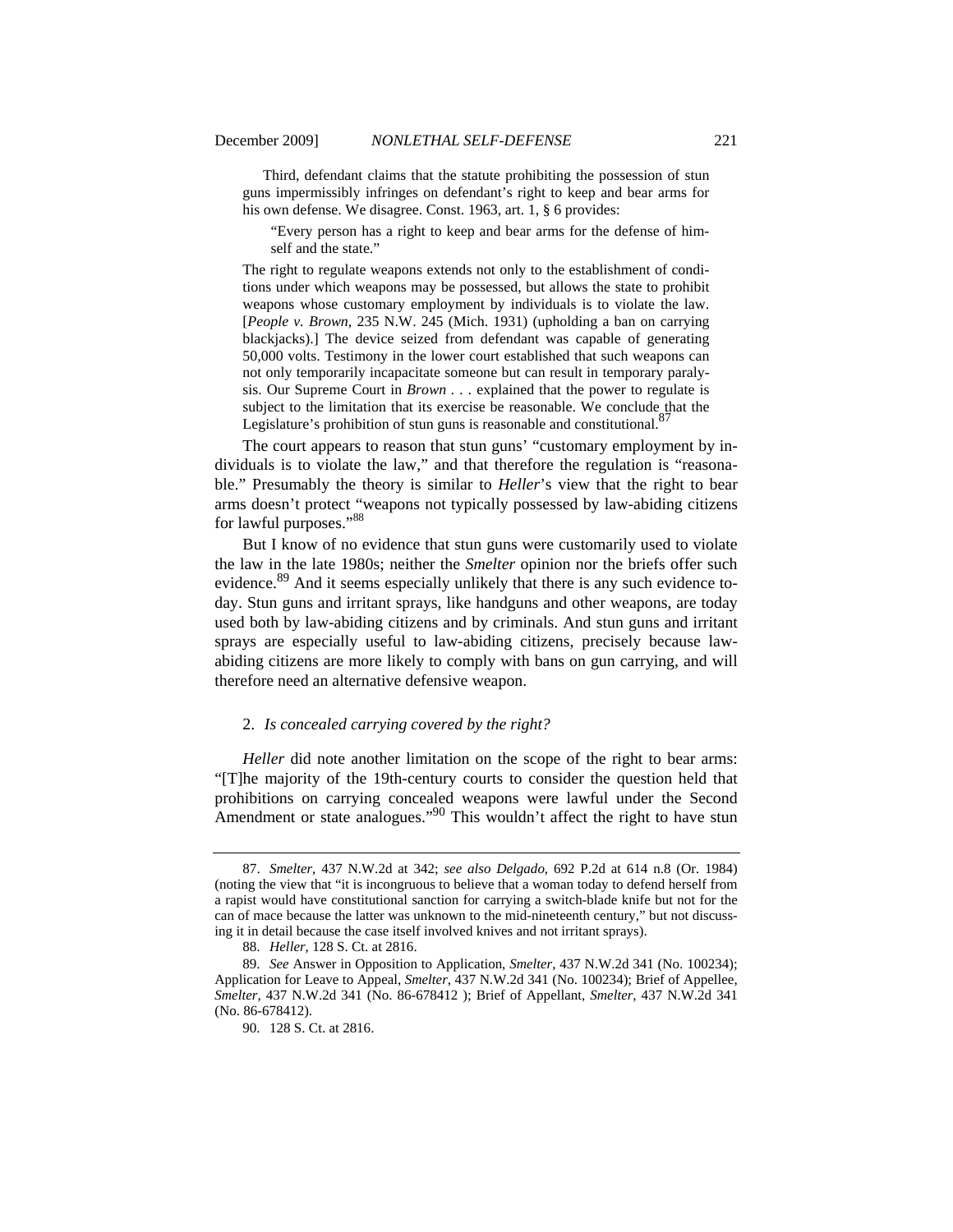guns at home, or to carry them openly.<sup>91</sup> But does it allow bans on concealed carry of stun guns and irritant sprays, as in Chicago, Fargo, Milwaukee, North Carolina (stun guns only), Omaha (stun guns only), and probably Seattle and some other states and cities? $92$ 

I think it shouldn't. The concealed carry exception rests entirely on a tradition of upholding bans on concealed carry of guns and knives—but those bans were justified by the lethality of the weapons.<sup>93</sup> Even if it is proper to defer to longstanding legislative and judicial judgment in carving out exceptions from constitutional guarantees, there's no reason to defer to a judgment that had never been made.<sup>94</sup> Nineteenth-century legislatures didn't have to consider whether concealed carry of nonlethal weapons should be banned, and nineteenthcentury courts didn't have to consider whether restrictions on such nonlethal weapons were reasonable.

And banning concealed carry of stun guns is a substantial burden on people's ability to defend themselves, though not as grave as a total carrying ban would be. Many people are understandably reluctant to openly carry stun guns, for fear of "frighten[ing] friends and customers" and passersby.<sup>95</sup> Moreover, many women's clothes don't readily offer places for stun guns or irritant sprays to be holstered—the logical place for many women to carry a stun gun or an irritant spray is inside a purse.

# B. *State Constitutional Rights to "Defend[] Life"*

Twenty-one state constitutions expressly secure a right to "defend[] life."<sup>96</sup>

94. I am indebted to my colleague Julian Eule for this line, which I heard him use a few years before his untimely death.

95. *State v. Hamdan*, 665 N.W.2d 785, 809 (Wis. 2003), notes this as a burden imposed by bans on concealed carrying of handguns; but this is also true in considerable measure of stun guns, which many people might recognize as at least pain-inflicting weapons, and which some people might confuse for more dangerous weapons. *See also* NAACP v. Alabama *ex rel.* Patterson, 357 U.S. 449, 463 (1958) (concluding, in a case where the Court found a First Amendment problem with the government's forcing the NAACP to list its members, that "it is not sufficient to answer . . . that whatever repressive effect compulsory [self-identification may cause] follows not from *state* action but from *private* community pressures. The crucial factor is the interplay of governmental and private action, for it is only after the initial exertion of state power represented by the [law] that private action takes hold").

96. These include New Jersey, where stun guns are banned; Colorado, Delaware,

<sup>91.</sup> For more on why the right to bear arms should be read as including the right to carry such guns outside the home, see Volokh, *supra* note 57, at 1516-21.

<sup>92.</sup> *See infra* Appendix II.C.

<sup>93.</sup> *See, e.g.*, State v. Reid, 1 Ala. 612, 612-13 (1840) (upholding a law banning the concealed carrying of "deadly weapon[s]"); Nunn v. State, 1 Ga. 243, 246 (1846) (upholding the concealed carry ban and noting that the law "was passed to guard and protect the citizens of the State against the unwarrantable and too prevalent use of *deadly weapons*"); Aymette v. State, 21 Tenn. (2 Hum.) 154, 157 (1840) (noting state's power to "protect our citizens['] . . . lives from being endangered by desperadoes with concealed arms").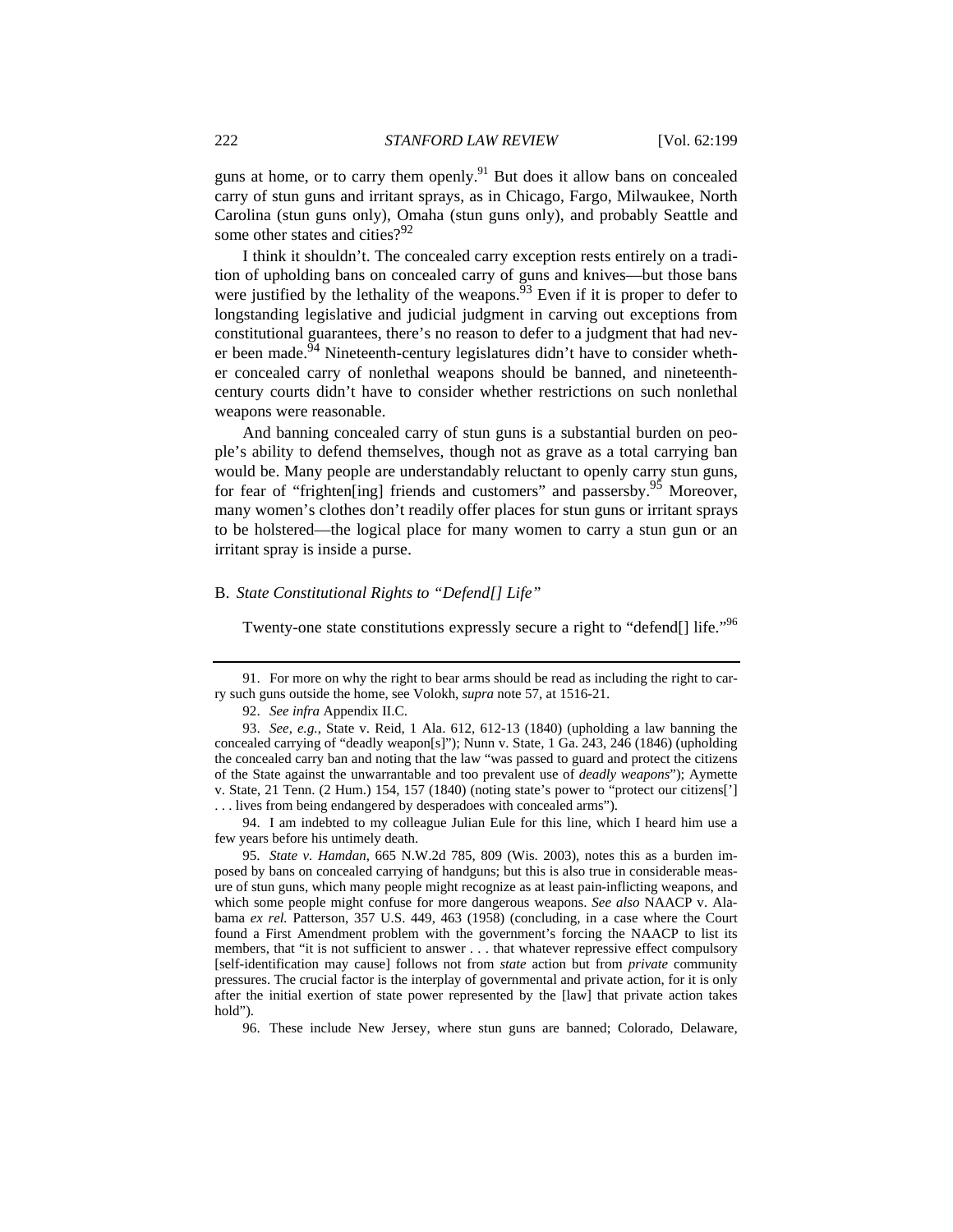To quote the Pennsylvania provision, to which the others are very similar: "All men are born equally free and independent, and have certain inherent and indefeasible rights, among which are those of enjoying and defending life and liberty, of acquiring, possessing and protecting property and reputation, and of pursuing their own happiness."<sup>97</sup>

The "defending life" and "protecting property" provisions have been read as securing a judicially enforceable right, including in many Ohio and Pennsylvania cases.<sup>98</sup> And it's possible that the right to defend life is implicitly guaranteed by the federal Due Process Clause or the Ninth Amendment.<sup>99</sup>

For the reasons discussed in Part II, nonlethal weapon bans substantially burden people's right to "defend[] life and liberty," because they take away a device without which defending life and liberty becomes much harder.<sup>100</sup> And as with other constitutional rights, such a substantial burden should be treated as presumptively unconstitutional.<sup>101</sup>

Contraceptive bans, for instance, remain substantial burdens on people's right "to be free from unwarranted governmental intrusion into matters so fundamentally affecting a person as the decision whether to bear or beget a

98. *See* Douglass v. Stephens, 1 Del. Ch. 465, 469 (1821) (Ridgely, Ch., dictum) ("The right of enjoying and defending life consists in a person's legal and uninterrupted enjoyment of his life, his limbs, his body, his health, and in resisting, even to the commission of homicide, where such resistance is necessary to save one's own life."); THOMAS M. COOLEY, A TREATISE ON THE CONSTITUTIONAL LIMITATIONS WHICH REST UPON THE LEGISLATIVE POWER OF THE STATES OF THE AMERICAN UNION 35-36 (Boston, Little, Brown & Co. 1868) (enumerating the right "of . . . defending life" provisions as being related to the "fundamental rights of the citizen," alongside provisions securing free speech, religious freedom provisions, freedom from unreasonable searches and seizures, and the like); JOHN HOLMES, THE STATESMAN, OR PRINCIPLES OF LEGISLATION AND LAW 179, 181 (Augusta, Severance & Dorr 1840) (treating the Maine Constitution's "defending life" provision as securing a legally protected right to self-defense); TIMOTHY WALKER, INTRODUCTION TO AMERICAN LAW 198 (Philadelphia, P.H. Nicklin & T. Johnson 1837) (discussing "defending life" provisions more broadly); Eugene Volokh, *State Constitutional Rights of Self-Defense and Defense of Property*, 11 TEX. REV. L. & POL. 399, 408-12 (2007) (citing more than twenty more recent cases from the 1900s and early 2000s). I've found only one decision, *State v. Carruth*, 81 A. 922, 923 (Vt. 1911), concluding that an expressly mentioned "defense of property" right is not judicially enforceable.

99. *See* Nicholas J. Johnson, *Self Defense?*, 2 J.L. ECON. & POL'Y 187 (2006); Nelson Lund, *A Constitutional Right to Self Defense?*, 2 J.L. ECON. & POL'Y 213 (2006); Volokh, *supra* note 98, at 415-18; *see also* WALKER, *supra* note 98, at 179, 198 (treating the express "defending life" provisions as being declaratory of broader principles that are "guaranteed by the constitution").

100. *See* Lanning, *supra* note \*, at 39-40 (making a similar argument).

101. I discuss this in much more detail in Eugene Volokh, Facilitative Constitutional Rights (Apr. 14, 2009) (unpublished manuscript, on file with the author).

North Dakota, Ohio, and Pennsylvania, which contain cities that ban stun guns; and Massachusetts, which bans stun guns and also bans pepper spray possession by foreign citizens. COLO. CONST. art. II, § 3; DEL. CONST. pmbl.; MASS. CONST. pt. I, art. I; N.J. CONST. art. I, para. 1; N.D. CONST. art. I, § 1; OHIO CONST. art. I, § 1; PA. CONST. art. I, § 1.

<sup>97.</sup> PA. CONST. art. I, § 1.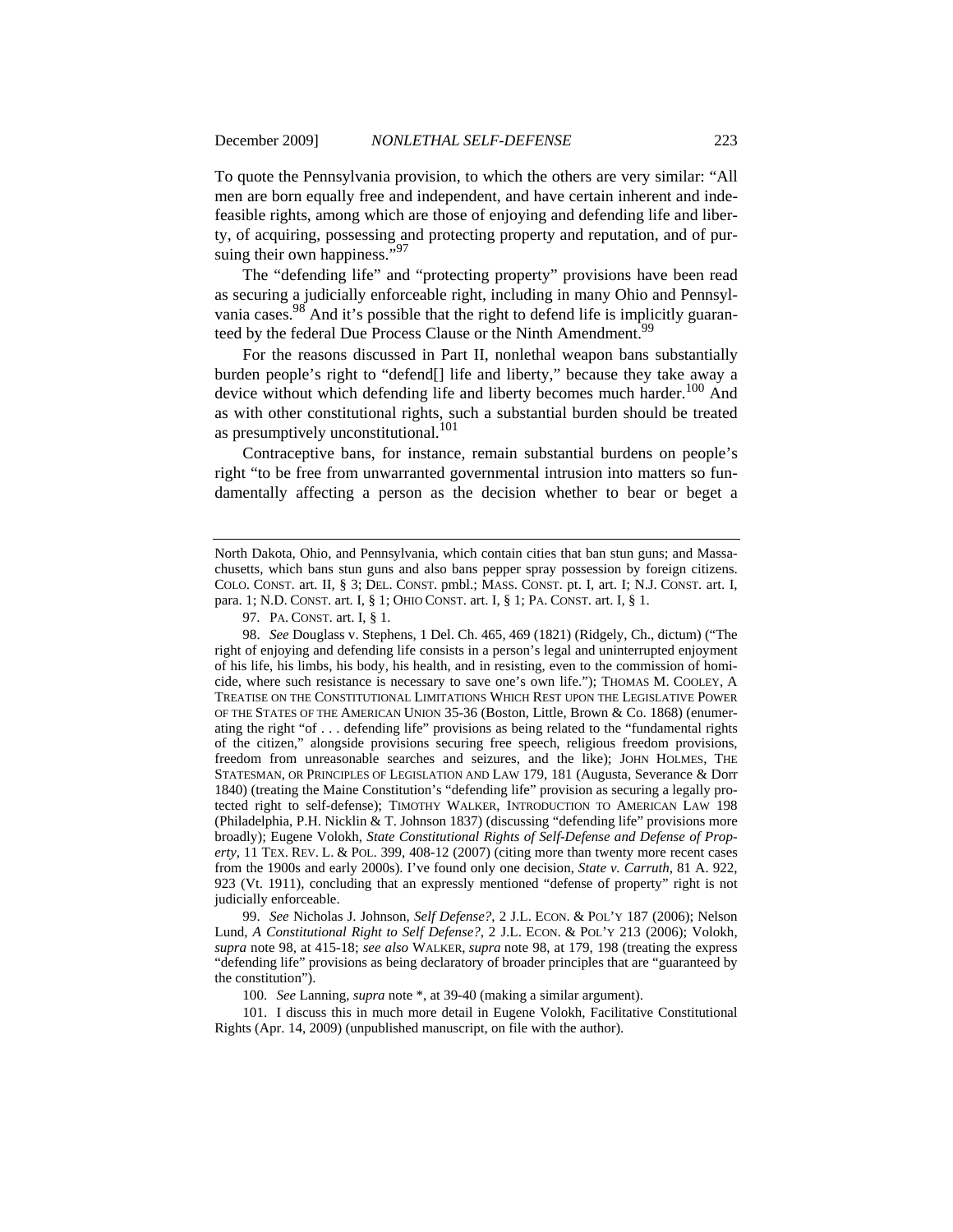child,"<sup>102</sup> even though they leave people free to try to control conception by using the rhythm method. The right to control one's reproduction is implicated not just by overt prohibitions on begetting or not begetting a child, such as the mandatory sterilization at issue in *Skinner v. Oklahoma*. 103 It is also implicated by bans on devices that are especially useful for avoiding pregnancy, since such bans substantially burden the exercise of the right to control reproduction. The same logic should apply to bans on those devices that are especially effective at defending life.

Likewise, the freedom of speech includes the freedom to use physical devices, such as telephones, the Internet,  $104$  loudspeakers,  $105$  and the like in order to speak, because they too are important devices for making speech effective.<sup>106</sup> And, similarly, the right to defend property—a close cousin of the right to defend life—has been read by courts to include the right to use devices to kill wild animals that have been destroying one's property.<sup>107</sup> No one suggests that the right to defend property lets one defend one's crops against moose, but only with one's bare hands, just as no-one suggests that the right to control one's reproduction protects only device-free contraceptive techniques and not condoms. The right to defend life should similarly be interpreted as presumptively including the right to use those devices needed to make self-defense especially effective.

- 103. 316 U.S. 535 (1942), *cited in Eistenstadt*, 405 U.S. at 453-54.
- 104. *See* Reno v. ACLU, 521 U.S. 844 (1997).

105. *See* Spitzer v. Operation Rescue Nat'l, 273 F.3d 184, 211-12 (2d Cir. 2001) (striking down content-neutral ban on the use of sound amplification equipment); Lilly v. City of Salida, 192 F. Supp. 2d 1191, 1194 (D. Colo. 2002) (likewise); Daley v. City of Sarasota, 752 So. 2d 124, 125 (Fla. Dist. Ct. App. 2000) (likewise); *see also* Ward v. Rock Against Racism, 491 U.S. 781, 790, 802 (1989) (upholding such a ban but only after applying standard First Amendment scrutiny, and stressing that the law "le[ft] open ample alternative channels of communication," including the use of amplified sound with some "regulati[on of] the extent of amplification"); Service Employees International Union v. City of Houston, 542 F. Supp. 2d 617, 630, 633-34 (S.D. Tex. 2008) (holding likewise as to noise control ordinance that applied to a wide range of noisy activity and not just to amplified speech).

106. *See, e.g.*, U.S. Labor Party v. Pomerleau, 557 F.2d 410, 412 (4th Cir. 1977).

107. See, for example, most of the cases noted in Volokh, *supra* note 98. Thus, for instance, *Commonwealth v. Stitler*, 22 Pa. D. & C.2d 240, 246-47 (Ct. Com. Pl. 1960), held that a law requiring that wild animals be killed with a .25 caliber rifle violated the right to defend property, when the animals were destroying the defendant's crops and when the only weapon the defendant owned was a .22 caliber rifle. A fortiori, a law barring the use of all devices for protecting property would have been unconstitutional as well. Likewise, *State v*. *Thompson*, 563 S.E.2d 325 (S.C. 2002), held that the right to defense of property was implicated by a ban on trapping furbearing animals out of season, when those animals were endangering the defendant's crops. The court concluded that the law was a "reasonable limitation," but only because it "allow[ed] a property owner to trap without a permit within 100 yards of her home," and allowed for the issuance of special trapping permits when there was evidence that an animal was indeed endangering property. *Id.* at 328.

<sup>102.</sup> Eisenstadt v. Baird, 405 U.S. 438, 453 (1972).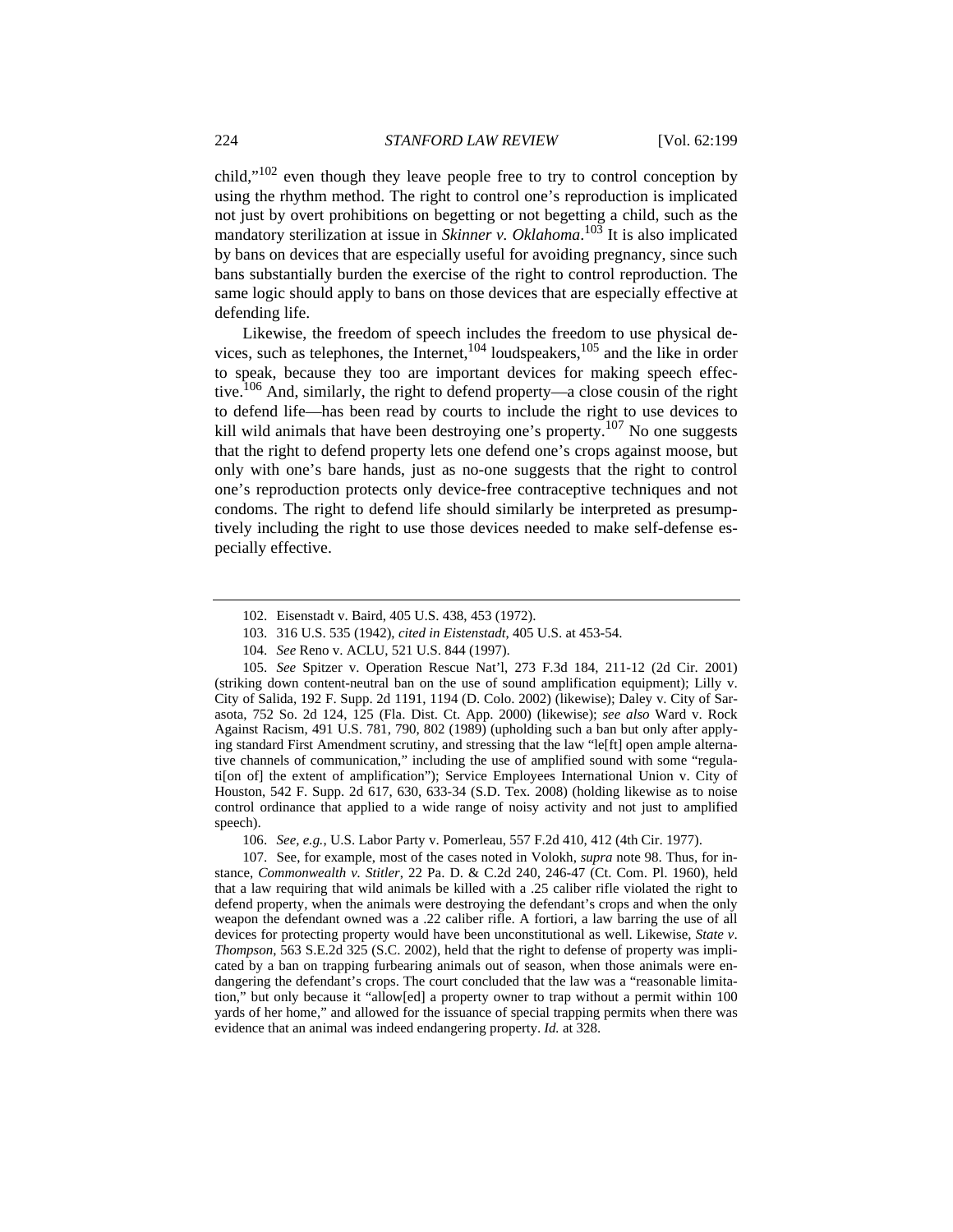More broadly, courts have routinely recognized that various rights are unconstitutionally burdened when laws ban behavior that is needed to exercise those rights effectively. The freedom of speech presumptively protects the freedom to associate for expressive purposes, precisely because association is an important device for making speech effective.<sup>108</sup> The freedom of speech presumptively protects the freedom to spend money in order to speak, because spending money is an important device for making speech effective.<sup>109</sup>

Likewise, the right to hire a lawyer, the right to educate one's children, and the right to get contraceptives or an abortion also presumptively protect the freedom to spend money to exercise the right.<sup>110</sup> Just as "the right to counsel is the right to the effective assistance of counsel,"111 so other rights are the rights to more than just *some* opportunity to speak, to choose not to beget children, to educate one's child, or to defend life. They are the rights to do so effectively to be presumptively free of substantial burdens on the right, burdens that materially interfere with the right holder's ability to accomplish the purpose for which the right is secured.

Of course, these rights are not unlimited in scope. For instance, the right to speak might not include the right to use loudspeakers that are excessively distracting (for instance, when they're used at night or are too loud).<sup>112</sup> Likewise, the right to spend money to speak may sometimes be trumped by compelling interests in preventing quid pro quo corruption.<sup>113</sup>

Similarly, one can argue that the right to defend life does not include the right to possess deadly weapons, because those weapons pose special dangers of death well beyond the dangers inherently posed by recognizing self-defense as a defense to a charge of homicide. A court may conclude that such a dangerous right must be expressly secured through a right-to-bear-arms provision, rather than implicitly found in a provision protecting defense of life or liberty.<sup>114</sup>

111. Strickland v. Washington, 466 U.S. 668, 686 (1984) (quoting McMann v. Richardson, 397 U.S. 759, 771 n.14 (1970)); Victoria Dorfman & Michael Koltonyuk, Note, *When the Ends Justify the Reasonable Means: Self-Defense and the Right to Counsel*, 3 TEX. REV. L. & POL. 381 (1999).

<sup>108.</sup> *See, e.g.*, NAACP v. Alabama *ex rel.* Patterson, 357 U.S. 449 (1958).

<sup>109.</sup> *See, e.g.*, Meyer v. Grant, 486 U.S. 414, 416 (1988) (striking down a Colorado law against paying people to circulate initiative petitions).

<sup>110.</sup> *See, e.g.*, Caplin & Drysdale, Chartered v. United States, 491 U.S. 617, 624 (1989) (noting that "the Government [does not] deny that the Sixth Amendment guarantees a defendant the right to be represented by an otherwise qualified attorney whom that defendant can afford to hire"). For more on the spending of money to exercise constitutional rights, see Eugene Volokh, *Medical Self-Defense, Prohibited Experimental Therapies, and Payment for Organs*, 120 HARV. L. REV. 1813, 1835-37 (2007).

<sup>112.</sup> Ward v. Rock Against Racism, 491 U.S. 781, 796-802 (1989); Kovacs v. Cooper, 336 U.S. 77, 82-83 (1949).

<sup>113.</sup> *See* Buckley v. Valeo, 424 U.S. 1, 25-26 (1976).

<sup>114.</sup> *See* Kasler v. Lockyer, 2 P.3d 581, 585-86 (Cal. 2000); *In re* Depasquale, 2007 WL 1827219, at \*3 (N.J. Super. Ct. App. Div. June 27, 2007).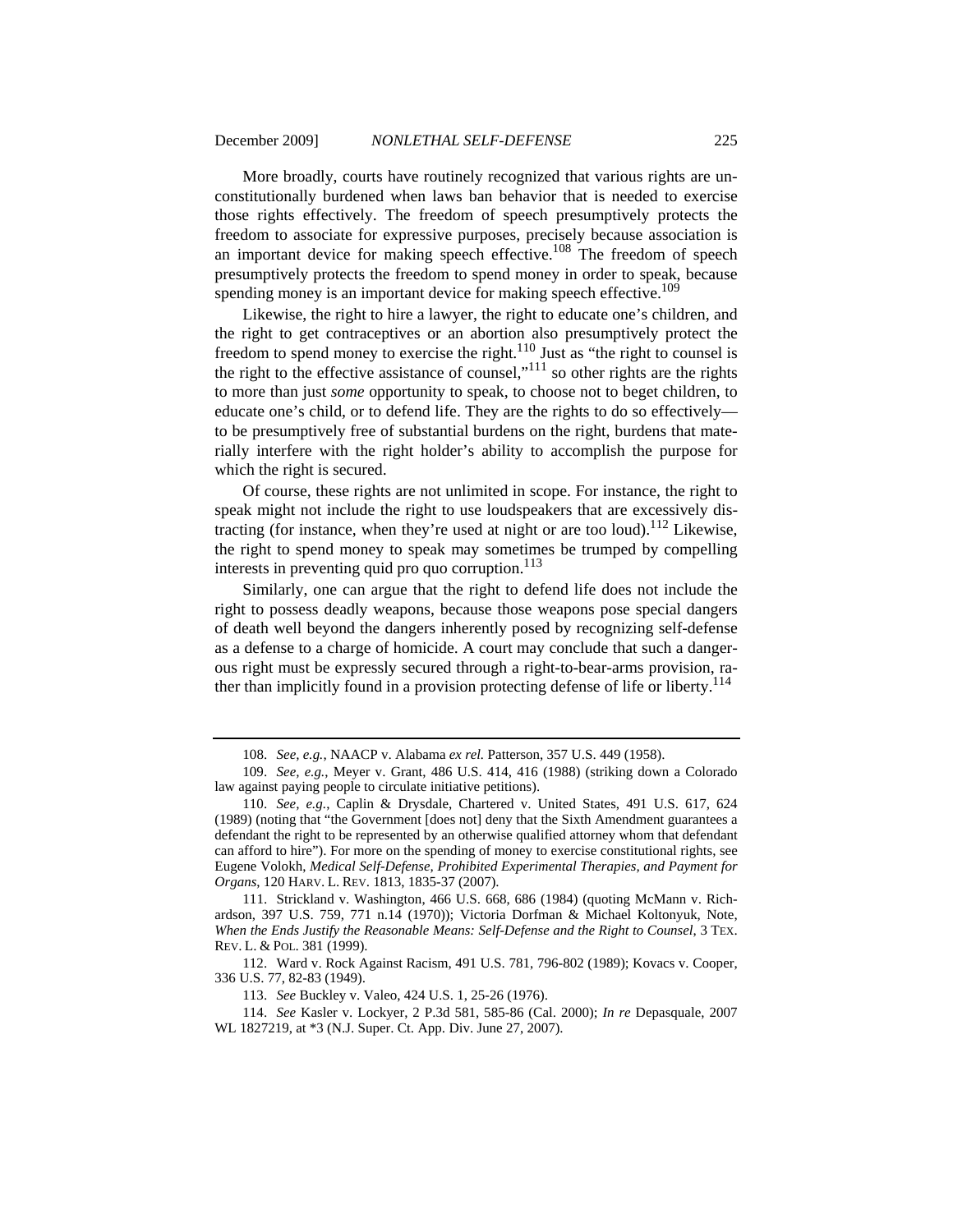But when it comes to nonlethal weapons, the extra danger of crime posed by their possession is not particularly great, and the burden on the right to defend life posed by bans on nonlethal weapons is great indeed.<sup>115</sup> So the general principle outlined above should apply: the right to defend life should include the right to possess the nonlethal weapons needed for effective self-defense, much as other rights include the right to possess and use similar devices needed to effectively exercise those rights.

#### V. BANS ON POSSESSION BY FELONS

Felons are generally barred from owning or carrying a firearm.<sup>116</sup> Several states—plus of course the general no-stun-gun jurisdictions—add to this a ban on felons' possessing stun guns.117 Some other jurisdictions bar felons from possessing irritant sprays.<sup>118</sup> Florida, Massachusetts, Minnesota, New Jersey, New York, Wisconsin, and Portland (Oregon) try to entirely disarm felons, by barring them from possessing both stun guns and irritant sprays as well as guns.<sup>119</sup> Mississippi, Montana, and probably Idaho, New Mexico, West Virginia, and Wyoming ban felons from carrying any of these weapons concealed in public.<sup>120</sup> And these laws may also make it legally risky for felons' spouses

117. CONN. GEN. STAT. ANN. § 53a-217(a)(1) (West 2009); IDAHO CODE ANN. § 18- 3325(1)(b) (2009); NEV. REV. STAT. § 202.357(2)(a) (2008); N.H. REV. STAT. ANN. § 159:21 (2009); PA. CONS. STAT. ANN. §§ 908.1(c), 6105 (West 2009) (mostly limited to people convicted of drug crimes and violent crimes, but including some thefts, some receipt of stolen property crimes, and repeated driving under the influence); COUNCIL BLUFFS, IOWA, MUN. CODE §§ 8.75.010(d)-.020 (2009) (any item "designed or hav[ing] been modified so as to be capable of causing bodily injury"); UNIVERSITY HEIGHTS, OHIO, CODIFIED ORDINANCES § 632.02(c) (2008); *see also* VA. CODE ANN. § 18.2-308.2(A) (West 2009) (carrying in public); BLACK HAWK COUNTY, IOWA, COUNTY CODE §§ 3-4-5, -9(B) (2004) (likewise).

118. CAL. PENAL CODE § 12403.7(a) (West 2009). Nevada and North Carolina ban possession of tear gas by felons, but not of pepper spray. NEV. REV. STAT. ANN. §§ 202.370, .375, .380(2) (West 2008) (excluding substances "whose active ingredient is composed of natural substances or products derived from natural substances which cause no permanent injury through being vaporized or otherwise dispersed in the air," so that possession of pepper spray appears to be legal but possession of other sprays, such as tear gas, does not); N.C. GEN. STAT. ANN. § 14-401.6 (West 2009).

119. FLA. STAT. ANN. § 790.23 (West 2009); MASS. GEN. LAWS ch. 140, §§ 121, 129B(1)(i)-(ii), 129C (2009); MINN. STAT. ANN. §§ 624.731 subdiv. 3(b), 624.713 subdiv. 1(2) (2009) (West 2009) (any violent crime); N.J. STAT. ANN. § 2C:39-1(r)(4), -5(d), -6(i) (West 2009); N.Y. PENAL LAW §§ 265.01, .20(a)(14)(b)(ii), 270.05 (McKinney 2009); WIS. STAT. ANN. §§ 941.26(1)(b), (4)(a), (4)(L) (West 2009); PORTLAND, OR., CITY CODE  $§$  14A.60.030(A)(3), (B)(7) (2009). The New Jersey statutes apply to felon possession of weapons "under circumstances not manifestly appropriate for such lawful uses as it may have," but *State v. Kelly*, 571 A.2d 1286, 1289, 1291-92 (N.J. 1990), interpreted this phrase as banning possession for general self-defense purposes.

120. These prohibitions are outgrowths of those states' banning concealed carrying of weapons (likely including stun guns and irritant sprays) except by people who have licenses

<sup>115.</sup> *See supra* Parts II and III.

<sup>116. 18</sup> U.S.C. § 922(g)(1) (2006).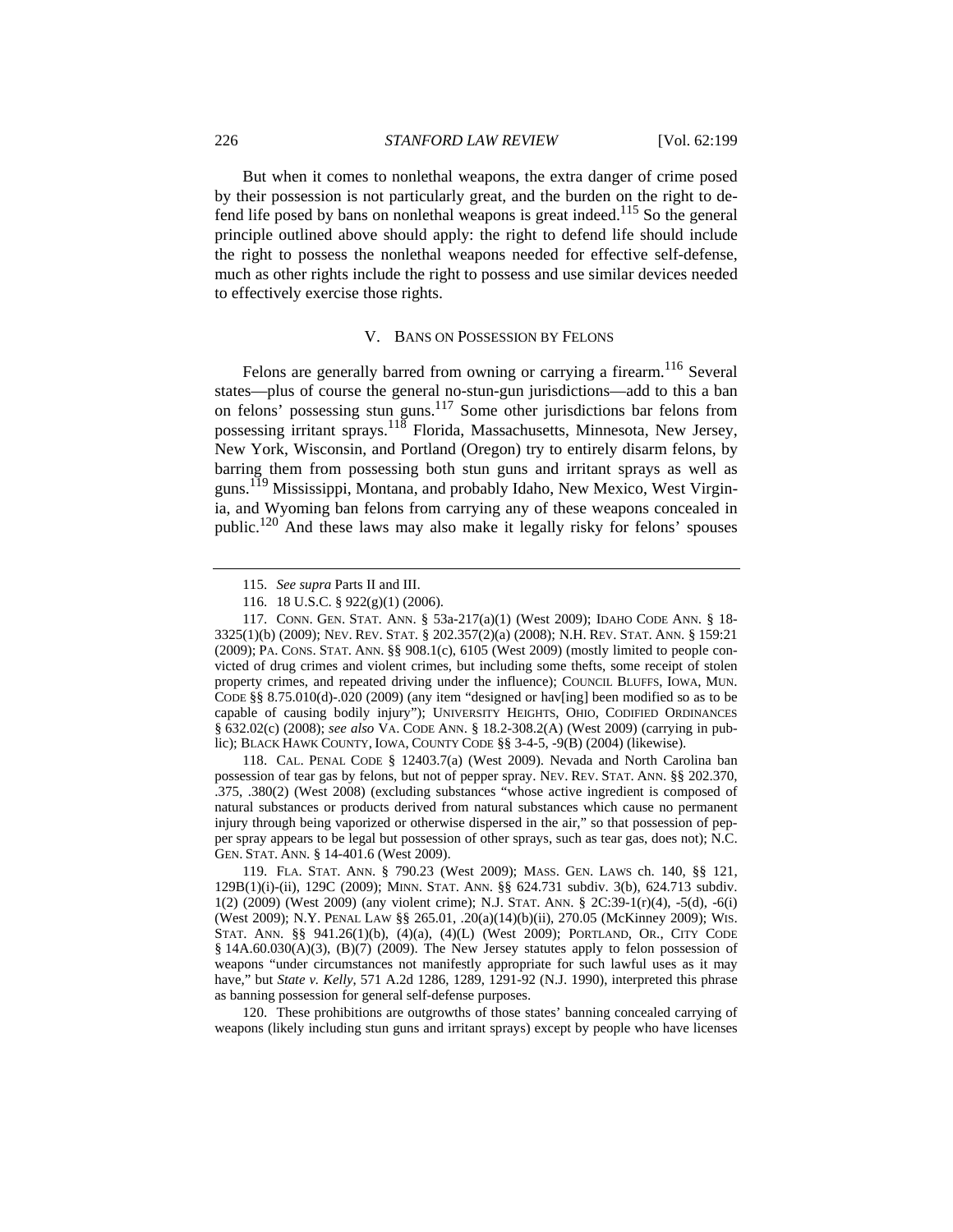and other housemates to possess such weapons.<sup>121</sup>

Yet felons need self-defense tools, too. They may need self-defense tools more than the rest of us: being a felon dramatically hurts your career prospects, which means you'll likely have to live in a poorer and therefore on average more crime-ridden part of town.<sup>122</sup> And the legal bar on felons' possessing firearms makes stun guns and irritant sprays even more valuable to them.<sup>123</sup>

Some felons have committed violent crimes that might make us reasonably worry that they are especially likely to misuse stun guns or irritant sprays, either deliberately or out of anger. But many felons have been convicted only of nonviolent crimes. And while most nonviolent felons have generally shown a willingness to disobey the law, it seems unlikely that this willingness will map onto a substantially greater risk that they will violently misuse nonlethal weapons. This is especially so when the past felony is fraud, embezzlement, or similar crimes that are rarely accompanied by violence.<sup>124</sup>

It thus seems to me that at least nonviolent felons should generally be allowed to possess stun guns and irritant sprays,  $125$  just as they are allowed to

122. *See* Jacobs, *supra* note 14, at 150 (making a similar argument as to defensive irritant sprays); *see also* BUREAU OF JUSTICE STATISTICS, *supra* note 47, at tbl.14 (reporting data that shows that robbery, assault, and rape victimization rates are much higher for poor people).

123. I do not discuss here restrictions on people who are potentially dangerous but have not been convicted of any crime, chiefly targets of domestic restraining orders, *see* 18 PA. CONS. STAT. ANN.  $\S$ § 908.1(c), 6105(c)(6) (West 2009) (banning possession of stun guns), and those who are under indictment and on pretrial release, *see* N.D. R. CRIM. P.  $46(a)(2)(H)$  (banning possession of stun guns). For more on those, especially as to the right to bear arms, see Volokh, *supra* note 57, at 1500-01, 1503-07.

124. Even embezzlers may sometimes be tempted to kill, when someone is about to uncover their crime. But such a person is unlikely to misuse *nonlethal* weapons to avoid being caught again, because using a nonlethal weapon will generally only add to a criminal's punishment rather than making the criminal harder to catch, especially when the criminal has already been identified (which is likely the case for repeat-offender embezzlers or defrauders who are about to get arrested).

125. Even N.J. STAT. ANN. §§ 2C:39-1(r)(4), -7(a) (West 2009), one of the few statutes that bans pepper spray possession by some convicts, nonetheless limits the ban to people with convictions for violent crimes (the one exception being "escape," which could be nonviolent but is often violent and is generally seen as serious).

to carry concealed firearms—licenses that are unavailable to felons. *See infra* note 151.

<sup>121.</sup> Those people might be unable to safely possess such weapons in their homes because of the possibility that their felon housemate will be seen as constructively possessing the weapon. *See, e*.*g.*, United States v. Hadley, 431 F.3d 484, 507 (6th Cir. 2005); United States v. Kitchen, 57 F.3d 516, 520 (7th Cir. 1995). There are limits on the constructive possession doctrine, for instance if the housemate keeps the weapon locked in a combinationlocked safe. But such practices can substantially burden the housemate's ability to possess the weapon for self defense, both by making the weapons hard to access in an emergency and by increasing the cost. And this danger is especially serious in jurisdictions which allow criminal liability for aiding criminal conduct whenever the defendant *knowingly* aids another's conduct (here, knowingly aids the felon's constructive possession), without a further requirement that the defendant *purposefully* aid the conduct. *See* Eugene Volokh, *Crime-Facilitating Speech*, 57 STAN. L. REV. 1095, 1174 n.295 (2005).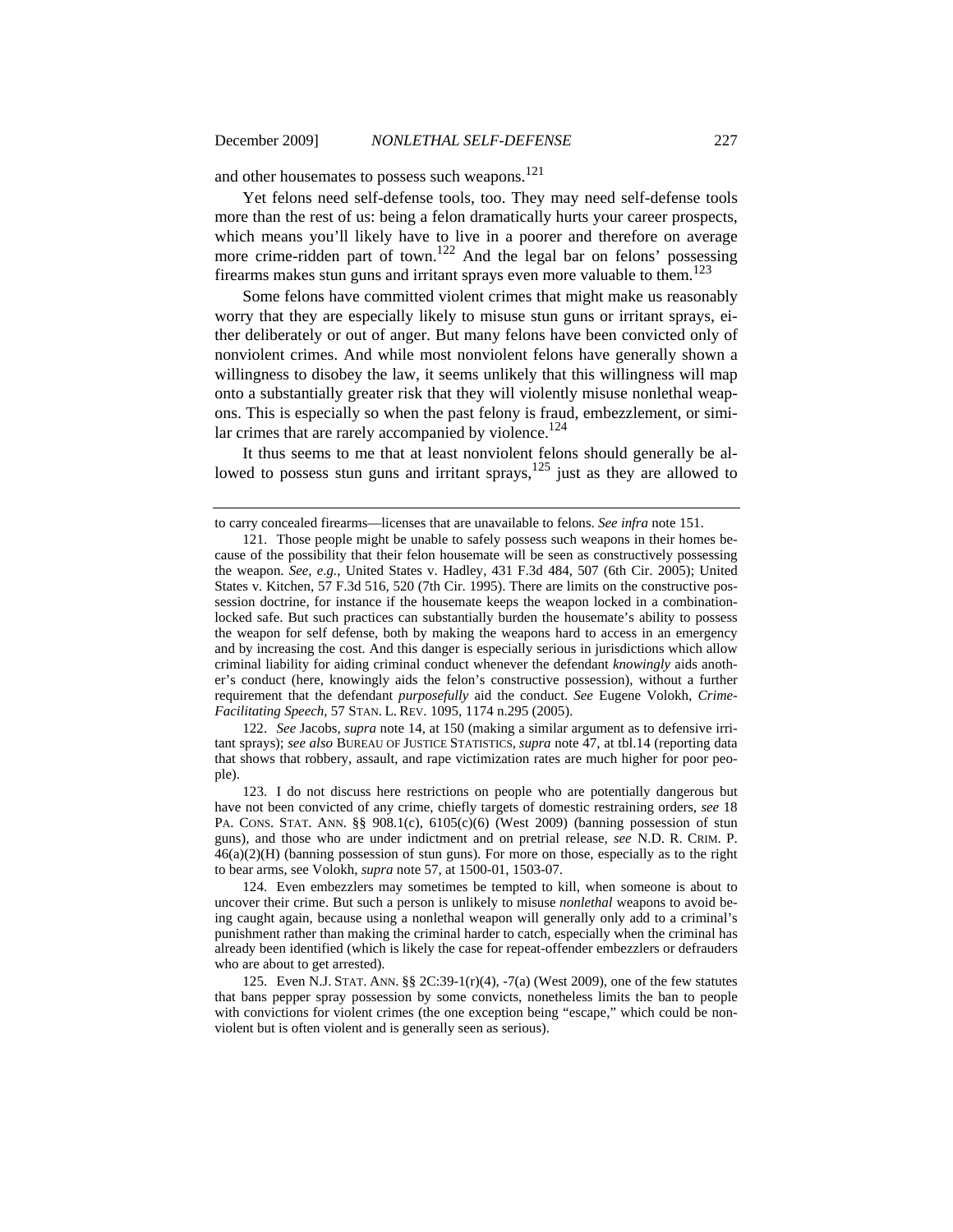possess them in most states.<sup>126</sup> The precise line between which felons are dangerous enough that we need to deny them nonlethal weapons and which are not might be hard to draw. But at least for many nonviolent felons, the case for denying felons the tools needed for effective self-defense seems quite weak.

And this policy judgment might also be constitutionally compelled, though the case for nonviolent felons' constitutional rights to possess nonlethal weapons is considerably weaker than for law-abiding citizens. *District of Columbia v. Heller* categorically asserted that the right to bear arms doesn't apply to felons, because of the "longstanding" tradition of excluding felons from the right.<sup>127</sup> State courts have generally taken the same view under state right-tobear-arms provisions.<sup>128</sup> Yet this might not be the right rule where nonlethal weapons are involved.

Felons who have finished their sentences—as opposed to people who are still on parole or probation<sup>129</sup>—generally have the same constitutional rights as ordinary citizens, except when they are expressly excluded from the constitutional right, as many states do with voting.<sup>130</sup> The possession of deadly weapons is the rare exception to this rule, and the tradition that supports this exception (on which the Supreme Court relied) likely stems from the weapons' deadliness. It's hard to see why this exception should likewise cover the possession of nonlethal weapons, especially by nonviolent felons who seem not to be much more likely than the ordinary citizen to abuse such nonlethal weapons.

Moreover, there is no case law holding that felons lack the right to defend life. A few cases have read the right to defend life as justifying even felons' picking up firearms in an emergency (though not possessing firearms in ordinary life, in expectation that they might eventually be needed).<sup>131</sup> So nonvio-

128. *See, e.g.*, State v. Hirsch, 114 P.3d 1104, 1109-36 (Or. 2005) (making the argument, and citing cases from other states).

129. *See, e.g.*, Johnson v. State, 659 N.E.2d 194, 198-200 (Ind. Ct. App. 1995).

130. Felons are disenfranchised in state elections because state constitutional rights to vote expressly exclude them or authorize their exclusion, not because of some implicit view that felons generally lose constitutional rights. Those felons are then also disenfranchised in federal elections because the federal right-to-vote provisions generally rely on state eligibility rules, U.S. CONST. art. I, § 2, cl. 1; U.S. CONST. amend. XVII, and because the Fourteenth Amendment expressly approves of such disenfranchisement, U.S. CONST. amend. XIV, § 2; Richardson v. Ramirez, 418 U.S. 24, 54 (1974).

131. State v. Jordan, No. L-85-092, 1985 WL 7616, at \*3 (Ohio Ct. App. Sept. 27, 1985); State v. Hardy, 397 N.E.2d 773, 776 (Ohio Ct. App. 1978); *see also* State v. Fryer,

<sup>126.</sup> *See* Lanning, *supra* note \*, at 18-19 (making a similar argument).

<sup>127. 128</sup> S. Ct. 2783, 2816-17 (2008). There's a debate about whether such a tradition was indeed longstanding, and there is good reason to think that the tradition—at least dating back beyond about eighty years ago—does not cover most nonviolent felonies. *See, e*.*g.*, C. Kevin Marshall, *Why Can't Martha Stewart Have a Gun?*, 32 HARV. J.L. & PUB. POL'Y 695, 698-706 (2009); Don B. Kates & Clayton E. Cramer, The Second Amendment: Scope and Criminological Considerations 17-18, 20 (2008) (unpublished manuscript), *available at* http://works.bepress.com/clayton\_cramer/2/. Nonetheless, it seems practically unlikely that the Court will depart from *Heller*'s statement on this subject.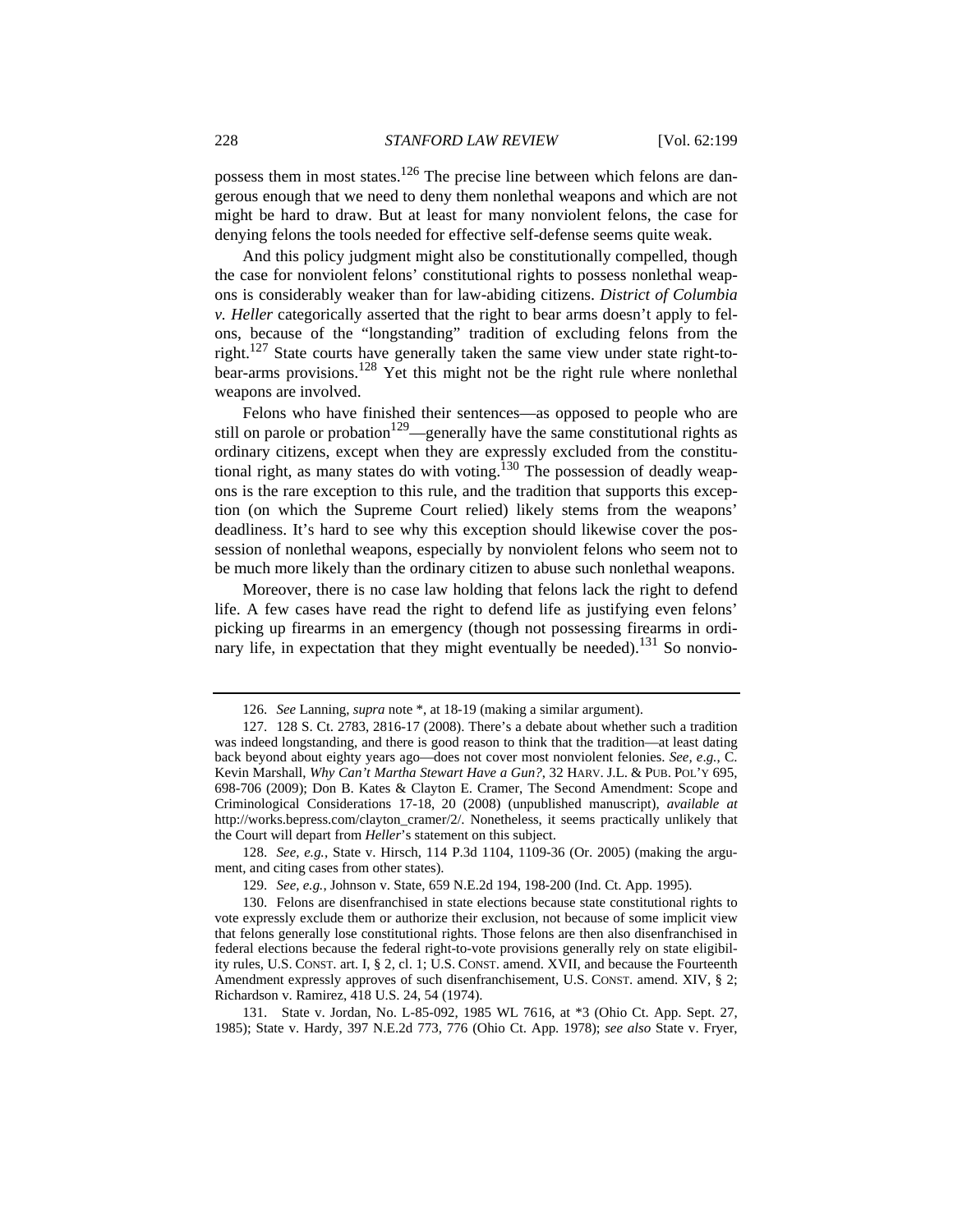lent felons' constitutional claims on this score can't be lightly dismissed.

# VI. BANS ON POSSESSION IN PUBLIC HOUSING, IN PUBLIC UNIVERSITIES, AND ON PUBLIC BUSES

# A. *Policy*

Some states, cities, and university systems ban stun guns or irritant sprays in public housing,<sup>132</sup> in public universities,<sup>133</sup> or on public buses.<sup>134</sup> But such

627 N.E.2d 1065, 1070 (Ohio Ct. App. 1993) (explaining limits of the exception).

132. *See* 720 ILL. COMP. STAT. ANN. § 5/24-1(a)(10) (West 2009) (stun guns, in public housing); AURORA, ILL., CODE OF ORDINANCES  $\S$  29-43(a)(12) (2009) (irritant sprays, in public housing); *see also* FLA. ADMIN. CODE ANN. r. 33-208.507(4)(d) (2009) (stun guns, in housing for prison staff and their family members); LA. ADMIN. CODE tit. 4, pt. VII, § 1729(B)(3)(c)(iv) (stun guns, in domestic violence shelters); LINCOLN, NEB., MUN. CODE § 9.36.140 (same); EVERETT, WASH., MUN. CODE § 41.090(J)(2)(k)(2) (2008) (all "weapons" in authorized homeless encampment on public land); KIRKLAND, WASH., ZONING CODE § 127.25(2)(k)(2) (2009) (same); SEATAC, WASH., MUN. CODE § 15.20.045(C)(7) (2008) (same). The Illinois, Florida, and Aurora laws allow the possession of certain types of firearms. Likewise, many bans on possession of firearms in government-owned buildings specifically exempt "any building used for public housing by private persons." *See, e.g.*, KY. REV. STAT. ANN. § 237.115(2) (West 2008) (mandating such exemptions); MO. ANN. STAT. § 571.107 (West 2009) (same).

133. *See, e.g.*, GA. CODE ANN. § 16-11-127.1 (West 2009) (stun guns); N.C. GEN. STAT. ANN. § 14-269.2(d) (West 2009) (stun guns); CENTRAL ARIZONA COLLEGE, 2009-2010 COLLEGE CATALOG 54 (2009), *available at* http://www.centralaz.edu/Documents/ catalogs/2009-2010\_catalog\_web.pdf (stun guns and irritant sprays); KANSAS BOARD OF REGENTS, POLICY AND PROCEDURES MANUAL 69 (1995), *available at* http://www.kansasregents.org/download/aca\_affairs/policymanual/062409%20Policy%20M anual%20revised%20links\_2.pdf (stun guns); UNIVERSITY OF ALASKA, FAIRBANKS, RESIDENT STUDENT HANDBOOK 2009-2010, at 13 (2009), *available at* http://www.uaf. edu/reslife/documents/handbook.pdf (irritant sprays, apparently only as to possession in student housing); UNIVERSITY OF ILLINOIS AT URBANA-CHAMPAIGN, STUDENT CODE 2009-2010 § 1-309 (2009), *available at* http://admin.illinois.edu/policy/code/Full\_Code\_web.pdf (stun guns); Indiana University, Code of Student Rights, Responsibilities, and Conduct, http://www.indiana.edu/~code/code/responsibilities/personal/index.shtml (last visited Nov. 7, 2009) ("dangerous article or substance"); University of Massachusetts, Dartmouth, Frequently Asked Questions About Public Safety, http://www.umassd.edu/publicsafety/ about/faq.cfm (last visited Nov. 7, 2009) (irritant sprays). For policies which apply unless the person gets written permission from the university, see CAL. PENAL CODE  $\S$  626.10(i) (West 2009) (stun guns); N.J. STAT. ANN. §§ 2C:39-1(r)(4), 2C:39-5(e)(2) (West 2009) (irritant sprays, stun guns banned by state law).

134. *See, e.g.*, OKLA. STAT. ANN. tit. 21, §§ 1287(A), 1902(3), 1903(D) (West 2009) (stun guns); CHARLOTTE, N.C., CODE OF ORDINANCES  $\S$ § 15-14(a), -272(a)(5) (2009) (stun guns); DURHAM, N.C., CODE OF ORDINANCES §§ 46-22(b), -25 (2008) (stun guns). For statutes that don't expressly mention irritant sprays or stun guns, but likely cover them in any event—given the case law discussed in Appendix I, including Maryland and Oklahoma cases—see GA. CODE ANN. § 16-12-123(b) (West 2009) ("device designed or modified for the purpose of offense and defense"); MD. CODE ANN., TRANSP. § 7-705(b)(6) (West 2009) ("concealed weapon[] or other dangerous article[]"); MO. ANN. STAT. § 578.320(2) (West 2009) (any "deadly or dangerous weapon"); N.M. STAT. ANN. §§ 30-1-12, 30-7-13 (West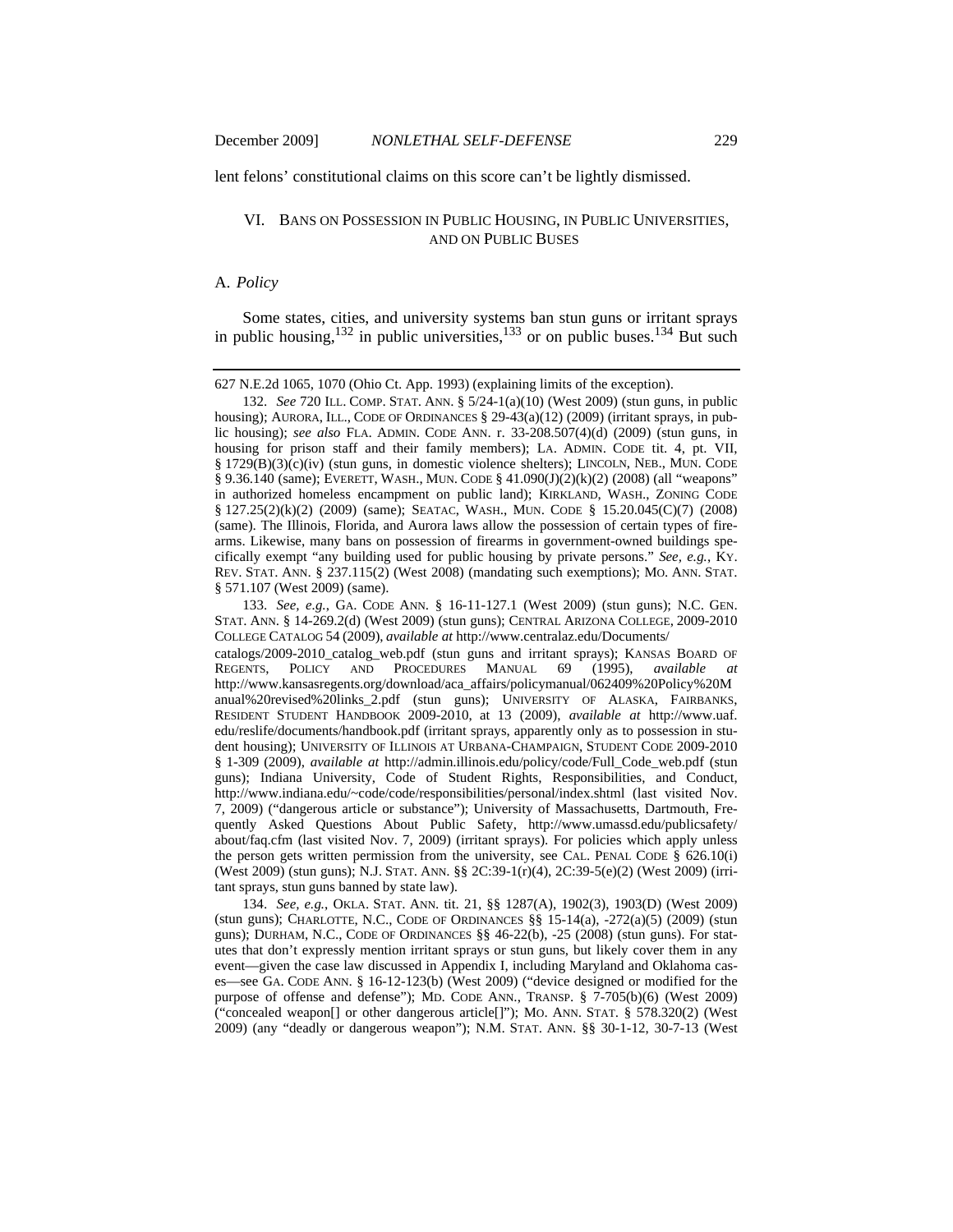bans also affect people when they are outside such government property.

Bans that apply to public housing or public university dorm rooms keep tenants from being able to defend themselves with nonlethal weapons anywhere: Because tenants can't possess the weapon at home, they have nowhere to keep it for when they have to go to work or to shop. Public housing complexes can avoid this by having weapons check stations at their entrances, but I suspect few complexes do this. And while tenants or students who have cars could keep the weapon in the car—assuming they're allowed to keep such weapons in the parking lot, or assuming they're willing to park outside the complex and walk unarmed from there—those who don't have cars lack that option.

Likewise, a ban on possessing nonlethal weapons while riding a public bus means that people who rely on public buses can't protect themselves with weapons anywhere other than within walking distance of home. The purpose of the ban might have been solely to keep weapons off buses, though it seems likely that criminals would not be much deterred by such a ban. But the effect, if people follow the law, is to disarm law-abiding bus riders much more broadly.

So these bans are in practice far broader than similar bans applicable to certain other kinds of government property, such as public office buildings. What's more, they affect people even when those people travel in especially high-crime places and times. Someone going to and from her housing project apartment, or university dorm room, may well be traveling late at night, and (especially when it comes to public housing) through especially rough parts of town.

There is little justification for such restrictions, even given the government's interest in keeping its property safe. The burden on self-defense, as I mentioned, is quite great, not just on the government property but also off it. And the risk of misuse seems no greater than in other contexts.

Moreover, for most people who live in public housing and ride public buses, and for many students who go to public universities (which tend to be considerably cheaper than private universities), the government-provided service isn't just something that they can take or leave, the way they might take or leave access to a public park. Financial circumstances might leave them with little choice other than to take advantage of the government benefit. Yet they

<sup>2009) (&</sup>quot;any weapon which is capable of producing death or" "an injury to the person which . . . [among other things] results in permanent or protracted loss or impairment of the function of any member or organ of the body"); S.C. CODE ANN.  $\S$  58-23-1830(a)(3) (2008) ("any weapon"); *see also* FRESNO, CAL., MUN. CODE & CHARTER § 5-305(h) (2008) ("any weapon," specifically including pepper spray but implicitly covering stun guns and other irritant sprays, which are certainly weapons at least as much as pepper spray is). Charlotte and New Mexico exempt people who have specific written permission from the city manager or the bus company authorities. N.M. STAT. ANN. § 30-7-13(B) (West 2009); CHARLOTTE, N.C., CODE OF ORDINANCES § 15-14(c)(5) (2009).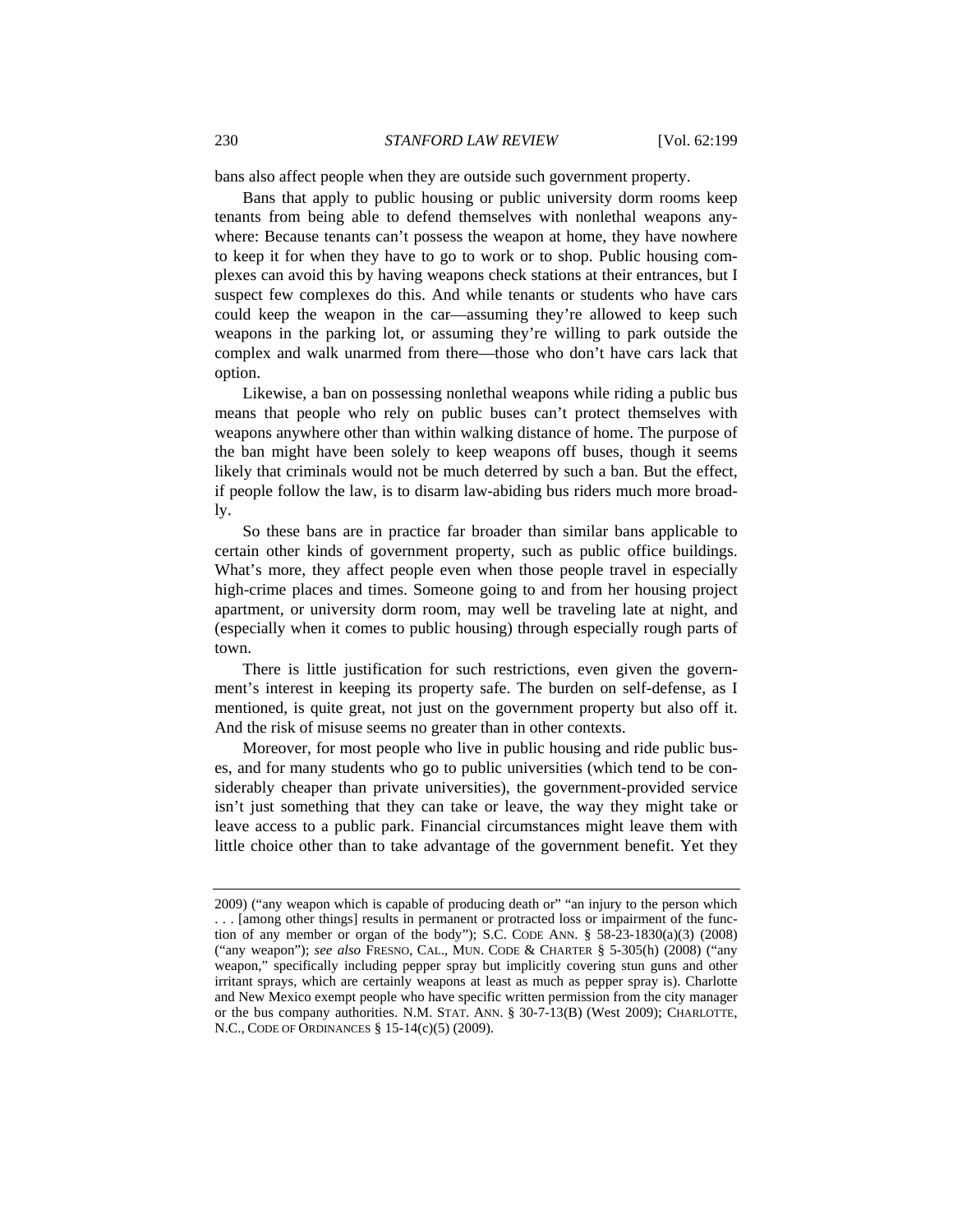should be as entitled to meaningfully defend themselves as are people who are prosperous enough to be able to take advantage of private housing, transportation, and schooling.

# B. *Constitutionality*

The government acting as proprietor often has fairly broad rights to control constitutionally protected behavior on its own property. The government, for instance, may refuse to allow abortions in government-owned hospitals.<sup>135</sup> It may restrict speech on various kinds of government property (though not sidewalks or parks) if it does so in a viewpoint-neutral and reasonable way.<sup>136</sup> It may institute searches at the entrances of government buildings even when it couldn't impose such searches outside government property.<sup>137</sup>

At the same time, government power is limited even on government property (and even if one sets aside traditional public fora such as sidewalks or parks). For instance, the government can't impose viewpoint-based restrictions on private speech, or restrictions that are otherwise viewed as unreasonable.<sup>138</sup> And lower court case law suggests that First Amendment and Fourth Amendment rights remain at full strength in public housing.<sup>139</sup>

The government-as-proprietor doctrine is not well-developed as to the right to keep and bear arms<sup>140</sup> or the right to defend life. A full analysis of the government's power to restrict nonlethal weapons on its property would require more theoretical thinking than has so far been done in this field.

But some factors nonetheless suggest that at least the highly burdensome

140. Volokh, *supra* note 57, at 1529-33. The "sensitive places" exception recognized by *District of Columbia v. Heller*, 128 S. Ct. 2783, 2817 (2008), shouldn't be relevant to nonlethal weapon possession, for the same reasons the accompanying concealed carry and felon possession exceptions shouldn't be relevant: all these exceptions are based on traditions of restricting the possession of deadly weapons, traditions that are in large part based precisely on the weapons' deadliness. *See supra* Parts IV.A.2 ("Even if it is proper to defer to longstanding legislative and judicial judgment in carving out exceptions from constitutional guarantees, there's no reason to defer to a judgment that had never been made."); *see also supra* Part V.

<sup>135.</sup> Webster v. Reprod. Health Servs., 492 U.S. 490, 511 (1989).

<sup>136.</sup> Int'l Soc'y for Krishna Consciousness, Inc. v. Lee (*ISKCON*), 505 U.S. 672, 678- 79 (1992).

<sup>137.</sup> City of Indianapolis v. Edmond, 531 U.S. 32, 47-48 (2000).

<sup>138.</sup> *ISKCON*, 505 U.S. at 679.

<sup>139.</sup> *See, e.g.*, Pratt v. Chicago Hous. Auth., 848 F. Supp. 792, 795 (N.D. Ill. 1994) (holding that the Fourth Amendment bars warrantless sweeps through public housing projects, just as it does as to private housing); Resident Action Council v. Seattle Hous. Auth., 174 P.3d 84, 88-89 (Wash. 2008) (evaluating restriction on public housing residents posting materials on the outside of their apartment doors the same way that restrictions on private residents' posting materials in their windows are evaluated). *Resident Action Council* involved the outside of public housing units, but its reasoning would apply at least as forcefully to speech inside such units.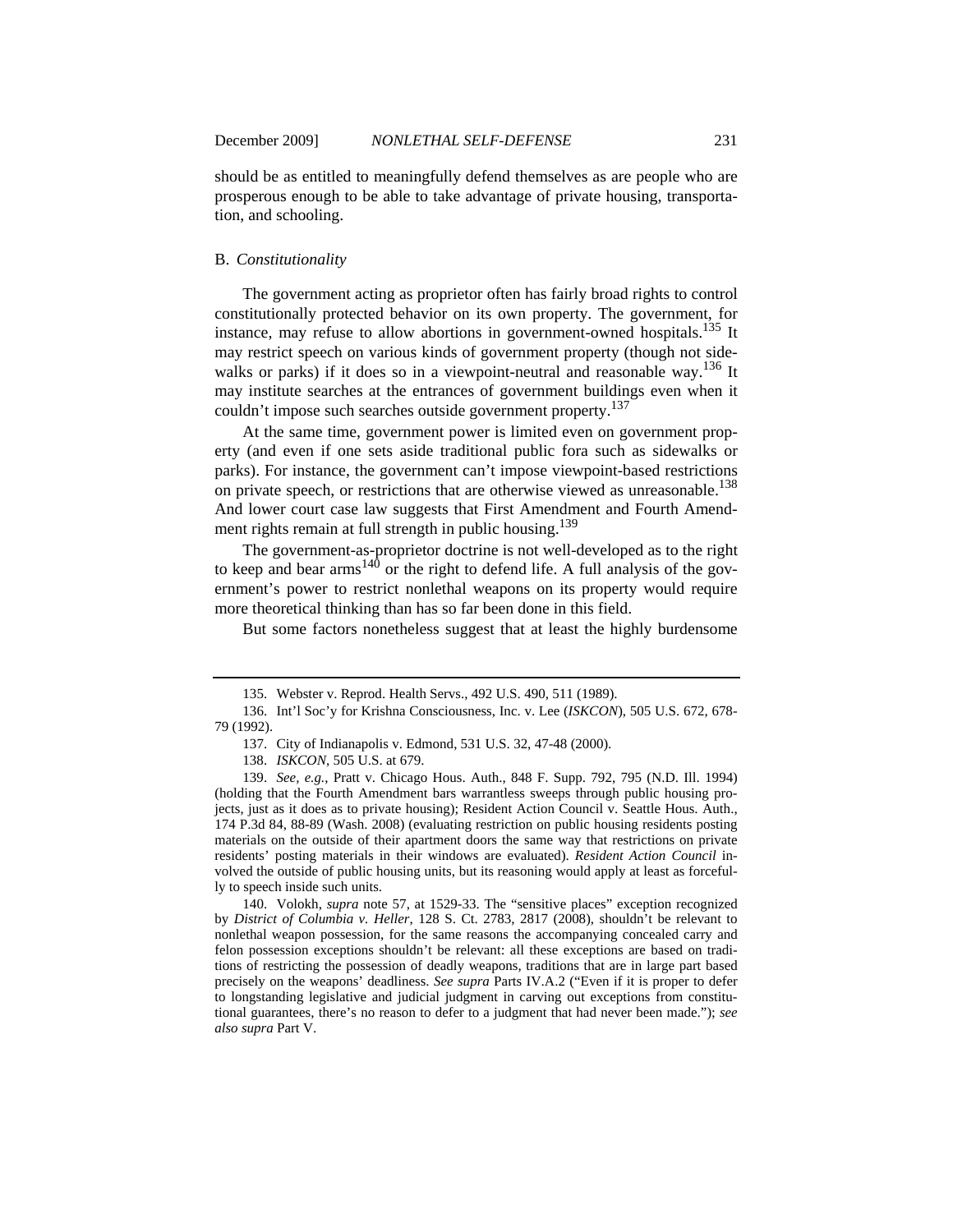restrictions discussed in this Part should likely be unconstitutional.

First, one justification for the government's greater power over speech and abortions performed on its property is that people remain free to speak and get abortions so long as they shift their activities to private property (or, for speech, to traditional public fora).<sup>141</sup> What's more, people may exercise their rights elsewhere while still taking advantage of the services that the government does choose to provide on its property. If demonstrations are banned inside a welfare office, people remain free both to patronize the welfare office, and to convey their messages elsewhere (such as on the sidewalk in front of the building that houses the office). If abortions are banned inside a county hospital, people remain free to use the county hospital for any other procedure, and to get abortions in a private clinic.

But this isn't so as to the right to self-defense, or the right to have nonlethal weapons for self-defense. If you are barred from defending yourself inside your government-owned apartment, you can't just respond by shifting your selfdefense to places outside your home.

Self-defense, as opposed to speech or abortion, is something you must engage in where and when the need arises. So if nonlethal weapons are banned in public housing, universities, or buses, people are faced with a choice: either forgo entirely the important government benefit, or become unable to effectively defend themselves in their homes.

Second, as the previous Subpart noted, restrictions on possessing stun guns in government-owned housing (whether public housing or public university dorm rooms) and on government-owned transportation systems don't just affect people on that property. These restrictions also end up blocking tenants, students, and bus riders from using stun guns and irritant sprays elsewhere, since those people can't legally possess such weapons in their homes or on the buses they take. This sort of leveraging of government power over its own property into power over private property (or over public streets and sidewalks) is generally unconstitutional even under the First Amendment.<sup>142</sup>

Finally, it's worth noting again that the risk posed by nonlethal weapons in public housing, in public universities, and on public buses is considerably less than the risk posed by firearms. There's some risk of crime from the presence of such weapons, but virtually no risk of death. And those most likely to commit crimes are also those most likely to break the law and carry the forbidden nonlethal weapons, and even forbidden guns or knives. In my view, the government can't justify the substantial interference with self-defense created by restricting stun guns and irritant sprays in these places, given the modest risk of harm posed by allowing such weapons.

<sup>141.</sup> *See, e.g.*, Webster v. Reprod. Health Servs., 492 U.S. 490, 509 (1989); Cornelius v. NAACP Legal Def. & Educ. Fund, Inc., 473 U.S. 788, 809 (1985).

<sup>142.</sup> *See* FCC v. League of Women Voters of Cal., 468 U.S. 364, 398-400 (1984).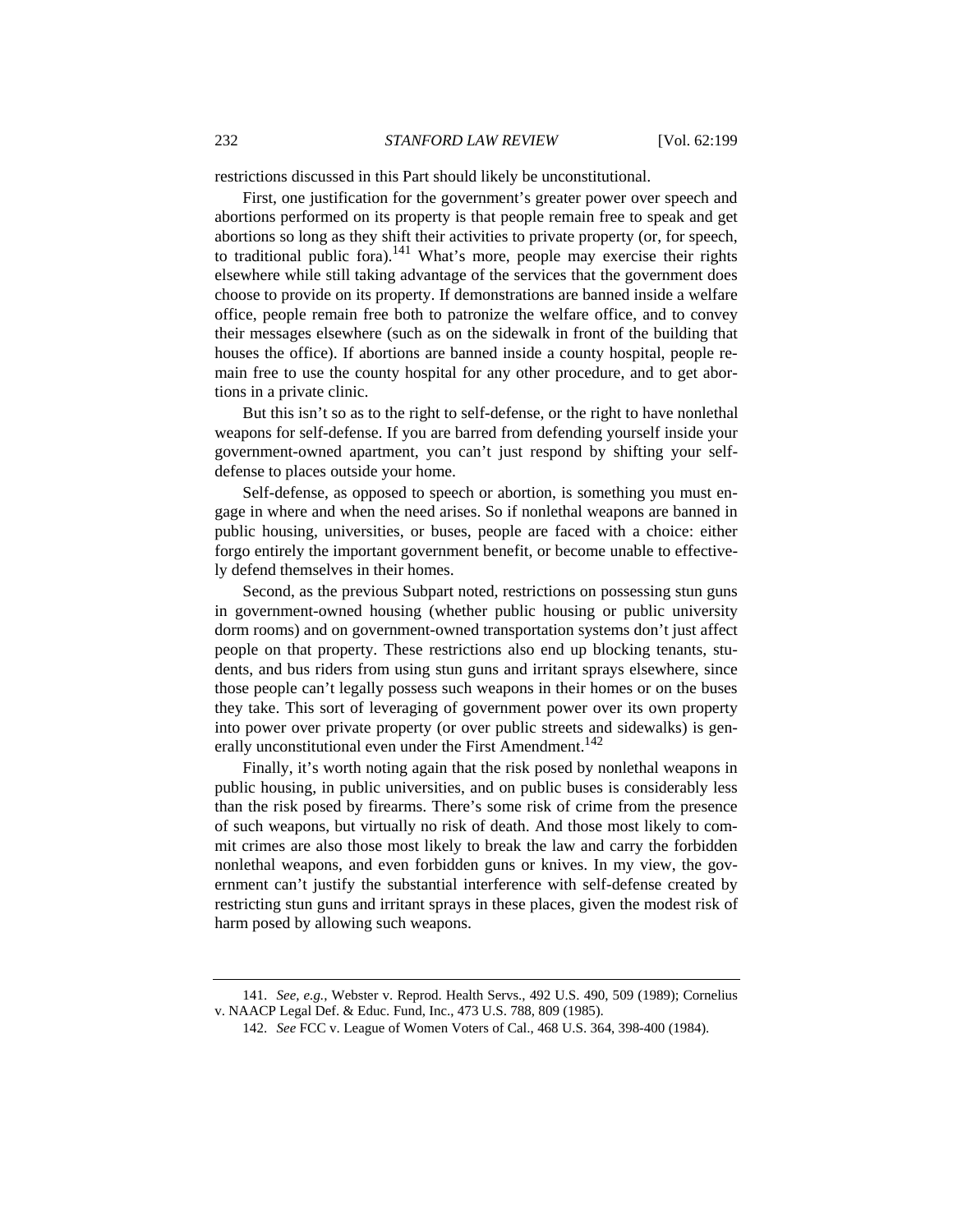#### VII. BANS ON POSSESSION IN NARROWER ZONES

Some jurisdictions ban stun guns or irritant sprays from parks<sup>143</sup> and from places that sell alcohol—sometimes all such places including markets,<sup>144</sup> sometimes only restaurants and bars,  $^{145}$  and sometimes just bars.  $^{146}$  These are places where most people spend relatively little time. (Employees of such places are an exception, but some of the restrictions exempt employees.<sup>147</sup>) Those places are also ones that people can often avoid, if they really want to. Such restrictions are thus comparatively modest burdens on self-defense, and this also makes them more likely to be constitutional.  $148$ 

144. For laws banning possession in all places licensed to sell alcohol, though in some cases excluding those that only sell for off-premises possession, see N.D. CENT. CODE §§ 62.1-01-01, -02-04 (2008) (stun guns and irritant sprays); PUEBLO, COLO., MUN. CODE §§ 11-1-601(a)(4)(d), 11-3-27 (2009) (stun guns).

145. For laws banning possession in all places that sell alcohol for on-premises consumption, which includes restaurants, see, for example, WRANGELL, ALASKA, MUN. CODE § 10.32.030 (2008) (irritant sprays); SEDGWICK COUNTY, KAN., CODE §§ 4-36(d), -81(d) (2009) (irritant sprays and "any device capable of . . . propelling a projectile which has the ability to cause death or inflict bodily harm," which would include Tasers) (Sedgwick County contains Wichita); BATON ROUGE & EAST BATON ROUGE PARISH, LA., CODE OF ORDINANCES § 13:95.3 (2009) ("instrumentality customarily used or intended for probable use as a dangerous weapon," applied not just to the building but also "including the parking lot"—one of many such Louisiana local ordinances); NEW ORLEANS, LA., CODE OF ORDINANCES § 10-7 (2009) ("dangerous weapon[s]"); ISSAQUAH, WASH., MUN. CODE § 9.10.040 (2009) (stun guns, one of many such Washington local ordinances); OMAK, WASH., MUN. CODE § 7.84.050(d) (2009) (irritant sprays); QUINCY, WASH., MUN. CODE §§ 9.13.010, 9.13.020 (2007) (same); RICHLAND, WASH., MUN. CODE §§ 9.27.010(A), 9.27.020(A) (2009) ("weapon capable of discharging a projectile by means of compressed air, chemical combustion or otherwise and having a barrel less than twelve inches in length," which would cover stun guns).

146. For laws banning possession in all places that sell alcohol and are open only to people age twenty-one and above, see, for example, REDMOND, WASH., MUN. CODE § 9.24.040 (2009) (both irritant sprays and stun guns, one of many such Washington local ordinances).

147. *See, e.g.*, NEW ORLEANS, LA., CODE OF ORDINANCES § 10-7 (2009).

148. For an extended discussion of the substantial burden threshold as to the right to bear arms, both generally and as to restrictions on possession in certain places, see Volokh, *supra* note 57, at 1454-61, 1524-33. I expect that similar arguments could be raised as to the right to defend life.

<sup>143.</sup> *E.g.*, GA. CODE ANN. § 12-3-10(o) (West 2009) (state parks) ("device which discharges projectiles by any means," which likely covers Tasers); SAN JOSE, CAL., CODE OF ORDINANCES § 13.44.200 (2008) (irritant sprays); CHESHIRE, CONN., CODE OF ORDINANCES §§ 11-20(8), -34(q) (2008) (stun guns); BREVARD COUNTY, FLA., CODE OF ORDINANCES §§ 78-76, -115 (2009) (irritant sprays); GWINNETT COUNTY, GA., CODE OF ORDINANCES §§ 78-1, -32(b) (2009) (stun guns); AURORA, ILL., CODE OF ORDINANCES § 29-43(a)(12) (2009) (irritant sprays); GREAT FALLS, MONT., CITY CODE § 9.8.65.020 (2009) ("weapon[]," which likely covers stun guns and irritant sprays); BROOME COUNTY, N.Y., CODE OF ORDINANCES § 158-3.C (2009) (irritant sprays); DURHAM COUNTY, N.C., CODE OF ORDINANCES §§ 17-92,-93 (2008) (stun guns, one of many North Carolina city and county ordinances that imposes such a ban).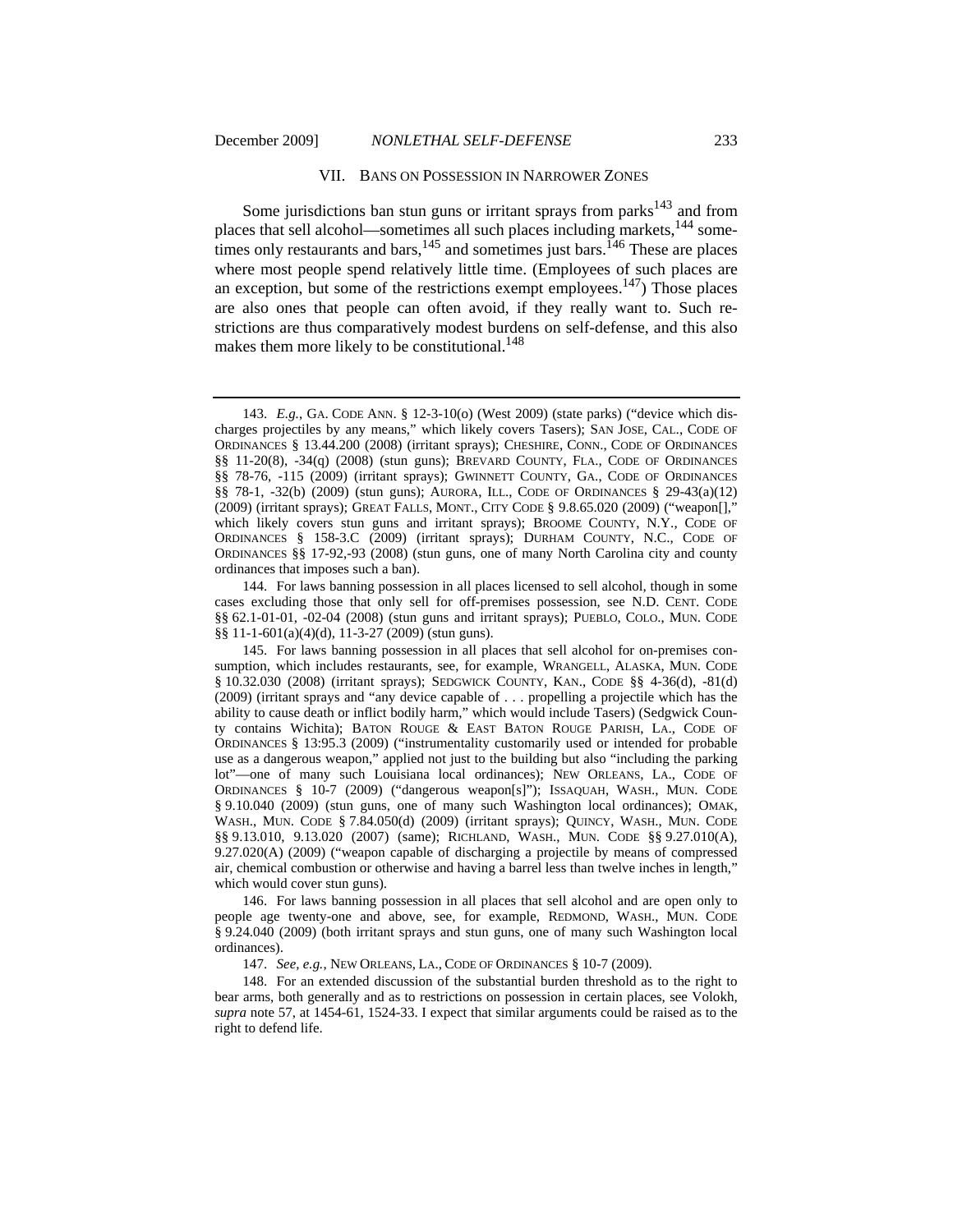Moreover, a few of the places where nonlethal weapons are often banned are relatively safe: Consider government buildings, especially ones that are usually visited during daylight hours or during the early evening when many people are present.149 Bans in those locations thus interfere especially little with self-defense.

But other restrictions burden self-defense considerably more, especially since the restrictions have an effect even outside the forbidden places. Banning weapons from bars or restaurants that serve alcohol, for instance, means that people also can't have weapons on the late-night walk back from the bar or restaurant (whether on the way home, to the bus, or even a few blocks to one's parked car). In those situations, a defensive weapon may be as likely to be needed as it is in one's private home, or while walking on a typical street.

Nor is there evidence that irritant sprays or stun guns in parks, restaurants, or even bars pose an especially high risk of abuse. People who are under the influence of alcohol are probably more likely to misuse weapons. But damage caused by misuse, even in and around bars, is almost certain to be only temporary. And the need for self-defense seems likely to be especially high, partly because others are also under the influence and more likely to act violently.

Indeed, as I noted, some of these places can be avoided. One could walk or jog on the street rather than through a park, or avoid going to bars or even restaurants that serve alcohol.

Yet one purpose of the right to self-defense is to help people live their lives with less need to avoid potentially dangerous places. A young woman should be able to go to a restaurant, or walk through the park at night, knowing that she has a relatively effective defensive weapon at hand should someone want to rape, beat, rob, or kill her. And that's especially so precisely for women and for others who are more tempting targets for some criminals or physically less capable of defending themselves. Without some sort of weapon, they are likely to be easy marks for criminals who are much stronger than they are.

So such restrictions, while less burdensome than total bans on possession, carrying, or concealed carrying, should nonetheless be improper, except (1) when the location is already very safe (ranging from the secure area of the airport or a courthouse to a government building that is usually visited in the daytime, when many people are present), or (2) when the possible danger from abuse seems extremely high.

<sup>149.</sup> *See, e.g.*, CAL. PENAL CODE § 171b(a)(5) (West 2009) (stun guns); 25 IND. ADMIN. CODE §§ 8-2-1, 8-3-1 (2009) (stun guns); OR. REV. STAT. ANN. §§ 166.360, .370 (West 2009) (stun guns and irritant sprays); VA. CODE ANN. § 18.2-283.1 (West 2009) (stun guns); DOTHAN, ALA., CODE OF ORDINANCES §§ 62-137(a), (i) (2008) (irritant sprays); WEST COVINA, CAL., CODE OF ORDINANCES  $\S$  15-32(a) (2008) (stun guns and irritant sprays); LAPORTE COUNTY, IND., CODE OF ORDINANCES §§ 130.15, .16 (2009) (stun guns and irritant sprays).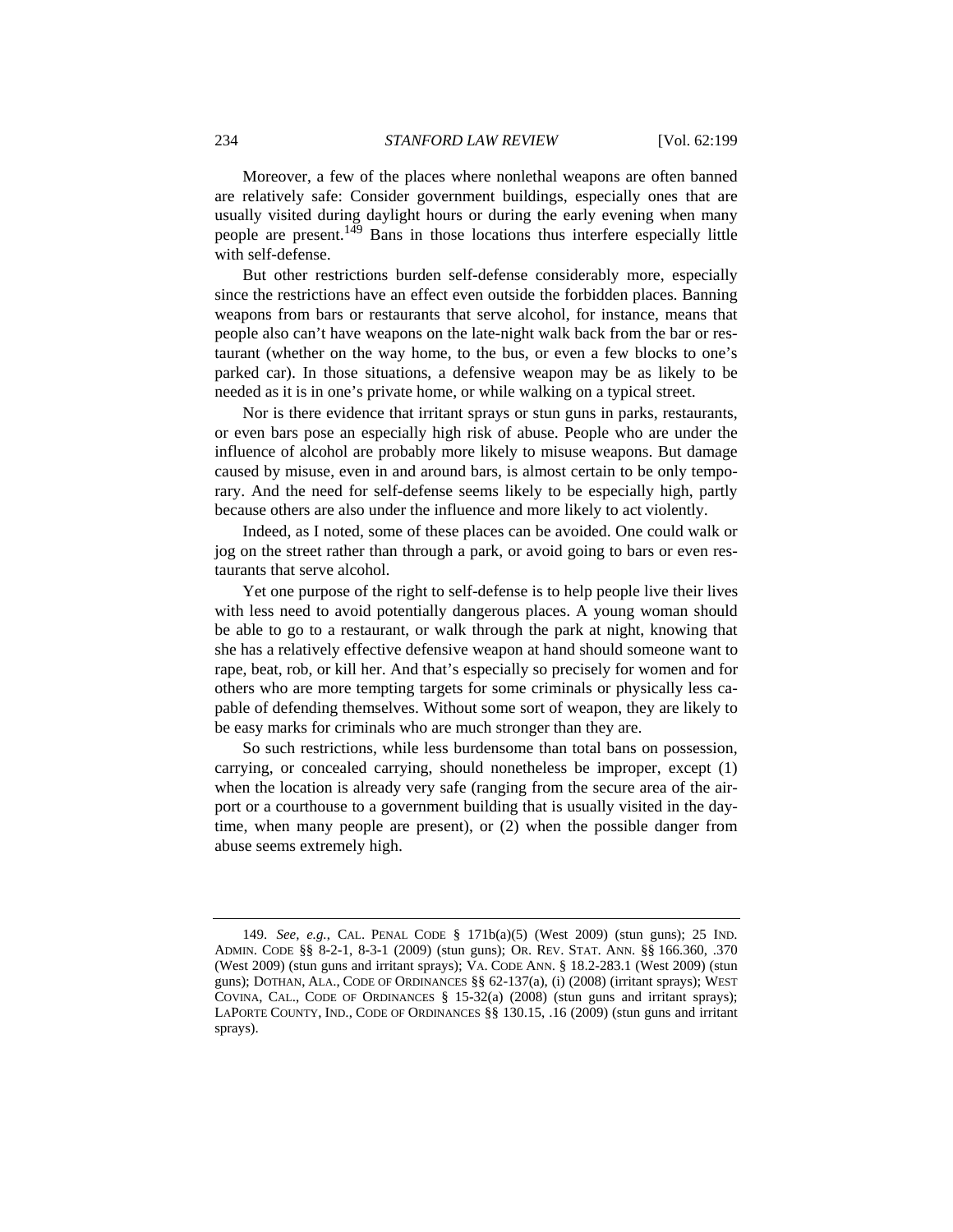# VIII. SHALL-ISSUE LICENSING SCHEMES, LICENSING FEES, AND WAITING **PERIODS**

Some jurisdictions require people to get a license to possess an irritant spray<sup>150</sup> or to carry a concealed stun gun,<sup>151</sup> but make these licenses available to pretty much all law-abiding citizens. Other jurisdictions ban all carrying of concealed "dangerous" or "deadly" weapons—terms that have generally been read to cover stun guns and irritant sprays<sup>152</sup>—unless one has a license to carry a concealed handgun, which is likewise available to pretty much all lawabiding citizens.<sup>153</sup> When one has such a license, one can then carry all dangerous or deadly weapons, including handguns; the licensing requirements therefore often mandate handgun-focused training, knowledge, or testing, such as a

152. *See infra* Appendix I.

153. These jurisdictions are Montana, and probably Idaho, New Mexico, West Virginia, and Wyoming, plus several towns in Oregon. Montana: MONT. CODE ANN. §§ 45-2- 101(66), (79), 45-8-316(1) (2007) ("deadly weapon," with "weapon" defined as "an instrument, article, or substance that, regardless of its primary function, is readily capable of being used to produce death" or "bodily injury that creates a substantial risk of death [or which] causes serious permanent disfigurement or protracted loss or impairment of the function or process of a bodily member or organ"); State v. Evans, 806 P.2d 512, 516 (Mont. 1991) (concluding that a stun gun qualifies under that definition, because it "is capable of immobilizing a person and could seriously injure a person who falls after being shocked by the gun," a rationale that would likely apply to irritant sprays as well), *overruled on other grounds by* State v. Herman, 188 P.3d 978, 981 n.1 (Mont. 2008); Idaho: IDAHO CODE ANN. §§ 18- 3302(1), (7) (2009) ("deadly or dangerous weapon"); New Mexico: N.M. CODE ANN. §§ 30- 1-12(A)-(B), 30-7-2 (West 2009) ("any weapon which is capable of producing death or" "an injury to the person which creates a high probability of death; or which causes serious disfigurement; or which results in permanent or protracted loss or impairment of the function of any member or organ of the body"); State v. Neatherlin, 154 P.3d 703, 710 (N.M. Ct. App. 2007) (interpreting "capable of" in this definition—although outside the context of concealed carry—as referring to "any probability of" the result taking place); West Virginia: W.VA. CODE ANN. §§ 61-7-2(9), -3, -4 (West 2009) ("instrument which is designed to be used to produce serious bodily injury or death or is readily adaptable to such use"); Wyoming: WYO. STAT. ANN. §§ 6-1-104(a)(iv), 6-8-104 (2009) ("device, instrument, material or substance, which in the manner it is . . . intended to be used is reasonably capable of producing death or serious bodily injury"); Oregon: HILLSBORO, OR., MUN. CODE § 9.12.010 (2009) (any "weapon" "by the use of which injury could be inflicted upon person or property") (one of several such city-level ordinances in Oregon).

<sup>150.</sup> MASS. GEN. LAWS ANN. ch. 140, §§ 121, 129B(3), 129C (West 2009); N.Y. CITY ADMIN. CODE § 10-131(e)(1) (2009).

<sup>151.</sup> For statutory schemes expressly requiring a license to carry concealed stun guns, and authorizing the charging of fees for such a license, see IND. CODE ANN. §§ 35-47-2-1 to -3, 35-47-8-4 (West 2009); IOWA CODE ANN. §§ 702.7, 724.4, 724.7, 724.8 (West 2009); MISS. CODE ANN. § 45-9-101 (West 2008); N.D. CENT. CODE ANN. §§ 62.1-04-02 to -03, 62.1-02-01(1)(d) (West 2008). Permits in Iowa may be issued or denied at the permitting agency's discretion, but Iowa is reputed to generally grant concealed carry permits. *See, e*.*g*., Kopel, *supra* note 53, at 11 n.38. BLACK HAWK COUNTY, IOWA, CODE OF ORDINANCES §§ 3- 4-3, -4, -10 (2004), and COUNCIL BLUFFS, IOWA, MUN. CODE §§ 8.75.010(d), 75.020 (any item "designed or . . . modified so as to be capable of causing bodily injury") require a license in order to *possess* a stun gun, and not just to carry it concealed.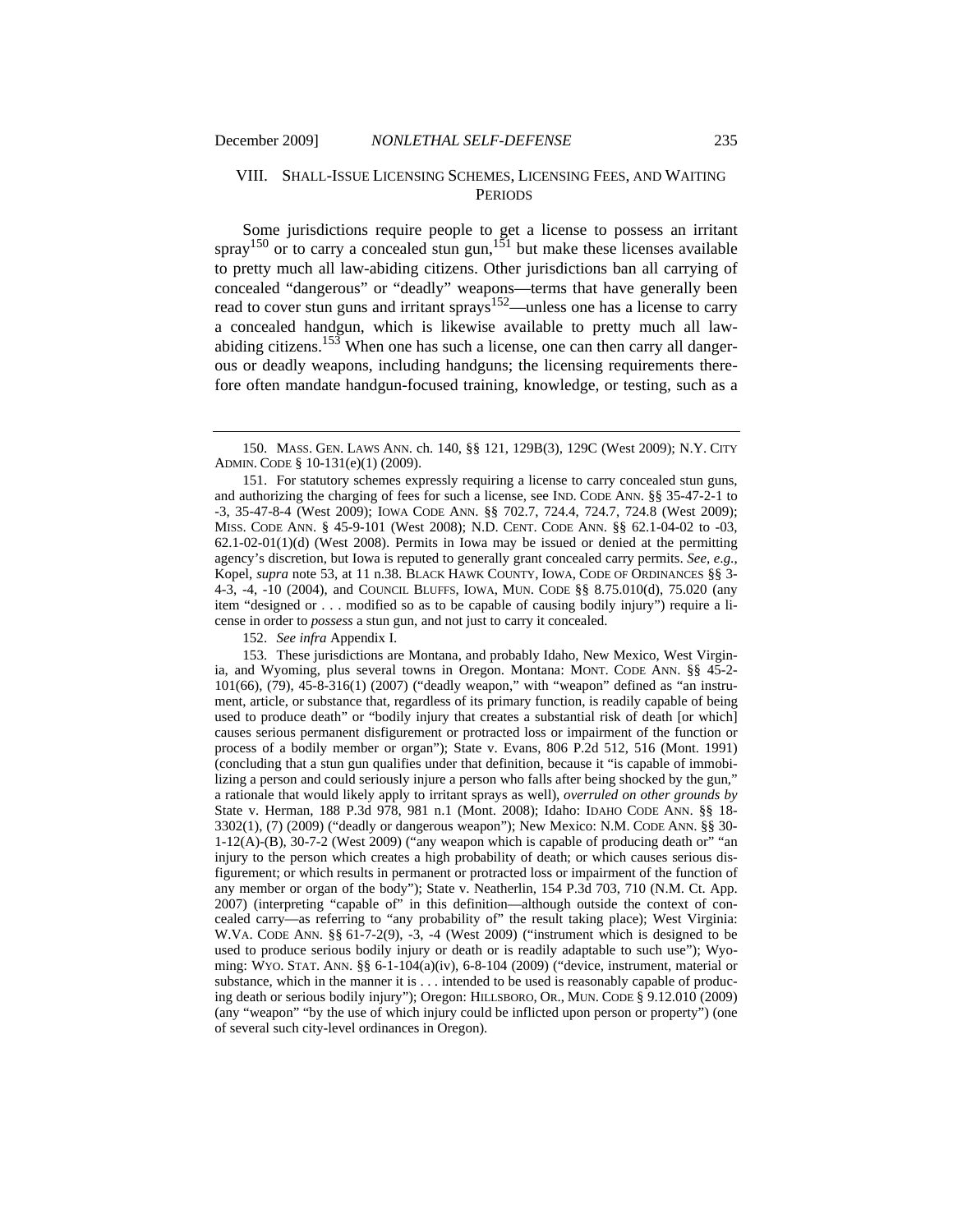"firearms training course . . . not less than fifteen hours in length."<sup>154</sup> A few jurisdictions also require a waiting period before one can possess a stun gun or irritant spray.<sup>155</sup>

These restrictions can be fairly minor and thus constitutionally permissible burdens on self-defense if the license is available to all applicants,<sup>156</sup> can be gotten without much money or hassle, and doesn't require a long waiting peri- $\overline{od}$ <sup>157</sup>

Nonetheless, many such restrictions seem unwise. There seems to be little reason, for instance, to require that people who want to carry concealed stun guns take a safety course that focuses on handguns. Likewise, even if a long waiting period for handguns is justified, it's hard to see why there should be up to a forty day waiting period to get a license to possess irritant sprays.

Some of the restrictions, such as the generic restrictions on concealed carry of dangerous weapons unless one has a license to carry concealed firearms, were seemingly enacted with little thought about irritant sprays and stun guns. And even the licensing schemes and waiting periods that mention nonlethal weapons by name, such as Massachusetts's waiting period of up to forty days, seem to have been grafted onto gun controls, and inherited features of those gun controls. Massachusetts law, for instance, regulates irritant sprays by enlarging the existing definition of "ammunition" to include irritant sprays,  $158$  and extending (with some modifications) the already established "firearm identification card" requirement from firearms to irritant sprays.159 The waiting period for getting a card that would let one possess irritant sprays is the same as that required for a card that would let one possess actual firearms.<sup>160</sup>

Most states have not concluded that requiring licenses to possess or carry stun guns or irritant sprays would be helpful. Most states are probably right on this, because such licensing procedures create undue work for law enforcement and undue hassle for citizens with little likely payoff in crime control.

But if some such licensing is to be implemented, for instance to make sure that people know how to use the devices legally, then the scheme should be tailored to that device. People should have to show knowledge about stun guns or

- 158. MASS. GEN. LAWS. ANN. ch. 140, § 121 (West 2009).
- 159. *Id.* §§ 129B, 129C.
- 160. *Id*. § 129B(3).

<sup>154.</sup> *See, e*.*g*., N.M. STAT. ANN. § 29-19-7 (West 2009).

<sup>155.</sup> *See, e*.*g*., 720 ILL. COMP. STAT. ANN. § 5/24-3(A)(g) (West 2009) (twenty-four hour waiting period required to get a stun gun); MASS. GEN. LAWS ANN. ch. 140, §§ 121, 129B(3), 129C (West 2009) (waiting period of up to forty days required to get irritant spray); UNIVERSITY HEIGHTS, OHIO, CODIFIED ORDINANCES § 632.04 (2008) (at least a seven-day waiting period required to get a stun gun).

<sup>156</sup>*.* Of course except those, such as young minors or violent felons, who are rightly denied a license.

<sup>157.</sup> *See* Volokh, *supra* note 57, at 1538-45 (discussing waiting periods and license fees under the right to keep and bear arms).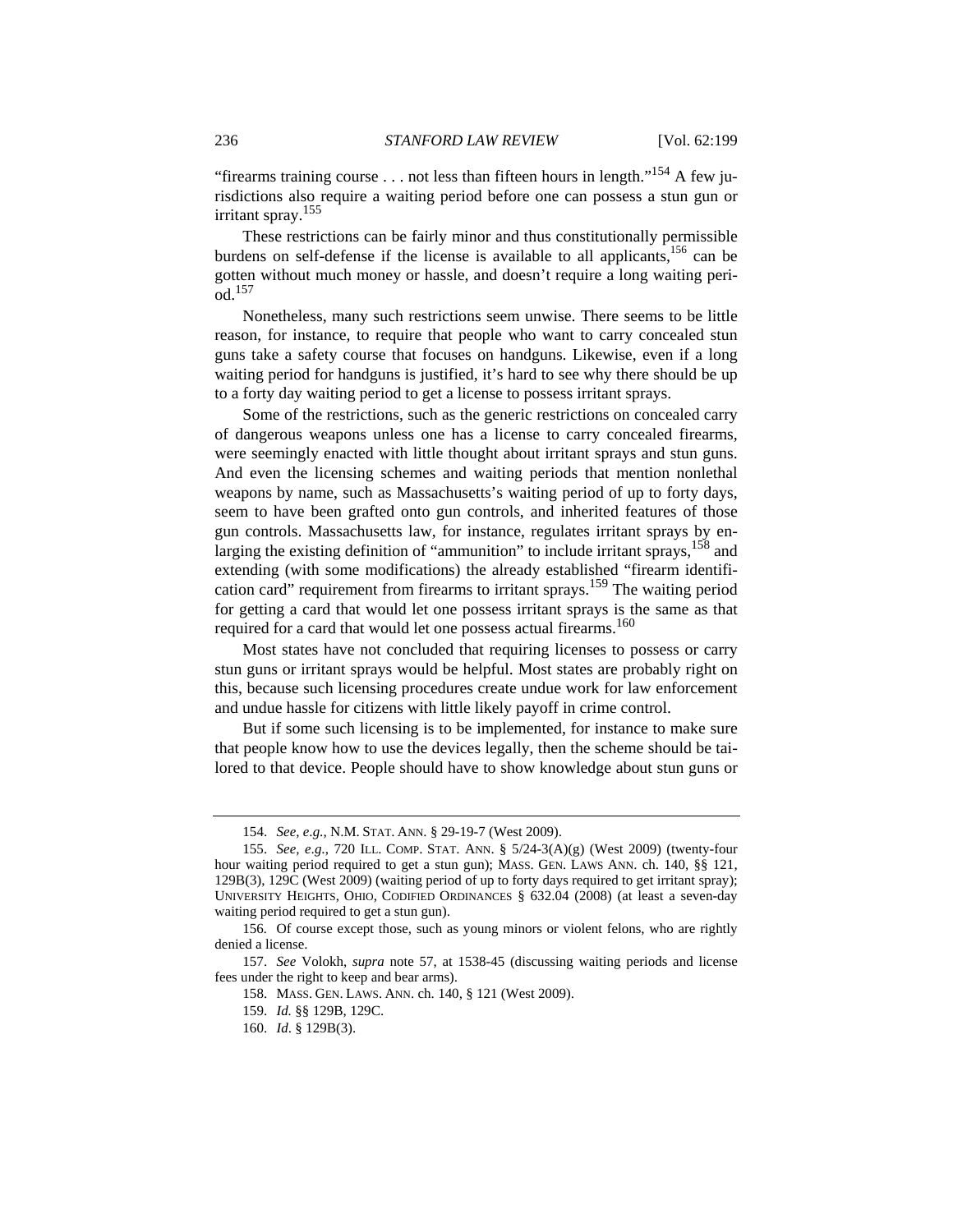irritant sprays, not about handguns. And they shouldn't have to face a waiting period—which may often be burdensome to people who have just been threatened, or have just broken up with an abusive lover—unless there is real reason to think that pepper-spray or stun-gun crimes of passion are as serious a problem as firearm crimes of passion.<sup>161</sup>

#### **CONCLUSION**

Self-defense is not just a criminal law defense to charges of homicide or assault. It is also a moral and policy principle that protects people's ability to possess the tools needed for effective self-defense. It is an expressly guaranteed constitutional right, at least under many state constitutions that secure a right to defend life. And it is implicitly protected by the right to keep and bear arms, which secures the ability to possess weapons useful for self-defense.

There are powerful arguments for limiting deadly defensive tools, especially firearms, given the grave harms that gun misuse routinely causes. I don't generally endorse such arguments, partly because I think gun bans will do little to stop the misuse but much to stop lawful defensive use. But I see the force of those arguments.

Yet the crime control arguments for gun bans do not apply with anywhere near the same force to stun guns and to irritant sprays. And the self-defense arguments against gun bans do apply to such nondeadly weapons. On balance, people's right to defend themselves nonlethally with stun guns ought to be protected—both as a matter of sound policy and as a matter of our nation's and states' Constitutions.

<sup>161.</sup> *See generally* Volokh, *supra* note 57, at 1538-42 (discussing waiting periods as to firearms). I don't generally support such waiting periods even as to guns, but I acknowledge there are substantial arguments for them where lethal weapons are concerned; my point here is that the arguments are much weaker for nonlethal weapons.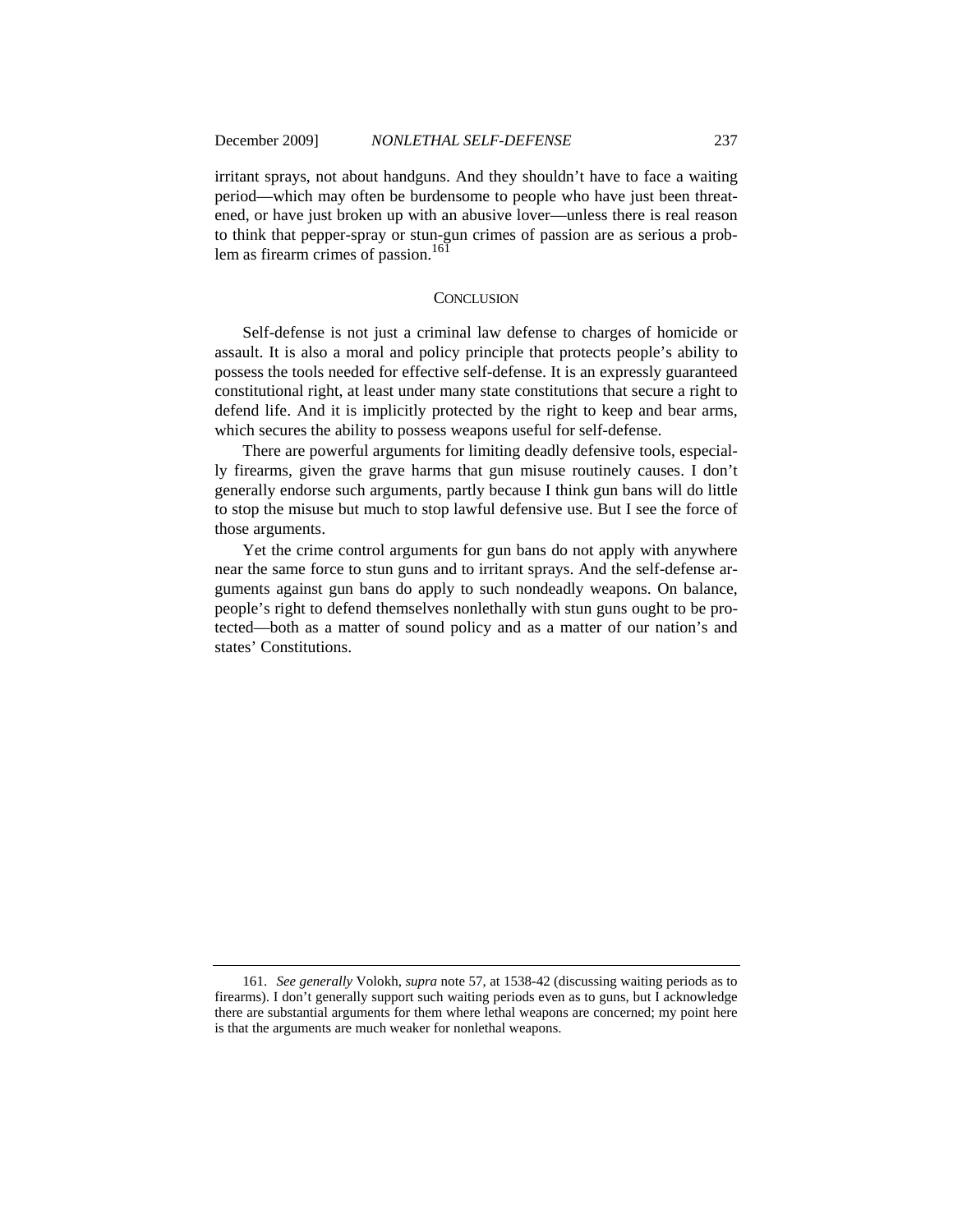#### APPENDIX I: A NOTE ON GENERIC RESTRICTIONS

Most of the statutes and ordinances cited in this article specifically refer to stun guns or irritant sprays, so there's no doubt that such nonlethal weapons are covered.

Some laws, however—especially laws restricting concealed carrying generally regulate "weapons," "defensive weapons," "offensive weapons," "deadly weapons," "dangerous weapons," or "dangerous instruments."<sup>162</sup> And many such laws likely apply to irritant sprays and stun guns.<sup>163</sup> Let me briefly

162. I focus here on statutes that use these as general terms. Naturally, if a statute provides a detailed enumerated list of what constitutes a deadly or dangerous weapon, there's no need to speculate about whether stun guns and irritant sprays are included or excluded.

"Deadly weapon" and "dangerous weapon [or instrument]" are sometimes defined differently, for example, DEL. CODE ANN. tit. 11, § 222 (2009); MO. ANN. STAT. §§ 556.061(9)- (10) (West 2008); OR. REV. STAT. ANN. § 161.015(1)-(2) (West 2009); People v. Brookins, 264 Cal. Rptr. 240, 243-44 (Ct. App. 1989), but are often seen as synonymous, for example, State v. Colbert, 769 P.2d 1168, 1172 (Kan. 1989); State v. Sturdivant, 283 S.E.2d 719, 727 (N.C. 1981); State v. Collier, 381 N.W.2d 269, 271 (S.D. 1986); State v. J.R., 111 P.3d 264, 266 (Wash. Ct. App. 2005).

163. For various government actions treating stun guns and irritant sprays as covered by generic concealed weapon statutes, see, in reverse chronological order, MISS. CODE ANN. § 45-9-101 (West 2009) (providing for the granting of concealed carry permits for stun guns, though the only Mississippi statute that might require such permits is the general statute dealing with carrying deadly weapons, MISS. CODE ANN. § 97-37-1 (West 2009)); State v. Bar-Jonah, 102 P.3d 1229, 1241 (Mont. 2004) (assuming this as to stun guns); Whatcott v. Luther, No. 99-C-264-C, 2000 WL 34230257, at \*2 (W.D. Wis. Feb. 23, 2000) (noting arrest for concealed carry of pepper spray); S.C. Op. Att'y Gen. No. 77-3 60, 287 (1977) (so suggesting as to stun guns); 61 Md. Op. Att'y Gen. 647, 655 (1976) (so concluding as to Tasers); S.C. Op. Att'y Gen., 1975 WL 28918 (1975) (so concluding as to tear gas); Patterson v. State, 255 N.E.2d 520, 524 (Ind. 1970) (Jackson, J., dissenting) (noting arrest for tear gas possession under concealed weapon statute); City of St. Paul v. Azzone, 177 N.W.2d 559, 561 (Minn. 1970) (so concluding as to tear gas); Tear Gas—Pencil Gun—Dangerous Weapon, 26 Conn. Op. Att'y Gen. 207 (1950) (so concluding as to tear gas); Village of Barboursville *ex rel.* Bates v. Taylor, 174 S.E. 485, 486-87 (W. Va. 1934) (concluding that tear gas might be covered, depending on the facts about its dangerousness that are developed at trial), *overruled on other grounds by* State v. Choat, 363 S.E.2d 493, 502 (W. Va. 1987); *see also* State v. Eliason, No. C8-98-1688, 1999 WL 486578, at \*1 (Minn. Ct. App. July 3, 1999) (so concluding as to tear gas for statute limited to possession of "dangerous article or substance" with intent to use it in a crime, though not opining on whether tear gas would constitute a "dangerous weapon"); S.C. Op. Att'y Gen., 1995 WL 803371 (1995) (so concluding as to pepper spray for statute covering all "weapons" but limited to schools); State v. Geier, 484 N.W.2d 167, 170-71 (Iowa 1992) (concluding so as to stun guns for statute limited to carrying with intent to use in crime); United States v. Wallace, 800 F.2d 1509, 1513 (9th Cir. 1986) (so concluding as to stun guns for statute limited to carrying on airplanes); 1976 D.C. A.G. LEXIS 10 (1976) (concluding that a Taser qualifies as a "destructive device" for purposes of a ban on possession of such devices); Pa. Op. Att'y Gen. No. 76-14, 75 Pa. D. & C.2d 597 (1976) (concluding that a stun gun qualifies as an "implement for the infliction of serious bodily injury which serves no common lawful purpose" for purposes of a ban on possession of such weapons); United States v. Brown, 376 F. Supp. 451, 459 (W.D. Mo. 1974) (indicating the same as to tear gas pistol), *rev'd on other grounds*, 508 F.2d 427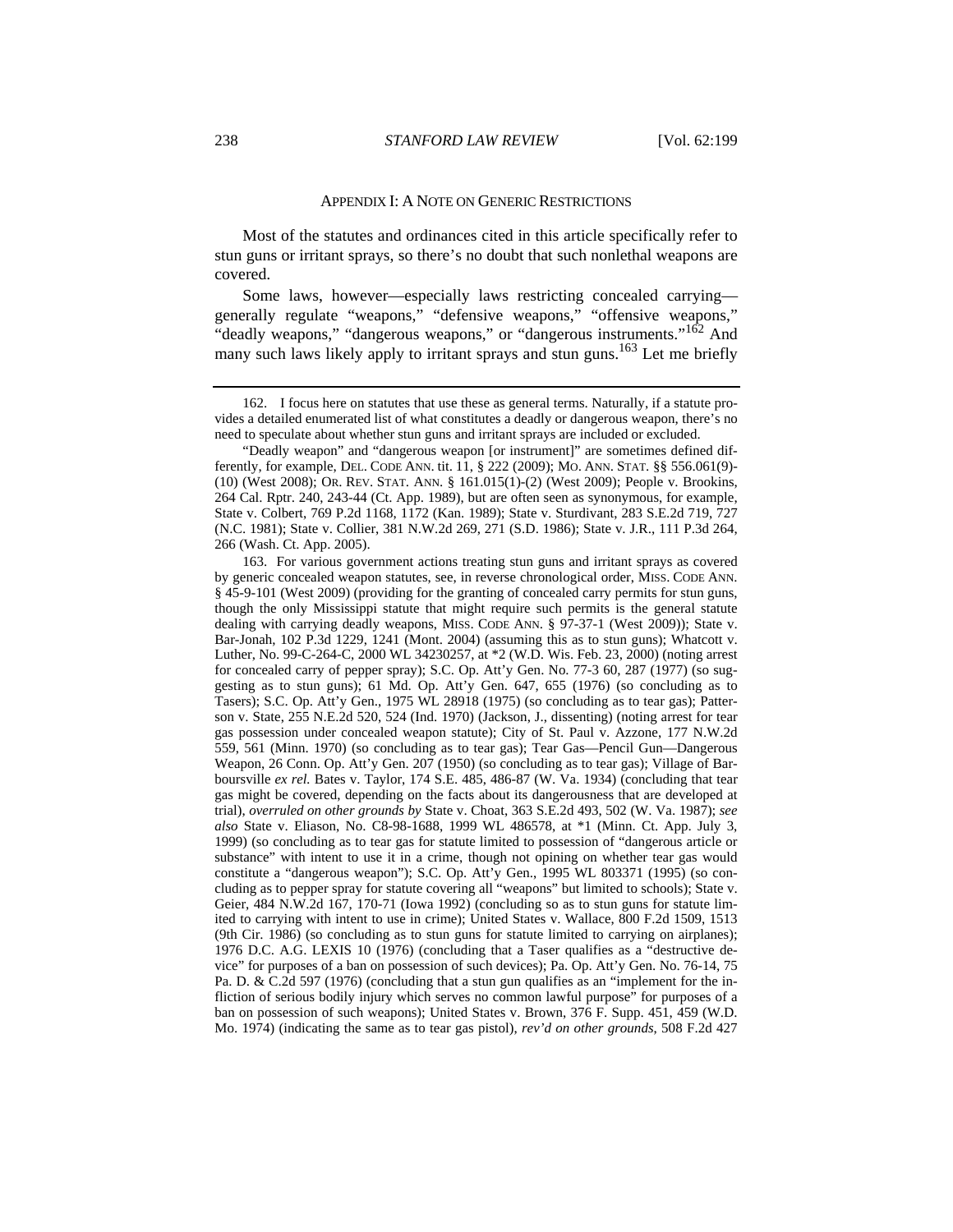walk through the various definitions, and how courts have applied each definition to nonlethal weapons. (Note, though, that this categorization can't be entirely reliable, because a few cases and attorney general opinions seem to treat these seemingly different terms interchangeably.<sup>164</sup>)

#### A. *"Weapons" and "Defensive Weapons"*

Some restrictions apply to "any weapon" that can be used to inflict serious bodily harm. Unsurprisingly, some court and attorney general opinions have held that such restrictions cover stun guns and irritant sprays.<sup>165</sup>

#### B. *Projectile Devices*

Some restrictions apply to any device that fires "a projectile."<sup>166</sup> These likely cover Tasers, which fire a dart connected by wire to the stun gun.<sup>167</sup>

164. *See, e.g.*, State v. Evans, 806 P.2d 512, 516 (Mont. 1991) (burglary and assault) (treating stun gun as a dangerous weapon because it is "capable of immobilizing a person and could seriously injure a person" even though the statute says "readily capable"), *overruled on other grounds by* State v. Herman, 188 P.3d 978, 981 n.1 (Mont. 2008); *In re*  Michelle, 512 N.W.2d 248, 251 (Wis. Ct. App. 1994) (treating the conclusion that a weapon is "likely to produce great bodily harm" as "correspond[ing]" to the statutory language that the weapon must be "capable of producing . . . great bodily harm"); Ohio Op. Att'y Gen. No. 69-019 (1969) (treating "*likely to* produce death or great bodily injury" as synonymous with "*may* endanger life or cause bodily harm" (emphases added) (quoting Price v. United States, 156 F. 950, 952 (9th Cir. 1907))); *see also* State v. Clemo, 992 P.2d 1263, 1264-65 (Mont. 1999) (defining "readily capable" as "easily able," without casting doubt on *Evans*).

165. S.C. Op. Att'y Gen., 1995 WL 803371, at \*2 (1995), (concluding that pepper spray could qualify as a "weapon, device or object which may be used to inflict bodily injury"); 1977 S.C. Op. Att'y Gen. 287, 1977 WL 24698 (suggesting the same was possible as to stun guns); *see also* Pitts v. State, 649 P.2d 788, 791 (Okla. Crim. App. 1982) ("[M]ace is a substance which is designed as a defensive weapon, but may be used in such a manner as to cause great bodily harm.").

166. OAKLAND, CAL., MUN. CODE §§ 9.36.070.B, .130 (2008) (banning possession by minors of "projectile weapon[s]," defined as "any device or instrument used as a weapon which launches or propels a projectile by means other than the force of an explosion or other form of combustion with sufficient force to cause injury to persons or property," and expressly including "dart guns"); CITY & COUNTY OF S.F., CAL., POLICE CODE §§ 4501(b), 4507 (2009) (same as in Oakland); SAN LUIS OBISPO, CAL., MUN. CODE §§ 9.16.010.A, .020.A (2008) ("any weapon or device capable of catapulting, dispelling or discharging any projectile, missile or object of any type"); RICHLAND, WASH., MUN. CODE §§ 9.27.010.A, .020 (2009) ("weapon capable of discharging a projectile by means of compressed air, chemical combustion or otherwise and having a barrel less than twelve inches in length").

167. *See* People v. Heffner, 139 Cal. Rptr. 45, 46-48 (Ct. App. 1977) (so holding).

<sup>(8</sup>th Cir. 1974).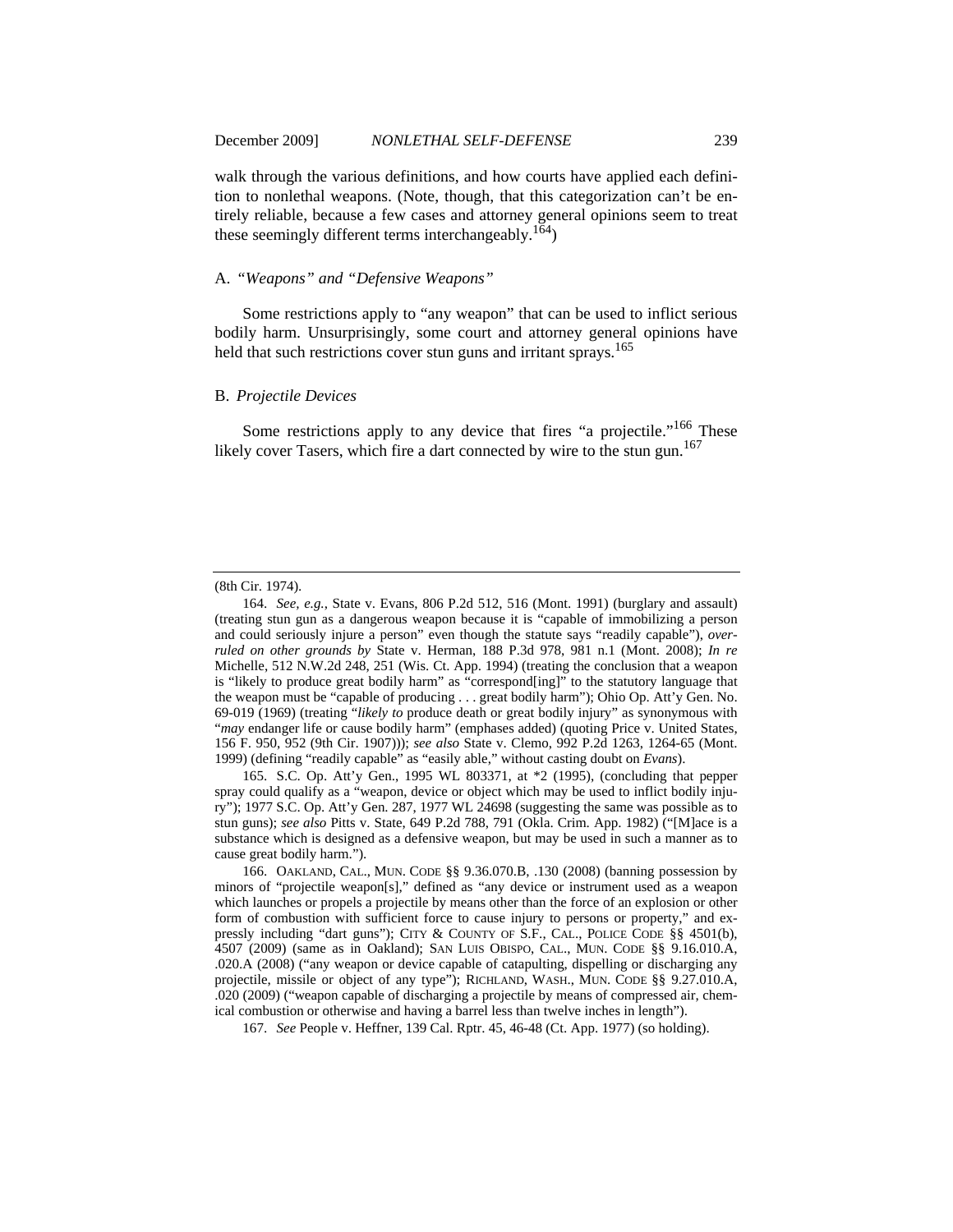# C. *Weapons Capable of Causing Death or Serious Injury (or, in Some Jurisdictions, Extreme Pain)*

Some restrictions cover "any weapon which is *capable* of producing" death or (among other things) "protracted loss or impairment of the function of any member or organ of the body"<sup>168</sup> or, in some jurisdictions, extreme pain. Both irritant sprays and stun guns are *capable* of impairing the function of a bodily member or organ, even if such impairment isn't *likely*, and are certainly capable of causing extreme pain. It thus makes sense that statutes that define "dangerous weapon" in such terms have generally been read as covering irritant sprays and stun guns.169 (Most of the cases I cite here involve the interpretation of "dangerous weapon" when applying violent crime sentencing enhancements, not weapon carrying bans; but the definitions for the two are often the same in each jurisdiction,<sup>170</sup> and cases from one field often cite cases from the oth-

169. United States v. Melton, 233 F. App'x 545, 547 (6th Cir. 2007) (pepper spray); United States v. Neill, 166 F.3d 943, 949-50 (9th Cir. 1999) (pepper spray); United States v. Bartolotta, 153 F.3d 875, 879 (8th Cir. 1998) (mace); United States v. Dukovich, 11 F.3d 140, 142 (11th Cir. 1994) (tear gas); United States v. Agron, 921 F.2d 25, 26 (2d Cir. 1990) (stun gun); United States v. Wallace, 800 F.2d 1509, 1513 (9th Cir. 1986) (stun gun); United States v. Brown, 376 F. Supp. 451, 458-59 (W.D. Mo. 1974) (tear gas gun), *rev'd on other grounds*, 508 F.2d 427 (8th Cir. 1974); *see also* People v. Blake, 11 Cal. Rptr. 3d 678, 687, 690 (Ct. App. 2004) (chemical spray and mace, under definition that covered weapons "capable of inflicting great bodily injury or death"); Commonwealth v. Lord, 770 N.E.2d 520, 524 & n.7, 525 (Mass. App. Ct. 2002) (mace, under definition covering weapons designed to inflict, and capable of inflicting, death or "hurt or injury [that] need not be permanent, but . . . [is] more than merely transient and trifling" (quoting Commonwealth v. Farrell, 78 N.E.2d 697, 705 (Mass. 1948) (internal quotation marks omitted)); People v. Norris, 600 N.W.2d 658, 661 & n.3, 662-63 (Mich. Ct. App. 1999) (mixture of tear gas and pepper spray, under definition covering weapons "designed to be dangerous and capable of causing death" or injury "that requires immediate medical treatment or that causes disfigurement, impairment of health, or impairment of a part of the body" (internal quotation marks omitted) (citation omitted)); People v. Faison, No. 202653, 1999 WL 33444161, at \*1 & n.2, \*2 (Mich. Ct. App. May 25, 1999) (same); 1976 Pa. Op. Att'y Gen. 40, 1976 Pa. AG LEXIS 15, at 40-42 (stun guns, applying as a test whether a weapon is capable of inflicting "serious bodily injury"). *But see* United States v. Kaufman, 546 F.3d 1242, 1266-67 (10th Cir. 2008) (concluding that the government had not introduced enough evidence as to whether stun guns qualified under this definition, and remanding for more fact-finding); United States v. Harris, 44 F.3d 1206, 1214, 1216 (3d Cir. 1995) (concluding that the government had not introduced enough evidence as to whether mace qualified); State v. Wood, 825 A.2d 1178, 1180 (N.J. Super. Ct. App. Div. 2003) (concluding likewise as to stun guns, and remanding for more fact-finding).

170. *See, e.g.*, NEB. REV. STAT. §§ 28-109(7), -109(20), -1202(1)(a), -1205(1) (2008).

<sup>168.</sup> N.M. STAT. ANN. §§ 30-1-12, 30-7-2 (West 2009) (emphasis added); *see also*  CONN. GEN. STAT. ANN. §§ 29-38, 53-206, 53a-3(4), 53a-3(7) (West 2009); ME. REV. STAT. ANN. tit. 17-A, § 2(9)(C), 2(23), tit. 25, § 2001-A(1)(B) (2009) (requiring that the device be "designed as a weapon"; the title 17-A definition by its terms only applies to that title, but would likely be influential in interpreting the title 25 concealed weapon ban); NEB. REV. STAT. §§ 28-109(7), -109(20), -1202(1)(a) (2008); UTAH CODE ANN. §§ 76-10-501(2), -501(5), -504 (2009); WIS. STAT. ANN. § 939.22(10), (14) (West 2009) (requiring that the device be "designed as a weapon").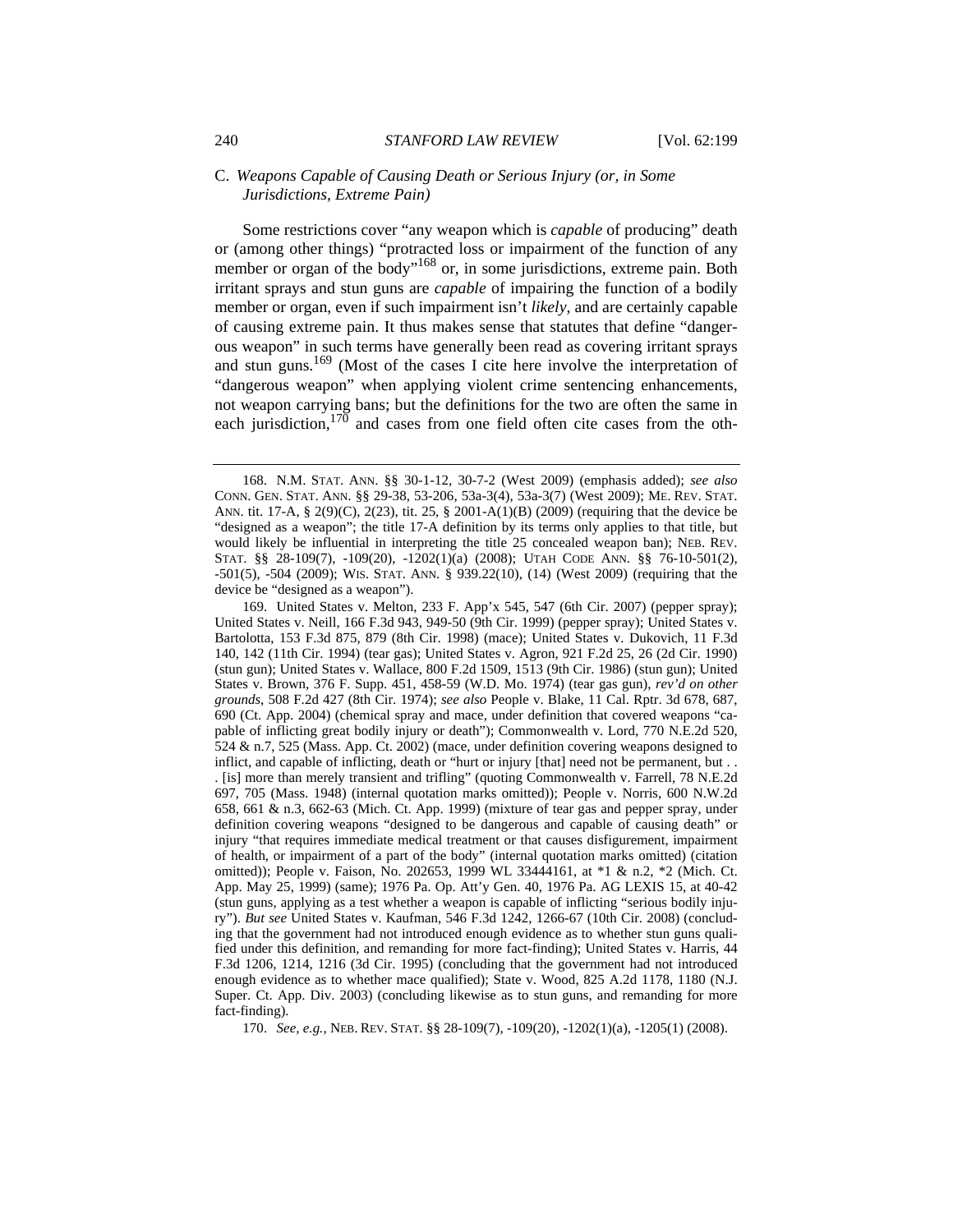$er.<sup>171</sup>$ )

Moreover, some of the irritant spray uses discussed in the cases involved serious injury, including "lifelong severe asthma" that required taking pills each day to control,  $^{172}$  and "chemical pneumonia" that kept the victim out of work for two weeks and required that she "take daily steroid shots for over four months and steroid pills for one year to cleanse the mace from her system."<sup>173</sup> Even statutes that require that the weapon be capable of causing protracted impairment,<sup>174</sup> and not merely capable of causing extreme pain or need for medical intervention, should thus be satisfied as to irritant sprays and stun guns.<sup>175</sup>

# D. *Weapons Readily Capable of Causing Death or Serious Injury*

Other restrictions cover weapons that are *readily capable* of producing such results.<sup>176</sup> Irritant sprays and stun guns only rarely cause death and serious injury (at least when such harm is defined to cover only protracted injury and not just pain, however severe). It thus seems to me that they shouldn't qualify as "readily capable" of causing death or serious injury. But the two cases applying such a test hold that a jury may indeed find such a "readily capable" test to be satisfied.177

175. *See Geier*, 484 N.W.2d at 171 (concluding that stun guns qualify as dangerous weapons under definition that covers weapons capable of causing death); *cf*. State v. Neatherlin, 154 P.3d 703, 707 (N.M. Ct. App. 2007) (concluding that "[a]lthough it is not likely that the [hepatitis C] virus would be transmitted through a human bite, it is 'certainly possible,'" and that therefore a bite by someone infected with hepatitis C could be treated as use of a "deadly weapon" under a "capable of producing death or great bodily harm" standard).

176. IDAHO CODE ANN. §§ 18-3302(7), -3302I (2009) ("readily capable of") (the definition in § 18-3302I is applicable only to that section, which covers only carrying on school property, but it seems likely that it would be seen as influential in interpreting the undefined term "deadly or dangerous weapons" in § 18-3302(7)); MONT. CODE ANN. §§ 45-8-316(1), -2-101(79) (2008) ("readily capable of"); W. VA. CODE §§ 61-7-2(9), -3 (2009) ("readily adaptable to"); WYO. STAT. ANN.  $\S$ § 6-1-104(a)(iv), -8-104 (2009) ("reasonably capable of"); Duckworth v. State, 477 So. 2d 935, 938 (Miss. 1985) (applying a "reasonably capable of or likely to" test in defining "deadly weapon" for purposes of MISS. CODE ANN. § 97-37-1 (West 2007)).

177. Perry v. State, 500 N.E.2d 1205, 1206 (Ind. 1986) (tear gas); State v. Evans, 806 P.2d 512, 516 (Mont. 1991) (stun gun), *overruled on other grounds by* State v. Herman, 188 P.3d 978 (Mont. 2008).

<sup>171.</sup> *See, e.g.*, United States v. Wallace, 800 F.2d 1509, 1513 (9th Cir. 1986) (citing McLaughlin v. United States, 476 U.S. 16, 17 (1986)); State v. Geier, 484 N.W.2d 167, 171- 72 (Iowa 1992) (citing State v. Evans, 806 P.2d 512, 516-17 (Mont. 1991)).

<sup>172.</sup> *Neill*, 166 F.3d at 949-50.

<sup>173.</sup> *Bartolotta*, 153 F.3d at 879.

<sup>174.</sup> *See, e.g.*, the Connecticut, Maine, Nebraska, New Mexico, Utah, and Wisconsin statutes, cited *supra* note 168.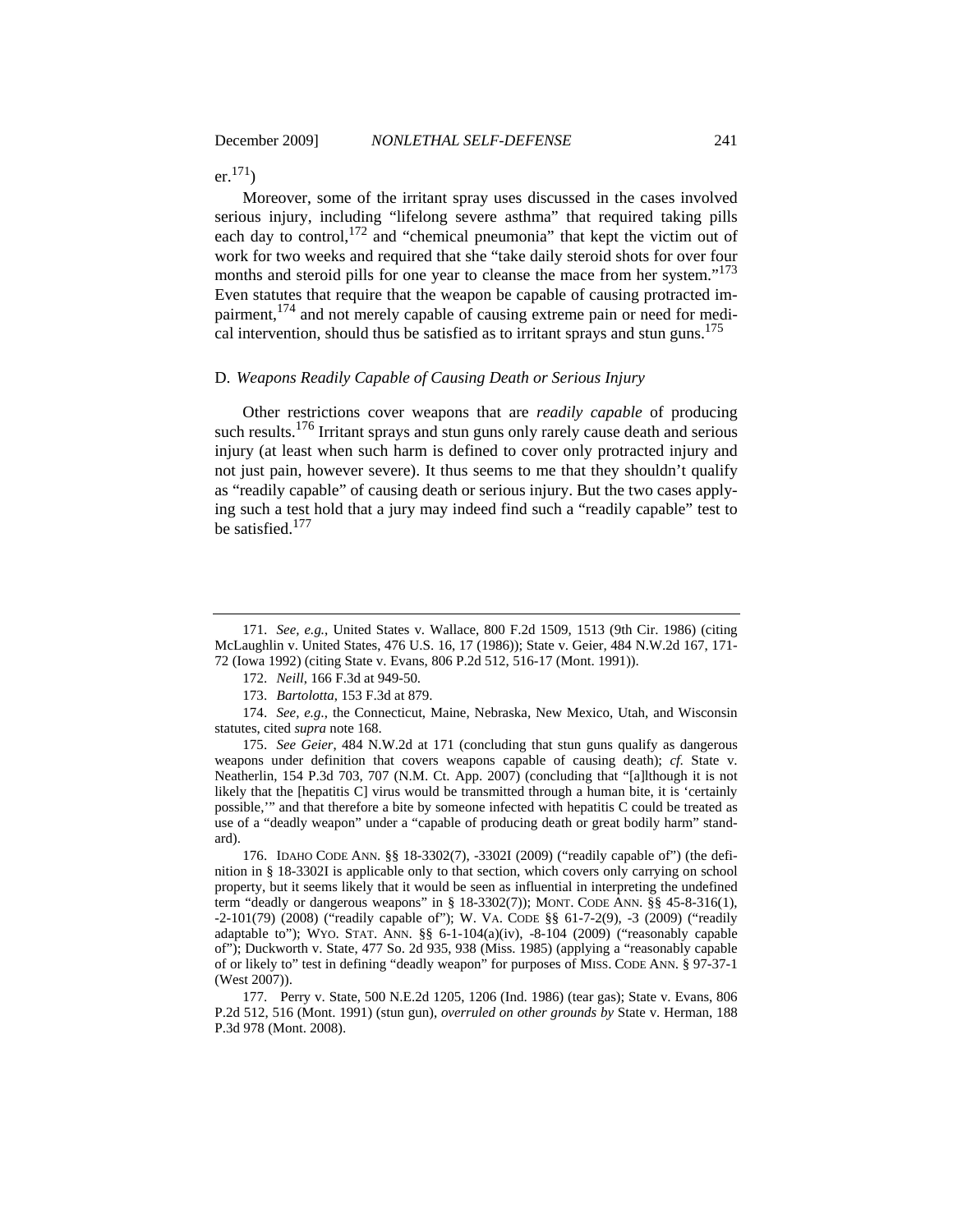# E. *Weapons Capable or Readily Capable of Causing Death*

Other restrictions cover only weapons capable (or readily capable) of inflicting death, and not just serious injury.178 Stun guns are capable of causing death, though they do so very rarely; irritant sprays seem to cause death even more rarely. The few court or attorney general opinions applying such definitions seem to treat stun guns but not irritant sprays as capable of causing  $death.<sup>179</sup>$ 

#### F. *Weapons Likely to Cause Death or Serious Bodily Injury*

Other restrictions cover only weapons that are likely to produce death or serious injury,<sup>180</sup> or just likely to produce death.<sup>181</sup> Stun guns and irritant sprays are generally not likely to kill or cause great bodily harm, and thus shouldn't be covered under definitions that require such likelihood. But the cases applying such definitions are split. $182$ 

180. LA. REV. STAT. ANN. § 14:2(3) (2008); NEV. REV. STAT. §§ 193.165(6)(a), 202.350(1) (2007) (though the § 193.165 definition is on its face limited to sentence enhancements, and the term in the concealed carry ban, § 202.350, is not expressly defined); S.C. CODE ANN. § 16-23-460 (2008); State v. Bennett, 493 S.E.2d 845, 851 (S.C. 1997).

181. WASH. REV. CODE §§ 9.41.250(1), .94A.602 (2009); State v. J.R., 111 P.3d 264, 266 (Wash. Ct. App. 2005).

182. *Compare* People v. Jefferson, No. B165438, 2004 WL 575772, at \*3 (Cal. Ct. App. Mar. 24, 2004) (holding that a stun gun didn't qualify under such a definition), Nguyen v. State, 858 So. 2d 1259, 1260 (Fla. Dist. Ct. App. 2003) (same), *and* Austin v. State, 336 So. 2d 480, 481-82 (Fla. Dist. Ct. App. 1976) (same as to mace), *with* People v. Huerta, Nos. G037696, G039457, 2008 WL 1701746, at \*5 (Cal. Ct. App. Apr. 11, 2008) (holding that jury could conclude that a stun gun qualified under such a definition), Harwell v. State, 512 S.E.2d 892, 895 (Ga. 1999) (same), James v. State, 521 S.E.2d 465, 466 (Ga. Ct. App. 1999) (same), State v. Lemeunier, 986 So. 2d 130, 135 (La. Ct. App. 2008) (same, as to pepper spray; this likely supersedes La. Op. Att'y Gen. No. 81-436, 1981 WL 155426 (1981), which concluded that "CS type tear gas" likely doesn't qualify as a "dangerous weapon" because of "its inability to cause death or great bodily harm"), *and* Al-Fatah v. State, 916 So. 2d 584, 589-90 & nn.1-2 (Miss. Ct. App. 2005) (stating that stun gun would qualify under such a definition).

<sup>178.</sup> IOWA CODE §§ 702.7, 724.4 (2009) ("capable of"); MO. REV. STAT. § 571.030(1) (2009) ("readily capable of"); OHIO REV. CODE ANN. §§ 2923.11(A), .12(A) (West 2009) ("capable of").

<sup>179.</sup> *Geier*, 484 N.W.2d at 171 (stun guns qualify); 1971 Del. Op. Att'y Gen. 18, 1971 Del. AG Lexis 7 (mace does not qualify); 1980 Iowa Op. Att'y Gen. 646, 1980 WL 25957 (mace does not qualify); Miss. Op. Att'y Gen. No. 93-0865, 1994 WL 117324 (1994) (concluding that mace was not a "deadly weapon," under statute that didn't define "deadly weapon" further). *But see* State v. Harris, 966 So. 2d 773, 780-81 (La. Ct. App. 2007) (concluding that use of pepper spray qualified as "endanger[ing]" "human life" for purposes of statute that enhanced punishment for escape from prison when human life was endangered; the endangerment seemed to stem chiefly from the guard-victim's fear of further attack by prisoners when he was incapacitated by the pepper spray, not from the pepper spray attack as such).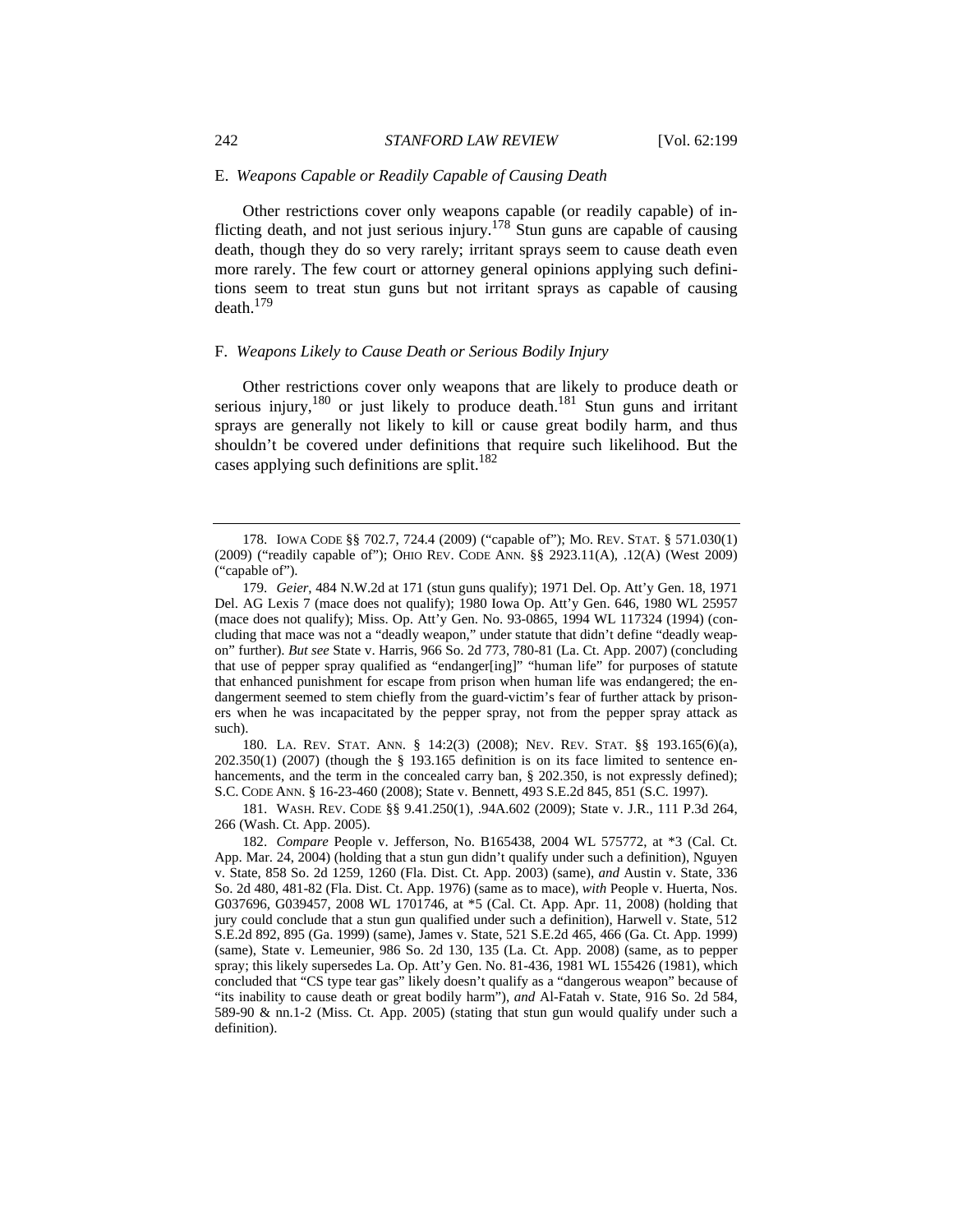# G. *Undefined "Dangerous Weapons," "Deadly Weapons," or "Offensive Weapons"*

Other state rules cover "dangerous weapon[s],"<sup>183</sup> "deadly weapon[s],"<sup>184</sup> or "offensive weapon[s],"185 with no definition given either in the statute or in the (often sparse or nonexistent) case law. Cases applying such rules generally hold that an irritant spray or stun gun may qualify.<sup>186</sup>

#### H. *Weapons "Closely Associated with Criminal Activity"*

The Hawaii concealed weapon statute covers any "deadly or dangerous weapon," but case law seems to interpret this as covering only instruments that are "closely associated with criminal activity," as well as being designed "to

185. OKLA. STAT. tit. 21, § 1272 (West 2009); *see* BLACK'S LAW DICTIONARY 1233 (4th ed. 1951) (defining "offensive weapon" as "a weapon primarily meant and adapted for attack and the infliction of injury, but practically the term includes anything that would come within the description of a 'deadly' or 'dangerous' weapon").

186. *See* People v. Lampton, 898 N.E.2d 680, 687-88 (Ill. App. Ct. 2008) (holding that pepper spray may qualify as a "dangerous weapon"); People v. Elliott, 702 N.E.2d 643, 647- 48 (Ill. App. Ct. 1998) (same); Handy v. State, 745 A.2d 1107, 1111-14 (Md. 2000) (same); People v. Bender, 335 N.W.2d 85, 88 (Mich. Ct. App. 1983) (holding that tear gas may qualify as a "dangerous weapon"), *disapproved of on other grounds by* People v. Saffold, 631 N.W.2d 320, 324-25 (Mich. 2001); State v. Gay, 566 S.E.2d 121, 124 (N.C. Ct. App. 2002) (holding that a stun gun may qualify as a "dangerous weapon"); State v. Loparo, No. 88229, 2007 WL 1641918, at \*2 (Ohio Ct. App. June 7, 2007) (asserting that "a stun gun may qualify as [a] deadly weapon[]"); Pitts v. State, 649 P.2d 788, 791 (Okla. Crim. App. 1982) (holding that mace may qualify as a "dangerous weapon"); 61 Md. Att'y Gen. Op. 647, 655 (1976) (concluding that a stun gun was a dangerous weapon); S.C. Op. Att'y Gen., 1975 WL 28918, at \*1 (1975) (opining that tear gas sprays would be covered as deadly weapons); S.C. Op. Att'y Gen., 1967 WL 12299 (1967) (likewise); *see also Harwell*, 512 S.E.2d at 894-95 (assuming that stun guns qualify as offensive or defensive weapons, though there the weapon was used offensively); James v. State, 521 S.E.2d 465, 466-67 (Ga. Ct. App. 1999) (following *Harwell*, again where the weapon was used offensively). *But see* People v. Gill, No. E037087, 2006 WL 137416, at \*1 (Cal. Ct. App. Jan. 19, 2006) (concluding that a stun gun was not a "dangerous or deadly weapon"); Miss. Att'y Gen. Op, 1994 Miss. AG LEXIS 158 (1994) (concluding that mace was not a "deadly weapon"); 34 Or. Op. Att'y Gen. 1059 (1970) (concluding that tear gas isn't covered under the concealed weapons statute, because "the normal and adaptive use of the described device would result in momentary incapacity through temporary eye and respiratory irritation," something which might not be true as to pepper spray, which can lead to more than just momentary incapacity).

<sup>183.</sup> MD. CODE ANN., CRIM. LAW § 4-101(c)(1) (West 2009); MICH. COMP. LAWS § 750.227(1) (2009); N.D. CENT. CODE § 62.1-04-02 (2008).

<sup>184.</sup> S.C. CODE ANN. § 16-23-460 (2008) (barring concealed carrying of "deadly weapon usually used for the infliction of personal injury"); S.C. Op. Att'y Gen., 1978 WL 35062, at \* 1 (1978) (interpreting this as covering "instruments which when used in the ordinary manner contemplated by their design are likely to cause bodily harm," perhaps meaning "great bodily harm"); *see also* State v. Bennett, 493 S.E.2d 845, 850-51 (S.C. 1997) (defining "deadly weapon," in a robbery case, as "any article, instrument or substance which is likely to produce death or great bodily harm").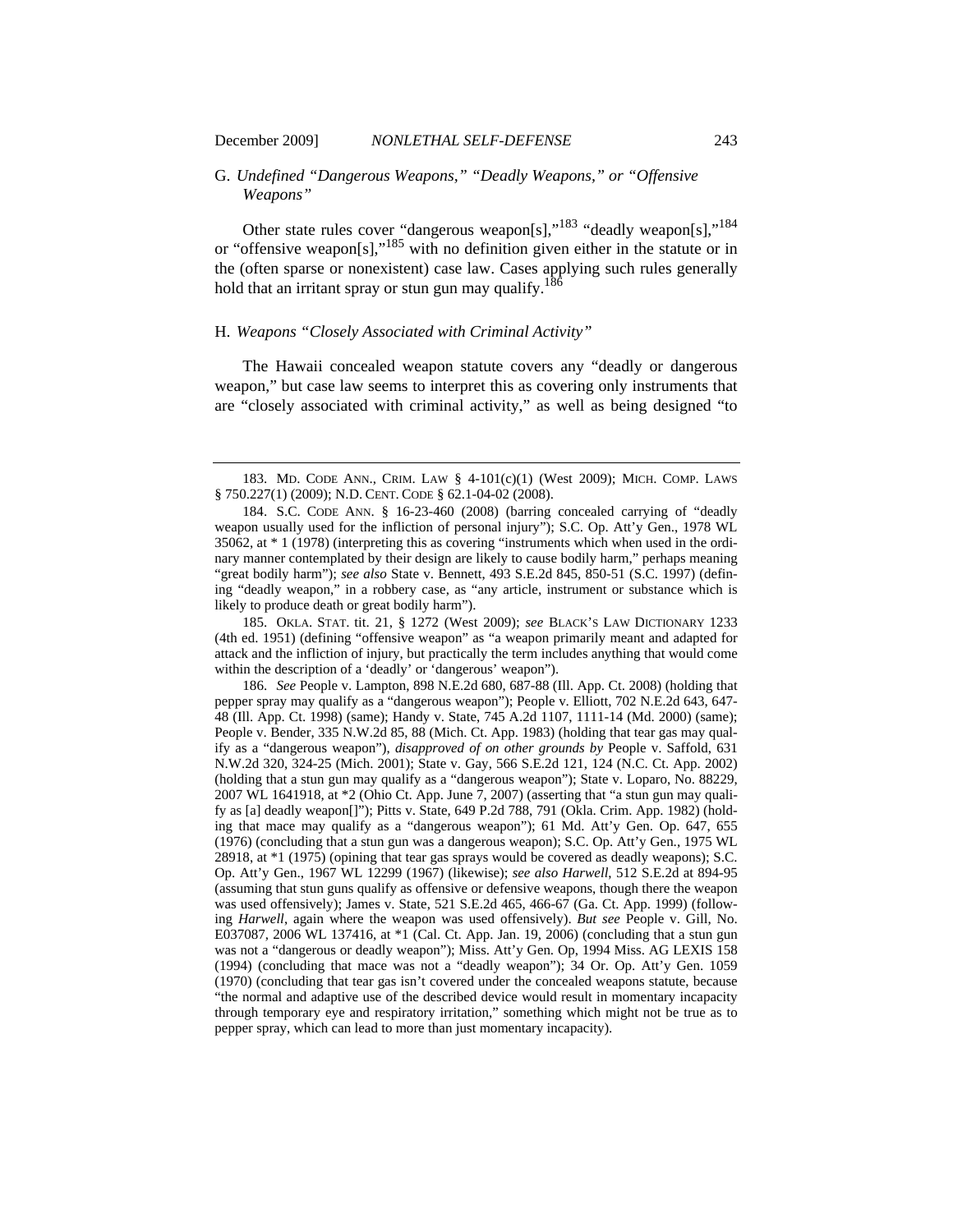inflict bodily injury or death."<sup>187</sup> This would likely not cover stun guns or irritant sprays, but I could find no case law on the subject.

# APPENDIX II: GENERAL RESTRICTIONS ON STUN GUNS AND IRRITANT SPRAYS

In the lists of jurisdictions below, states are listed first, then relatively major cities or groups of towns, then minor towns. Within each category of restriction, I list stun gun restrictions, then irritant spray restrictions, then restrictions on both. In some situations, a jurisdiction is listed as imposing a certain restriction (e.g., concealed carry ban) on both stun guns and irritant sprays even if that restriction is specifically imposed on one (e.g., concealed carry of irritant sprays is banned) and a greater restriction is imposed on the other (e.g., possession of stun guns is banned, which necessarily also bans concealed carry of stun guns).

While the list covers many city and county ordinances, it doesn't comprehensively deal with all cities and counties. City and county ordinances are not as accessible or searchable as state laws. Many are not online at all. Some are only on the city or county's own Web site; some of those don't even have their full text indexed on Google. Others are scattered among several databases, including Lexis, Municode, American Legal Publishing, Code Publishing, and more. Some of those databases offer convenient multiple-code searching, but others do not. With the help of the UCLA School of Law research librarians, I've tried to find many of the local laws that regulate nonlethal weapons, but I'm sure I couldn't find them all.

#### A. *Bans on Possession, Including in the Home*

Home possession of firearms is generally allowed in all these jurisdictions.

#### 1. *Stun guns*

Hawaii: HAW. REV. STAT. §§ 134-1, -16 (2009). Massachusetts: MASS. GEN. LAWS ANN. ch. 140, § 131J (West 2009). Michigan: MICH. COMP. LAWS ANN. § 750.224a (West 2009). New Jersey: N.J. STAT. ANN. §§ 2C:39-1(r), (t), 2C:39-3(h) (West 2009). New York: N.Y. PENAL LAW §§ 265.00(15-c), 265.01 (McKinney 2009). Rhode Island: R.I. GEN. LAWS § 11-47-42 (2008). Wisconsin: WIS. STAT. ANN. § 941.295 (West 2009).

Annapolis/Baltimore area (including Anne Arundel, Baltimore, Harford, and Howard Counties, totaling about one third of Maryland's population):

<sup>187.</sup> State v. Rackle, 523 P.2d 299, 303 (Haw. 1974) (interpreting HAW. REV. STAT. § 134-51 (2009)).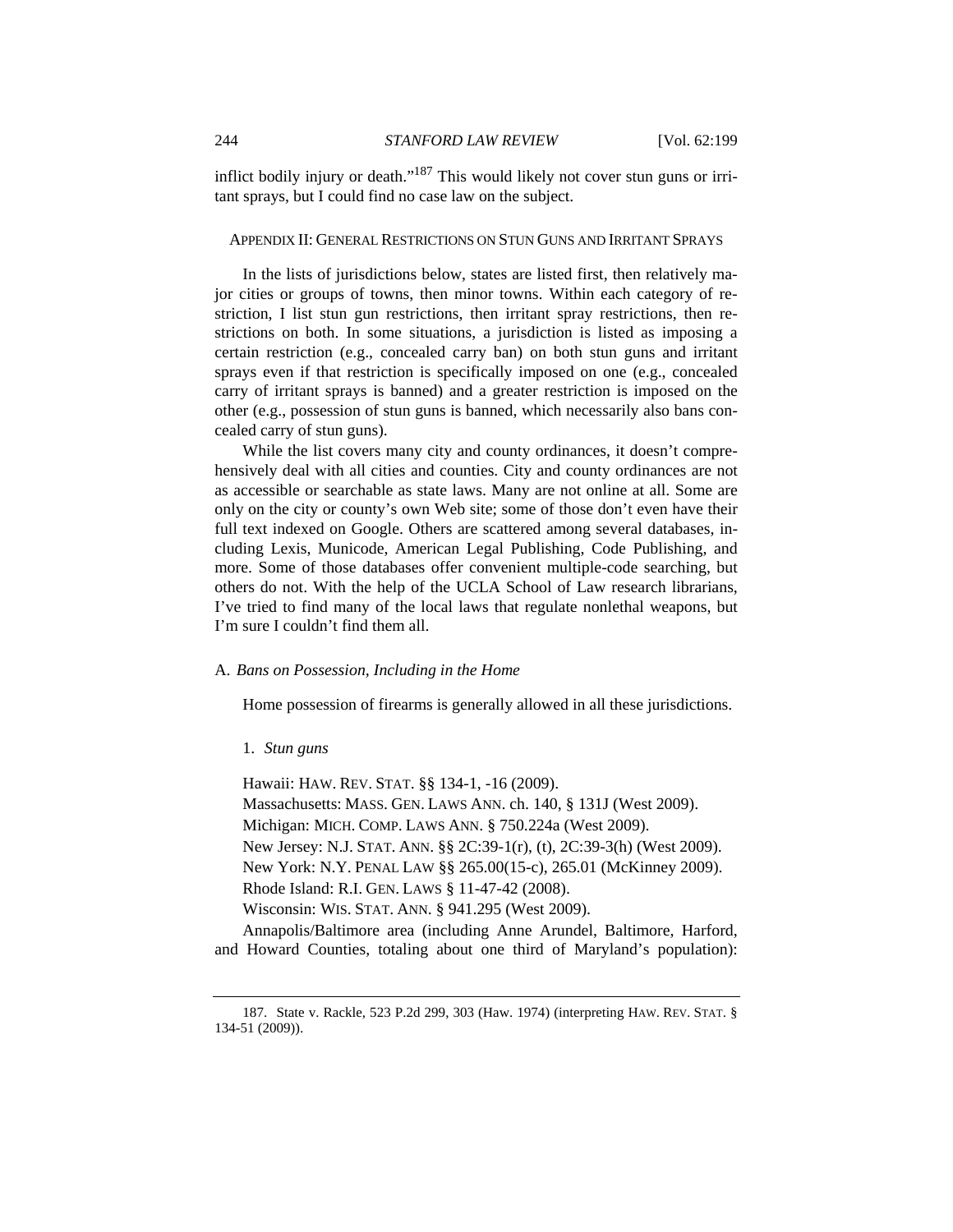ANNAPOLIS, MD., MUNICIPAL CODE § 11.44.070(B) (2009); ANNE ARUNDEL COUNTY, MD., CODE § 9-1-603(a), (c) (2009); BALT., MD., CITY CODE § 19- 59-28(a)(2) (2009); BALT. COUNTY, MD., CODE § 17-2-104(a), (b)(1) (2008); HARFORD COUNTY, MD., CODE § 260-2, -3; HOWARD COUNTY, MD., CODE §§ 8.400, 8.404 (2008).

New Orleans: NEW ORLEANS, LA., CODE OF ORDINANCES § 54-339(1) (2009).

Overland Park (Kansas) (population 150,000, the second largest city in Kansas): OVERLAND PARK, KAN., CITY CODE § 11.60.010.A.1.

Philadelphia: PHILADELPHIA, PA., CITY ORDINANCES § 10-825(2) (2009).

South Bend (Indiana): SOUTH BEND, IND., MUN. CODE art. VII, § 14-36(b) (2005).

Tacoma (Washington) and some suburbs: TACOMA, WASH., CITY CODE §§ 8.66.010, .080.A.1 (2009); PACIFIC, WASH., MUN. CODE § 9.66.200.A (2008); RUSTON, WASH., MUN. CODE § 9.11.015(a) (2008).

Virgin Islands: V.I. CODE ANN. tit. 14, ch. 113, § 2251(a) (2009).

Washington, D.C.: D.C. CODE §§ 7-2501.01(7)(D), 7-2502.01(a) (2001).

Wilmington (Delaware) and some suburbs: WILMINGTON, DEL., CITY CODE § 36-161(a) (2008); ELSMERE, DEL., CITY CODE § 99-4 (1986); NEW CASTLE, DEL., CITY CODE § 22.03.009.A (2008).

Chicago suburbs (aggregate population about 100,000): BARRINGTON, ILL., VILL. CODE § 5-2-2-3.B.5 (2008); BARTLETT, ILL., CITY CODE §§ 5-4-1, -7.A (2008); DEERFIELD, ILL., CITY CODE § 15-54(a) (2008); NEW LENOX, ILL., VILL. CODE § 54-211(a)(1)(c), (a)(2) (2007); WORTH, ILL., VILL. CODE  $§ 10-5-1, -3 (2009).$ 

Cleveland/Akron suburbs (aggregate population over 60,000): CANAL FULTON, OHIO, CODIFIED ORDINANCES § 549.12(a) (2004); LAKEWOOD, OHIO, CODIFIED ORDINANCES § 549.051(a) (1985); SHEFFIELD LAKE, OHIO, CODIFIED ORDINANCES § 549.13(a) (2009).

Denver suburbs (aggregate population over 150,000): MILLIKEN, COLO., CITY CODE § 10-9-40 (2006); PARKER, COLO., MUN. CODE § 5.06.190(7) (1994); THORNTON, COLO., CODE OF ORDINANCES § 38-239 (2008).

Northern Washington towns (aggregate population about 75,000): BELLINGHAM, WASH., MUN. CODE § 10.30.020.A (2005); BURLINGTON, WASH., MUN. CODE § 9.76.020(A) (2006).

Also FORT MCDOWELL, YAVAPAI NATION, ARIZ., LAW & ORDER CODE §§ 6-120(A)(4)(l), -124 (2006); MINTURN, COLO., MUN. CODE § 10-12-40; OCEAN CITY, MD., CITY CODE § 58-123 (2004); STORM LAKE, IOWA, CITY CODE § 8- 2-1(B)(3) (1997).

A permit is required to buy a stun gun in Chicago and one of its suburbs, CHICAGO, ILL., MUN. CODE §§ 4-144-010, -060, -070 (2008); WEST DUNDEE, ILL., VILL. CODE §§ 6-6-1, -16 (2008), but not to buy it elsewhere and then bring it into the city.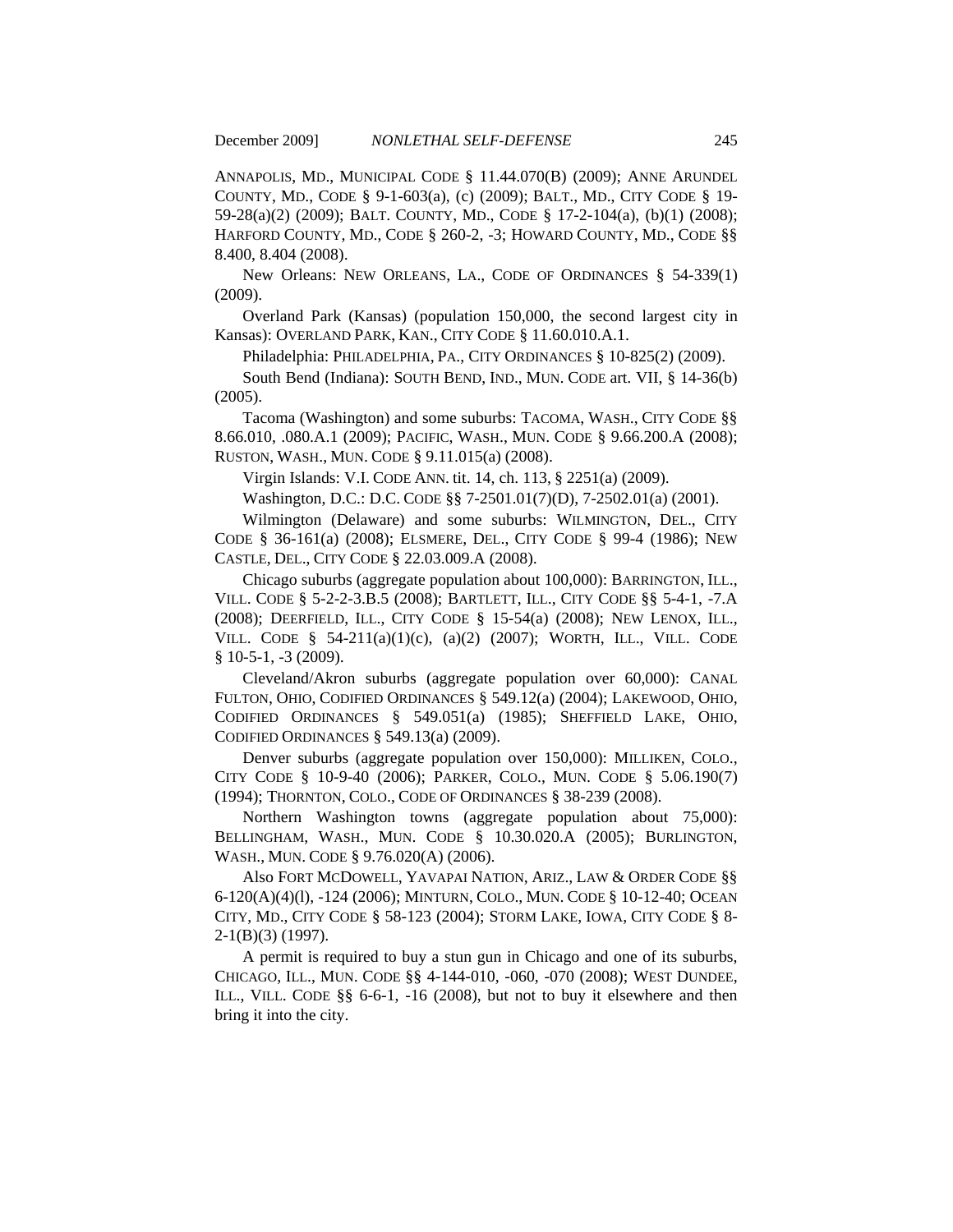Berkeley purports to ban stun guns, but defines them as "Any 'taser public defender' or other similar electronic immobilizer which causes, by means of an electrical current, a person to experience muscle spasms and extreme pain, followed by unconsciousness"; this would presumably not include any modern stun guns, because they do not routinely cause unconsciousness. BERKELEY, CAL., MUN. CODE §§ 13.68.010, .020 (2009).

Stun gun bans have also been proposed recently in Florida, Indiana, Kansas, Mississippi, Missouri, New Mexico, and Texas, and earlier in Maryland and Pennsylvania. S.B. 340, 108th S., Reg. Sess. (Fla. 2006); H.B. 1526, 114th Gen. Assem., Reg. Sess. (Ind. 2005); H.B. 2033, 81st Leg., Reg. Sess. (Kan. 2005); S.B. 2258, 123d Leg., Reg. Sess. (Miss. 2008); S.B. 83, 95th Gen. Assem., Reg. Sess. (Mo. 2009); S.B. 1092, 47th Leg., Reg. Sess. (N.M. 2005); H.B. 1935, 80th Leg. Sess. (Tex. 2007); H.B. 130, 1996 Leg. Sess. (Md. 1999); S.B. 1349, 176th Gen. Assem., Reg. Sess. (Pa. 1993).

#### 2. *Irritant sprays*

All these ordinances are in Illinois; the towns put together have a population of over 400,000.

Chicago suburbs: (1) STREAMWOOD, ILL., VILL. CODE § 4-4-1, -3 (2008) (expressly banning possession); (2) BURBANK, ILL., MUN. CODE § 9-64(c) (2007); CARPENTERSVILLE, ILL., MUN. CODE § 9.28.040(A)(3) (2008); CHICAGO HEIGHTS, ILL., MUN. CODE § 30-101(c) (2007); GENEVA, ILL., CITY CODE §  $6-2-5(A)(3)$  (2008); HAMPSHIRE, ILL., VILL. CODE §  $2-3-10(A)(3)$ (2007); HAZEL CREST, ILL., MUN. CODE § 20-79(a)(3); ISLAND LAKE, ILL., CODE OF ORDINANCES § 6-5-2-11(c) (2008); LAKE FOREST, ILL., CODE OF ORDINANCES § 47-7.2(a)(3); LAKE VILLA, ILL., VILL. CODE § 6-2-10(A)(3) (2008); LINDENHURST, ILL., VILL. CODE § 131.23(A)(3) (2007); MANTENO, ILL., VILL. CODE § 4-1-3-15(A)(3); MONTGOMERY, ILL., CODE OF ORDINANCES § 12-17(a)(3) (2009); MUNDELEIN, ILL., MUN. CODE § 9.60.380(A)(3) (2008); NORRIDGE, ILL., CODE OF ORDINANCES § 62-101(A)(3) (2009); NORTH AURORA, ILL., CODE OF ORDINANCES § 9.28.010.C (2009); NORTH CHICAGO, ILL., CODE OF ORDINANCES § 8-24-36(A)(3) (2008); ROUND LAKE, ILL., CODE OF ORDINANCES § 9-28-010(A)(3) (2008); ROUND LAKE BEACH, ILL., CODE OF ORDINANCES § 4-7-9-1(A)(3) (2008); ST. CHARLES, ILL., CODE OF ORDINANCES § 9.60.010.D (1969); WAUCONDA, ILL., CODE OF ORDINANCES § 132.03(C) (2008); WEST CHICAGO, ILL., CODE OF ORDINANCES § 11-133(a)(3) (2009); WILLOWBROOK, ILL., CODE OF ORDINANCES § 5-3-19(A)(3) (2009). With the exception of the Burbank and Norridge ordinances, these ordinances make it "unlawful for any person to" "[c]arry on or about his person or in any vehicle a tear gas gun projector or bomb, or any object containing noxious liquid gas or substance." I treat this as tantamount to a possession ban because it does not exempt carrying in the home (unlike neighboring provisions in all these ordinances that ban concealed carrying of firearms but expressly exempt a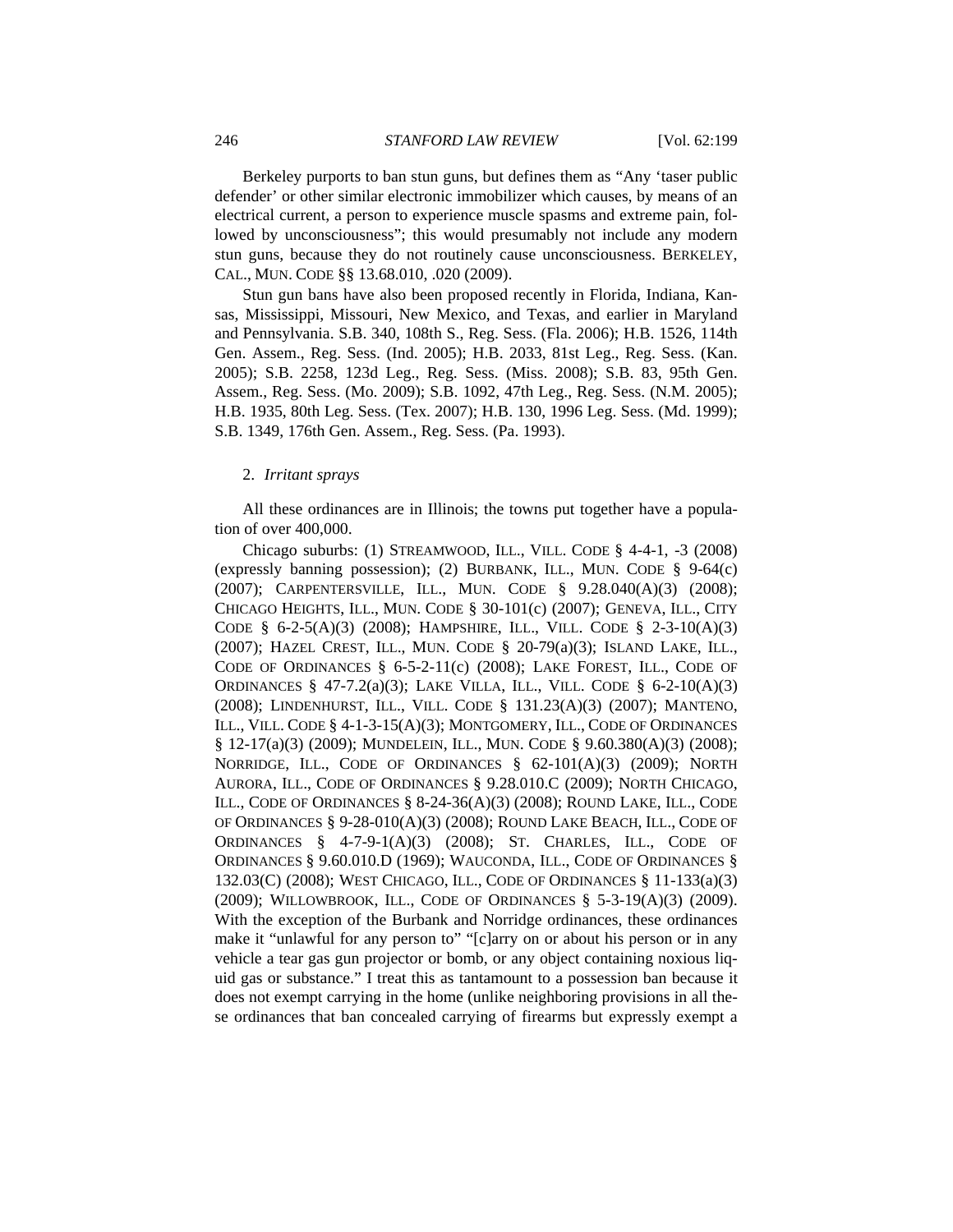person's carrying a firearm "when on his land or in his own abode or fixed place of business"). Also, the ordinances generally don't exempt carrying to and from the place of purchase (except in a few ordinances that exempt "[t]ransportation of weapons" that are "not immediately accessible" or "broken down in a nonfunctioning state," see CHICAGO HEIGHTS, ILL., MUN. CODE § 30-108(6) (2007), and CARPENTERSVILLE, ILL., MUN. CODE § 9.28.040(B)(2)(c) (2008)).

St. Louis suburbs in Illinois: COLUMBIA, ILL., CODE OF ORDINANCES § 9.28.010 (1997); EAST ST. LOUIS, ILL., CODE OF ORDINANCES § 82-82 (2003); SWANSEA, ILL., CODE OF ORDINANCES § 13-601(A)(3) (2004) (same sort of ordinance as in all the Chicago suburbs except Streamwood).

Other Illinois towns: CANTON, ILL., CITY CODE § 6-12-1, -4 (2008); EAST PEORIA, ILL., CODE OF ORDINANCES § 10-1-3.15(a)(3) (2008); LINCOLN, ILL., CITY CODE § 6-4-7(B) (2009); LINCOLNWOOD, ILL., VILL. CODE § 14-3-19(C) (2009); NORTH PEKIN, ILL., VILL. CODE § 6-2-3-15(A)(3) (2007); OREGON, ILL., CODE OF ORDINANCES § 6-86(a)(3) (1996); SOUTH BELOIT, ILL., CODE OF ORDINANCES § 62-207(a)(1)(c) (2007); SULLIVAN, ILL., CODE OF ORDINANCES § 27-4-6(C) (same sort of ordinance as in the Chicago suburbs except Streamwood).

## 3. *Stun guns and irritant sprays*

DAVENPORT, IOWA, MUN. CODE §§ 9.42.010, .030 (2000) (population almost 100,000) (banning possession of all "dangerous weapon[s]").

# B. *Bans on Carrying in Most Places Outside the Home, Including Public Streets and Sidewalks*

Carrying of firearms is generally allowed in all the jurisdictions noted below (with a license that is available to pretty much all law-abiding adults), except in Illinois and Amite City (Louisiana), *see* Kranz, *supra* note 42.

#### 1. *Stun guns*

Connecticut: CONN. GEN. STAT. §§ 29-38(a), 53-206, 53a-3 (2009). Illinois: 720 ILL. COMP. STAT. ANN. § 5/24-1(a)(4), (10) (West 2009). Fargo (North Dakota): FARGO, N.D., CITY CODE § 10-0304 (2009). Oklahoma City: OKLA. CITY, OKLA., CITY CODE § 30-302 (2007).

Cleveland/Toledo area towns (population about 80,000): INDEPENDENCE, OHIO, CODIFIED ORDINANCES § 672.16 (2009); MAUMEE, OHIO, CODIFIED ORDINANCES § 549.06(a) (2009); ROCKY RIVER, OHIO, CODE OF ORDINANCES § 549.11(A) (2009); SANDUSKY, OHIO, CODIFIED ORDINANCES § 549.16(a) (2008); VALLEY VIEW, OHIO, CODIFIED ORDINANCES § 672.17(a) (2009).

Also LENEXA, KAN., MUN. CODE § 3-9-I-1.A.4 (2009).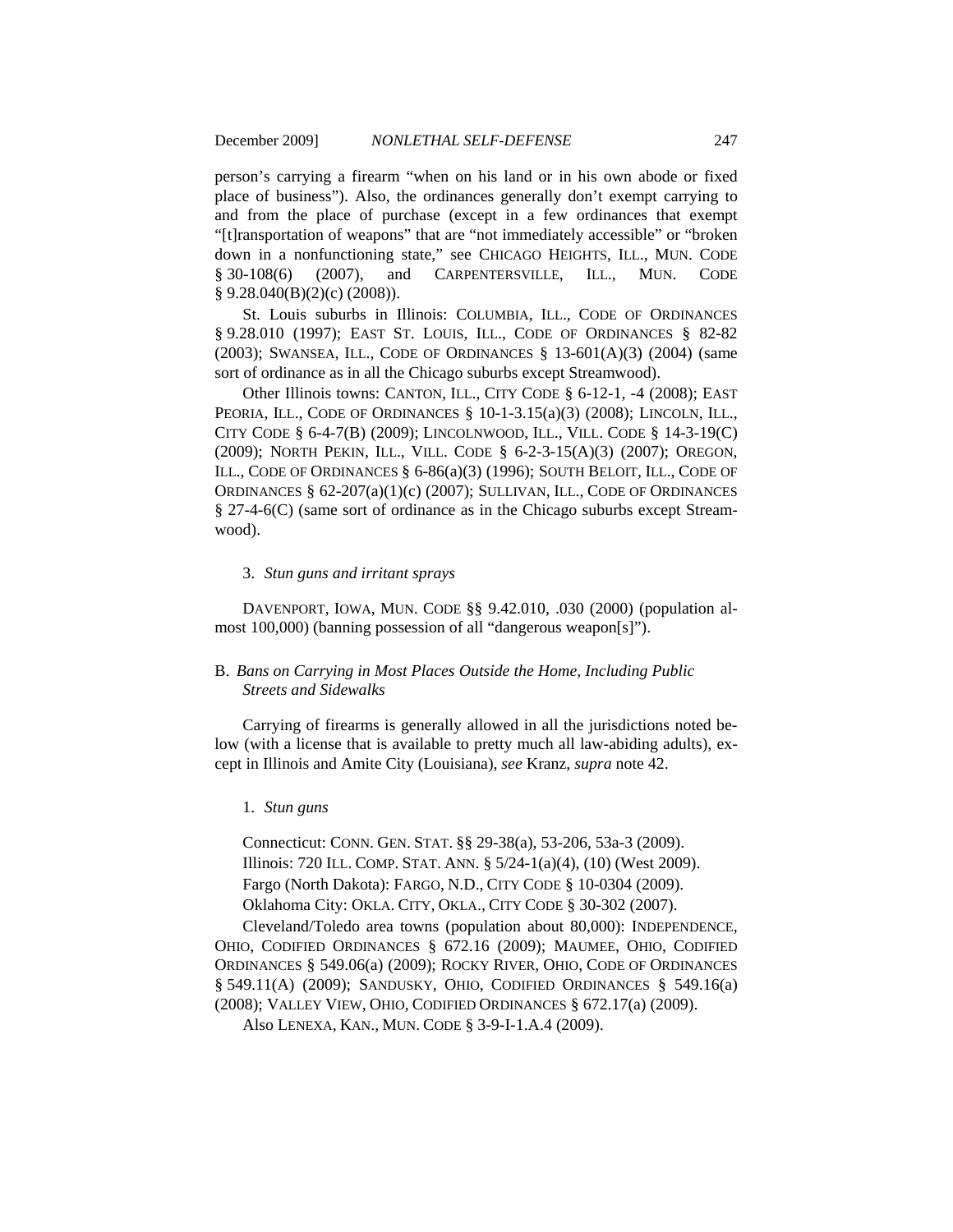#### 2. *Stun guns and irritant sprays*

(Probably) Connecticut: CONN. GEN. STAT. ANN. §§ 29-38(a), 53-206, 53a-3 (West 2009) ("dangerous or deadly weapon or instrument"); Tear Gas— Pencil Gun—Dangerous Weapon, 26 Op. Conn. Att'y Gen. 207 (1950) (treating tear gas pencils as covered by the predecessor of § 53-206, using logic that would equally apply to pepper spray, which was not then available).

(Probably) Oklahoma: 21 OKLA. STAT. ANN. tit. 21, § 1272 (West 2009) ("offensive weapon").

(Probably) Akron: AKRON, OHIO, CODE OF ORDINANCES § 137.02(A) (2008) ("deadly weapon without proper justification," though exempting any person "engaged in a lawful business, calling, employment or occupation and the circumstances in which he was placed justified a prudent man in possessing such a weapon for the defense of his person, property or family"); *see also*  OHIO REV. CODE ANN. § 2923.11 (West 2009) (defining "deadly weapon" as "any instrument, device, or thing capable of inflicting death, and designed or specially adapted for use as a weapon, or possessed, carried, or used as a weapon").

(Probably) Memphis and nearby town: MEMPHIS, TENN., CODE OF ORDINANCES § 10-32-2 (2009) ("any . . . dangerous weapon" "with intent to go armed"); COLLIERVILLE, TENN., CODE OF ORDINANCES § 130.075(A) (same); TENN. CODE ANN. § 39-11-106(5)(B), (34)(C) (West 2009) (defining "deadly weapon"—which would presumably also qualify as a "dangerous weapon"—as including any device that is "made or adapted for the purpose of inflicting death or serious bodily injury" or "is capable of causing death or serious bodily injury," and defining "serious bodily injury" as including "bodily injury that involves" "[e]xtreme physical pain").

Chicago suburbs (population over 80,000): BOURBONNAIS, ILL., MUN. CODE § 22-13(b) (2008) ("dangerous or deadly weapon"); GOLF, ILL., VILL. CODE § 5-2-1(C) (2008) ("dangerous weapons"); OAK LAWN, ILL., CODE OF ORDINANCES § 10-5-8(B)(2) (2008); RICHTON PARK, ILL., CODE OF ORDINANCES § 692.03(c)(2)(A) (2008).

Oklahoma towns (aggregate population over 100,000): (1) Oklahoma City vicinity, plus Ada and Ardmore, all covering any "defensive weapon," with exceptions for when "provided" or "authorized" by state law, but no Oklahoma law specifically authorizes for the carrying of stun guns: ADA, OKLA., CITY CODE § 50-76(a) (2001); ARDMORE, OKLA., CITY CODE § 19-46 (2008); HARRAH, OKLA., CITY CODE § 10-305 (2008); JONES CITY, OKLA., TOWN CODE § 6-2C-7(A); MOORE, OKLA., CITY CODE § 10-405 (2008); NICOLS HILLS, OKLA., CITY CODE § 15-148 (2008). (2) The town of Mustang, covering "weapon[s] primarily meant and adapted for attack and the infliction of injury," including any "dangerous weapon[s]": MUSTANG, OKLA., CODE OF ORDINANCES §§ 78-166, -168 (2000). (3) Other towns, all covering any "dangerous or deadly weapon": ALVA, OKLA., CODE OF ORDINANCES § 32-70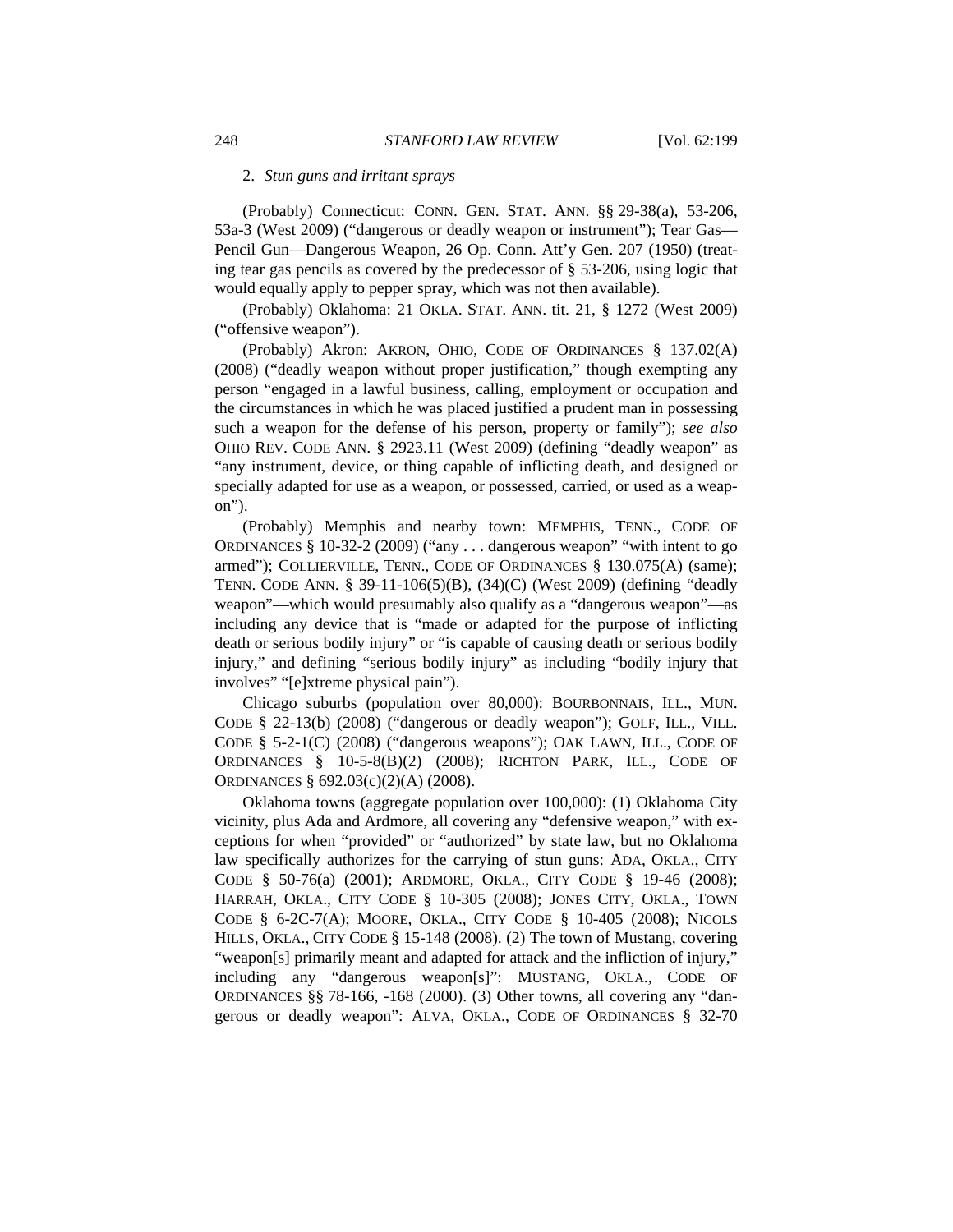(2009); ANADARKO, OKLA., CITY CODE § 5-1C-1(A)(1) (2007); CHANDLER, OKLA., CODE OF ORDINANCES § 6-2A-3(A) (2007); NEWCASTLE, OKLA., CODIFIED ORDINANCES § 132.01(A) (2005); NORMAN, OKLA., CODE OF ORDINANCES § 15-504(a)(3) (1979); WOODWARD, OKLA., CODE OF ORDINANCES §131.12(B)(1) (2008).

Also AMITE CITY, LA., CODE OF ORDINANCES § 11-4017(a) (2008) ("any arms or weapons of any kind . . . other than the ordinary or common penknife or pocket knife"); GAITHERSBURG, MD., CODE OF ORDINANCES § 15-16 (2007) ("dangerous weapon"); WESTLAND, MICH., CODE OF ORDINANCES § 62- 283(b)(4) (2009); DELANO, MINN., GEN. CODE § 812.01, subdiv. 2(B) (any "dangerous weapon," defined to include "any . . . device as defined in Minn. Stat. §609.02, Subdivision 6, capable of producing death or great bodily harm," with "dangerous weapon" defined in MINN. STAT. § 609.02, subdiv. 6 (2009) to include any "device or instrumentality that, in the manner it is . . . intended to be used, is calculated or likely to produce death or great bodily harm").

## C. *Bans on Carrying Concealed Outside the Home*

Concealed carrying of firearms (with a license that is available to pretty much all law-abiding adults) is allowed in all the states noted below, except Delaware, Illinois, Maryland, and Wisconsin, *see* Kranz, *supra* note 42, at app.

#### 1. *Stun guns*

(Probably) Delaware: DEL. CODE ANN. tit. 11, §§ 222(4), (10), 1443(a) (2009). There is an exception when "the defendant was carrying the concealed dangerous instrument for a specific lawful purpose and that the defendant had no intention of causing any physical injury [defined as 'impairment of physical condition or substantial pain'] or threatening the same." *Id.* §§ 222(24), 1443(b). But this exception probably doesn't apply to carrying of stun guns; people carrying them for self-defense probably have some intention of causing substantial pain to attackers should self-defense be necessary, and in any event "specific lawful purpose" probably doesn't cover generalized desire to defend oneself against unspecified threats. *See* State v. Kelly, 571 A.2d 1286, 1291, 1294 (N.J. 1990) (interpreting concealed carry exemption for carrying "under circumstances . . . manifestly appropriate for . . . lawful use" as covering only "seiz[ing] the weapon spontaneously and us[ing] it to defend" against "immediate" "danger" and as not covering carrying for general self-defense).

(Probably) Maine: ME. REV. STAT. ANN. tit. 25, § 2001-A(1)(B) (2009) ("dangerous or deadly weapon usually employed in the attack on or defense of a person"); *id.* tit. 17-A, § 2(9)(C) (defining "dangerous weapon," albeit as to a different part of the Maine code, to include "any device designed as a weapon and capable of producing death or serious bodily injury").

(Probably) Maryland: MD. CODE ANN., CRIM. LAW § 4-101(c) (West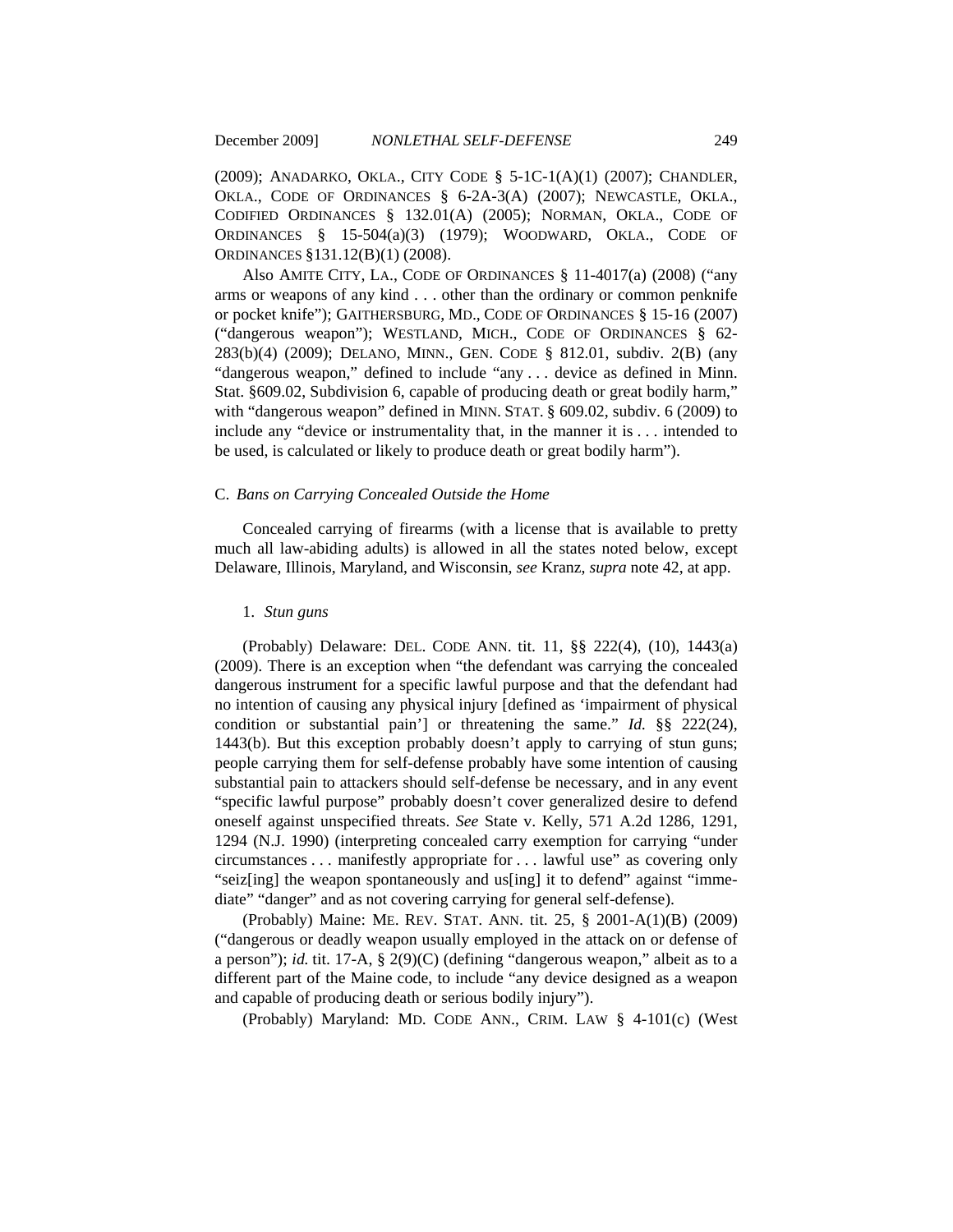2009) ("dangerous weapon of any kind," expressly excluding irritant sprays).

(Probably) Missouri: MO. REV. STAT. § 571.030(1)(1) (2009) ("weapon readily capable of lethal use"); *id.* §§ 571.010(10), .020 (exempting irritant sprays from a ban on possession of "gas gun[s]," defined as devices "designed or adapted for the purpose of ejecting any poison gas that will cause death or serious physical injury," but not saying anything about the concealed carry prohibition).

North Carolina: N.C. GEN. STAT. § 14-269(a) (2009).

(Probably) Ohio: OHIO REV. CODE ANN. §§ 2923.11(A), .12(A)(1) (West 2009) ("deadly weapon," defined as "any instrument, device, or thing capable of inflicting death, and designed or specially adapted for use as a weapon, or possessed, carried, or used as a weapon").

(Probably) Des Moines: DES MOINES, IOWA, MUN. CODE § 70-85(a)(6), (b) (2008) (exempting "any officer of the United States or of any state, any person having an authorized permit or any peace officer from wearing or carrying such weapons as may be convenient, necessary and proper for the discharge of his or her official duties," which suggests that the "any person having an authorized permit" exemption is limited to people who have professional permits to carry weapons, IOWA CODE § 724.6 (2009), and not the nonprofessional permits, *id.* § 724.7).

Omaha: OMAHA, NEB., MUN. CODE §§ 20-191, -192, -206(a), (b)(10) (2008).

Pueblo (Colorado) (population over 150,000): PUEBLO, COLO., MUN. CODE OF ORDINANCES § 11-1-601(a)(4)(d), (b), (e)(2) (1997) (carrying concealed in a car permitted).

Minneapolis suburbs: BAYPORT, MINN., MUN. CODE §§ 38-31, -32(3) (2008); STILLWATER, MINN., CITY CODE § 52-3 (2009).

Mississippi towns: GAUTIER, MISS., CODE OF ORDINANCES § 15-23 (2009); MERIDIAN, MISS., CODE OF ORDINANCES § 16-41 (2008); OXFORD, MISS., CODE OF ORDINANCES § 74-7 (2009); VICKSBURG, MISS., CODE OF ORDINANCES § 17-151 (2008) (all covering "deadly weapon[s]").

Also EAGLE, COLO., CITY CODE § 9.12.130(A) (2004).

# 2. *Irritant sprays*

(Possibly) Longboat Key (Florida): LONGBOAT KEY, FLA., CODE OF ORDINANCES § 130.04(A), (C) (2008). *But see* 1986 Fla. Op. Att'y Gen. 2 (concluding that the state constitutional right to bear arms precludes regulation of stun guns by local governments; this logic applies equally to irritant sprays).

Wabash (Indiana): WABASH, IND., CODE OF ORDINANCES § 6-162 (2008); IND. CODE § 35-41-1-8(a)(2) (2009) ("[C]hemical substance . . . that in the matter it . . . could ordinarily be used . . . is readily capable of serious bodily injury.").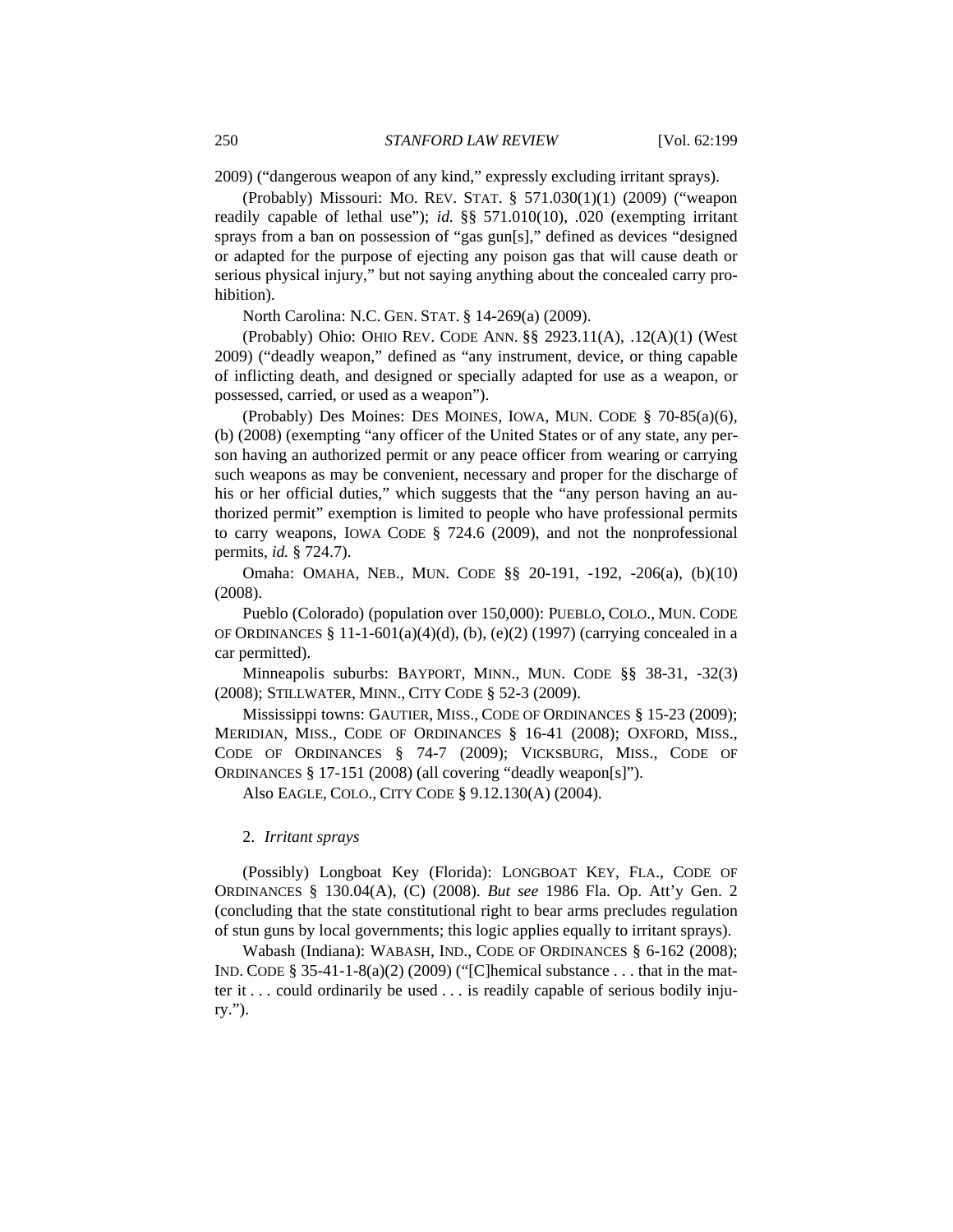#### 3. *Stun guns and irritant sprays*

Note that statutes in Michigan, South Carolina, and Wisconsin expressly exempt irritant sprays from bans on *possessing or transporting* various weapons, but don't expressly mention the ban on *carrying such weapons concealed*. MICH. COMP. LAWS ANN. §§ 750.224(1)(e), .224(3)(a), .224d (West 2009); S.C. CODE ANN. § 16-23-470 (2009); WIS. STAT. ANN. § 941.26(1)(b), (4) (West 2009). I infer that such exemptions therefore don't apply to the concealed carry bans, much as the legality of possessing various weapons (such as handguns) in most places doesn't mean they may be carried concealed.

(Probably) Louisiana: LA. REV. STAT. ANN. §§ 14:2(A)(3), :95(A)(1) (2009) ("instrumentality customarily used or intended for probable use as a dangerous weapon," with "dangerous weapon" defined as "any gas, liquid or other substance or instrumentality, which, in the manner used, is calculated or likely to produce death or great bodily harm").

(Possibly) Michigan: MICH. COMP. LAWS ANN. § 750.227 (West 2009) ("dangerous weapon").

(Probably) Nebraska: NEB. REV. STAT. ANN. §§ 28-109(7), -109(20), -1202 (West 2009) ("deadly weapon," defined to include anything "which in the manner it is  $\dots$  intended to be used is capable of producing death or" "bodily injury which involves a substantial risk of death, or which involves substantial risk of serious permanent disfigurement, or protracted loss or impairment of the function of any part or organ of the body").

(Probably) South Carolina: S.C. CODE ANN. § 16-23-460 (2008) ("deadly weapon usually used for the infliction of personal injury").

(Probably) Utah: UTAH CODE ANN. § 76-10-504(1) (West 2009) ("dangerous weapon[s]"); *id.* §§ 76-10-501(5)(a), 76-1-601(3), 76-1-601(11) (defining "dangerous weapon" as "any item that in the manner of its use or intended use is capable of causing death or" "physical pain, illness, or any impairment of physical condition" "that creates or causes serious permanent disfigurement, protracted loss or impairment of the function of any bodily member or organ, or creates a substantial risk of death").

(Possibly) Washington: WASH. REV. CODE ANN. § 9.41.250(1)(b) (West 2009) (banning "[f]urtively carr[ying] with intent to conceal any dagger, dirk, pistol, or other dangerous weapon"); State v. Myles, 903 P.2d 979, 983-84 (Wash. 1995) (interpreting "furtive[] carr[ying]" as simply concealed carrying); State v. Bonebright, No. 20399-9-III, 2002 WL 1389426, at \*1 (Wash. Ct. App. June 27, 2002) (interpreting "dangerous weapon" as "an object capable of inflicting great bodily harm"); State v. Werner, No. 15998-1-III, 1998 WL 283537, at \*1 (Wash. Ct. App. June 2, 1998) (same).

(Possibly) Wisconsin: WIS. STAT. ANN. §§ 939.22(10), 939.22(14), 941.23 (West 2009) ("dangerous weapon," defined to include "any device designed as a weapon and capable of producing death or" "bodily injury which creates a substantial risk of death, or which causes serious permanent disfigurement, or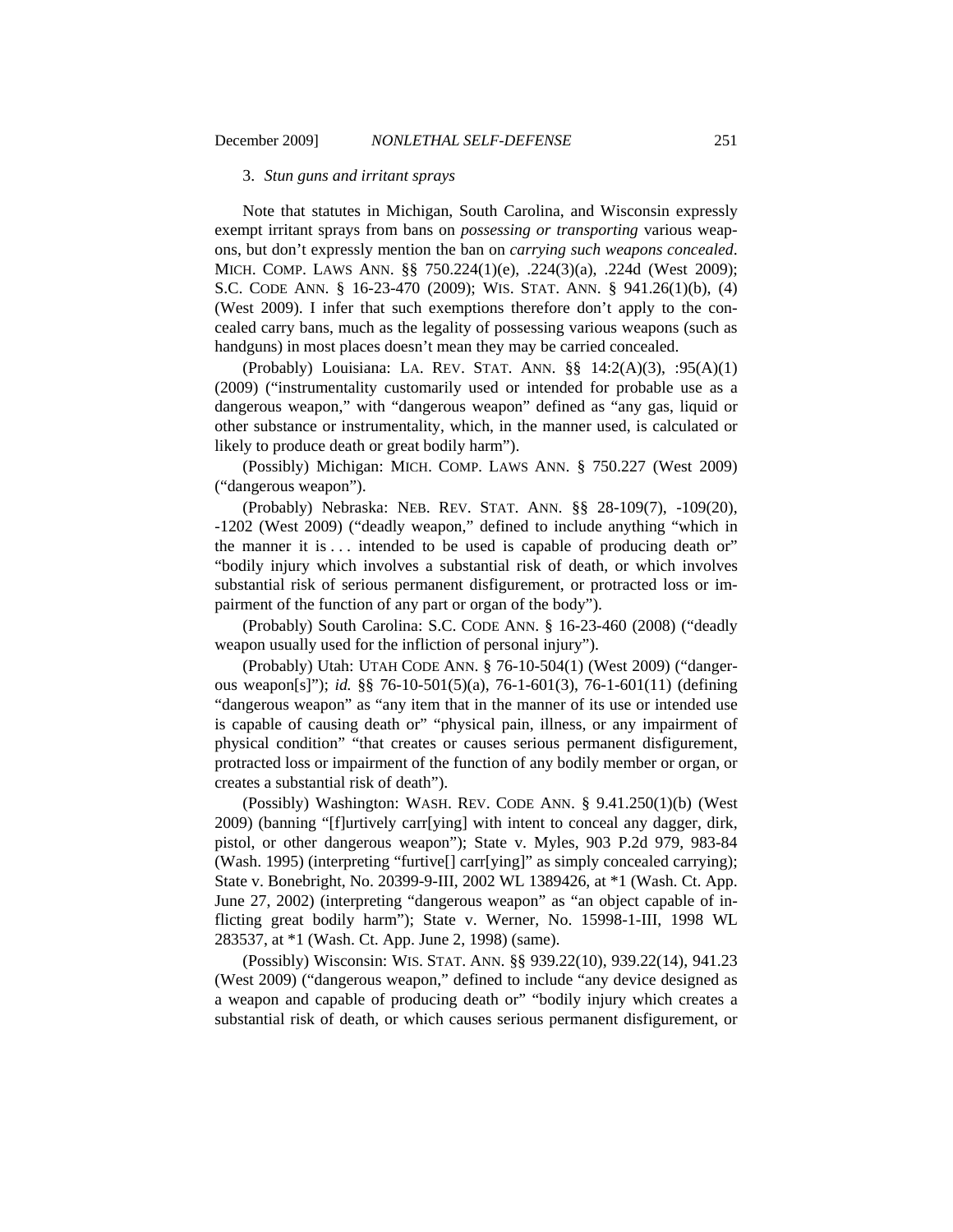which causes a permanent or protracted loss or impairment of the function of any bodily member or organ or other serious bodily injury").

Anchorage: ANCHORAGE, ALASKA, MUN. CHARTER, CODE & REGS. § 8.25.020(A)(4) (2009) ("instrument or thing" that "could reasonably be construed as being kept as a weapon or in order to achieve some violent purpose, and by which injury could be inflicted upon the person of another").

Chicago: CHICAGO, ILL., MUN. CODE § 8-24-020 (2009) ("dangerous weapon").

Chicago suburbs, plus some other Illinois towns (aggregate population over 600,000): (1) Covering irritant sprays or stun guns expressly: BURNHAM, ILL., CODE OF ORDINANCES  $\S$  62-181(a)(12) (2005); CALUMET CITY, ILL., MUN. CODE § 62-251(a)(10) (2009); DARIEN, ILL., CITY CODE § 8-15-2(C) (2009) (in motor vehicles only); ELK GROVE VILL., ILL., VILL. CODE § 6-6-1-1(G) (2008); FORD HEIGHTS, ILL., CODE OF ORDINANCES § 30-50(13) (2009); FRANKLIN PARK, ILL., VILL. CODE § 5-6-18(A)(7) (2009); HAINESVILLE, ILL., MUN. CODE § 9.12.010(A)(7) (2008); HARWOOD HEIGHTS, ILL., MUN. CODE § 9.04.050(I) (2008); JOLIET, ILL., CODE OF ORDINANCES § 32-2 (2009); JUSTICE, ILL., CODE OF ORDINANCES § 7-45(a)(8) (2007); LAKE BARRINGTON, ILL., VILL. CODE § 4-1-4-2(G) (2009); LISLE, ILL., VILL. CODE § 9-4-2(H)(1) (2009); LONG GROVE, ILL., VILL. CODE § 10-1-6(G) (2007); NORTH BARRINGTON, ILL., VILL. CODE § 6-3-2-2(G) (2008); OAK FOREST, ILL., CODE OF ORDINANCES § 131.04(G) (2009); PARK CITY, ILL., MUN. CODE § 9.32.010(A) (2008); PHOENIX, ILL., CODE OF ORDINANCES § 62-50(13) (2008); PROSPECT HEIGHTS, ILL., CITY CODE § 9-2-10(A) (2006); RIVERDALE, ILL., CODE OF ORDINANCES § 9.04.010(G) (2008); ROCKFORD, ILL., CODE OF ORDINANCES § 19-13(19) (2008); SOUTH CHICAGO HEIGHTS, ILL., CODE OF ORDINANCES § 50-2(a)(8) (2008); THORNTON, ILL., CODE OF ORDINANCES § 10-1-1(A)(7) (2009); UNIVERSITY PARK, ILL., CODIFIED ORDINANCES § 640-01(h) (2006); VILLA PARK, ILL., MUN. CODE § 16-115(b)(7) (2009); WARRENVILLE, ILL., CITY CODE  $§$  4-3-1(A)(7) (2008); (2) Covering any "dangerous or deadly weapon": BEACH PARK, ILL., MUN. CODE § 9.08.040(A) (2003); CAHOKIA, ILL., CODE OF ORDINANCES § 137.07 (2005); CHATHAM, ILL., CODE OF ORDINANCES § 130.01(A) (2009); COAL CITY, ILL., CODE OF ORDINANCES § 137.05(A) (2008); COUNTRYSIDE, ILL., CITY CODE § 4-2-9(A) (2009); CRYSTAL LAKE, ILL., CODE § 521-2; DES PLAINES, ILL., CITY CODE § 6-2-13(A)(1) (2008); DIXON, ILL., CITY CODE § 9-2-9 (2008); ELMWOOD PARK, ILL., VILL. CODE § 35-15 (2008); FOX LAKE, ILL., VILL. CODE § 4-1-1-4(A)(1) (2008); FREEPORT, ILL., CODIFIED ORDINANCES § 692.02(a) (2009); MOMENCE, ILL., CITY CODE § 5-1-12 (2008); PALOS HILLS, ILL., MUN. CODE § 9.48.010 (2008); RIVER FOREST, ILL., VILL. CODE § 8-6-17(A) (2008); RIVER GROVE, ILL., VILL. CODE § 9-5-1 (2007); RIVERSIDE, ILL., VILL. CODE § 6-1-16(B)(3) (2008); ROANOKE, ILL., VILL. CODE § 6-1-5 (2007); STRONGHURST, ILL., VILL. CODE § 5-3C-10 (2005); VANDALIA, ILL., MUN. CODE § 9.24.010 (2008); WATERLOO, ILL., CODE OF ORDINANCES § 27-1-8 (2008); WILLOW SPRINGS,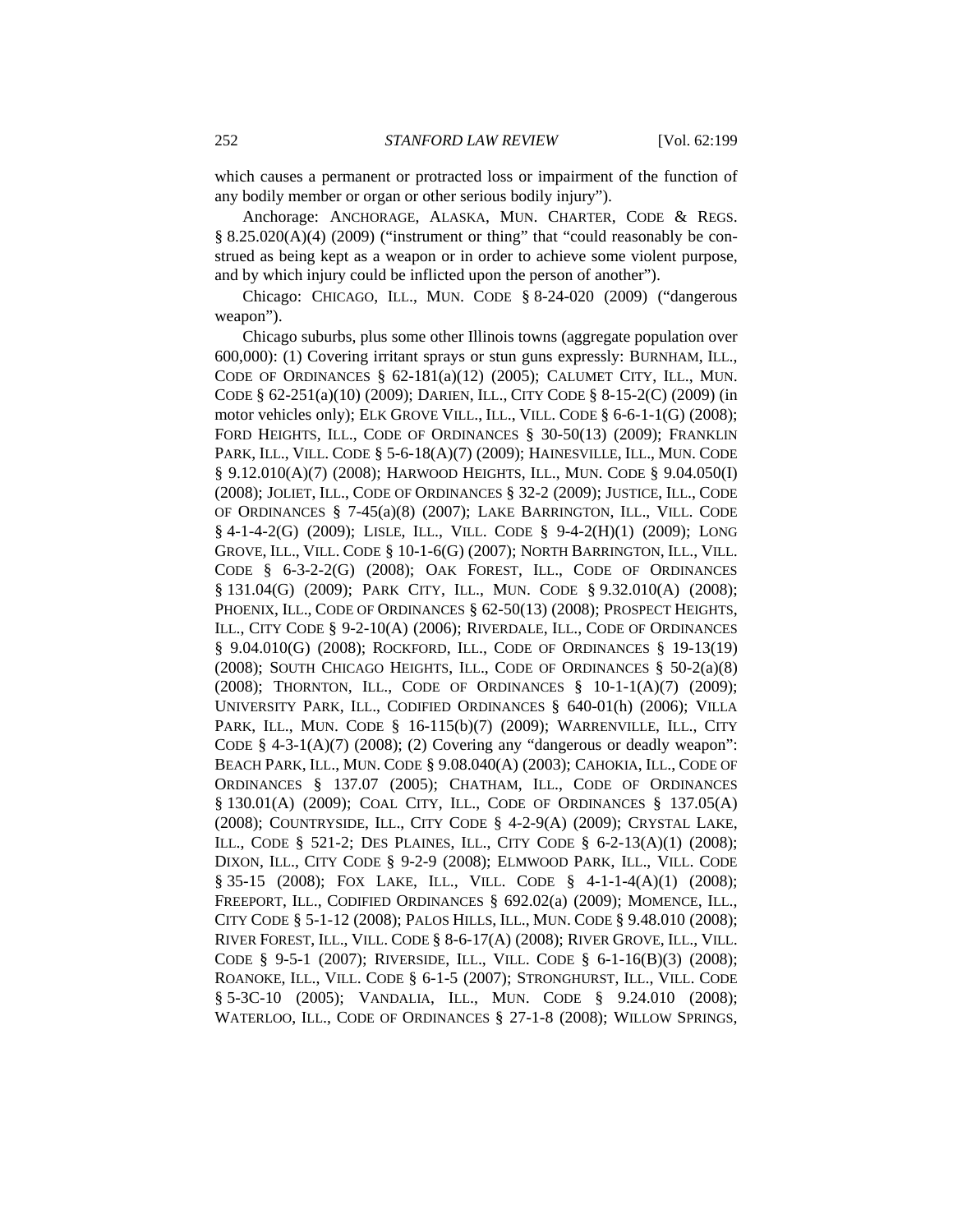ILL., VILL. CODE § 10-1-12(B) (2007) ("dangerous, offensive or deadly weapon[]"); (3) NORTHFIELD, ILL., VILL. CODE § 15-2(6) (2008) ("dangerous weapon"); OLYMPIA FIELDS, ILL., CODE OF ORDINANCES § 13-7 (2008) ("dangerous weapon"); WORTH, ILL., VILL. CODE § 10-4-3(G) (2009) ("dangerous weapon"); (4) Covering any "concealed weapons" without a state-issued license, but Illinois does not issue licenses to carry irritant sprays concealed: BROADVIEW, ILL., VILL. CODE § 6-2-21(B) (2008); HINSDALE, ILL., VILL. CODE § 5-3-11(B) (2008); OSWEGO, ILL., VILL. CODE § 6-2-25 (2008); SLEEPY HOLLOW, ILL., VILL. CODE § 4-3-8 (2009); TINLEY PARK, ILL., CODE OF ORDINANCES § 133.35 (2008); WADSWORTH, ILL., VILL. CODE § 5-6-3(A) (2008); WESTERN SPRINGS, ILL., VILL. CODE § 6-1-2(E) (2008); WINTHROP HARBOR, ILL., CODE OF ORDINANCES §130.10(A) (2009).

Fargo (certainly as to stun guns, probably as to irritant spray): FARGO, N.D., MUN. CODE §10-0304(A) (firearms, stun guns, or "any sharp or dangerous weapon such as is usually employed in attack or in defense of the person"); N.D. CENT. CODE §§ 12.1-01-04(6), 62.1-01-01 (West 2008) (defining "dangerous weapon," for purposes of the North Dakota criminal code and weapons code, to include irritant sprays). *But see* N.D. CENT. CODE § 62.1-04-02 (2008) (stating that, for purposes of the *state* concealed dangerous weapons ban, irritant sprays don't qualify as dangerous weapons).

Milwaukee County (Wisconsin): MILWAUKEE COUNTY, WIS., CODE OF GENERAL ORDINANCES § 63.015 (2007).

(Possibly) Oregon towns: BANDON, OR., MUN. CODE § 9.28.010 (2008); CARLTON, OR., MUN. CODE § 9.02.005 (Lexis 2008); CAVE JUNCTION, OR., MUN. CODE § 9.24.010 (2007); CENTRAL POINT, OR., MUN. CODE § 9.90.010 (2008); ELGIN, OR., MUN. CODE § 9.28.010; NEWPORT, OR., CODE OF ORDINANCES  $§$  130.055(A). All these cover "any instrument" or "any . . . weapon  $\dots$  by the use of which injury could be inflicted upon the person  $\dots$  of another." *But see* 34 Or. Op. Att'y Gen. 1059 (1970) (concluding that similar language should not be read as covering irritant sprays because the other instruments listed in such a statute "in their normal and adaptive use have the capability to produce serious bodily injury," and the listing of such other more dangerous weapons in the statute "indicates a concern with invasions of personal rights beyond the infliction of temporary incapacity through eye and respiratory irritation").

Oklahoma towns: (1) "[O]ffensive or defensive weapon": DUNCAN, OKLA., CITY CODE § 10-306.A (2008). (2) "[D]angerous or deadly weapon": DURANT, OKLA., CODE OF ORDINANCES § 132.04 (2006); FORT GIBSON, OKLA., TOWN CODE § 5-6B-6(A) (2005); GROVE, OKLA., CITY CODE § 10-306 (2007); LINDSAY, OKLA., CODE OF ORDINANCES § 19-88 (2007); MARLOW, OKLA., CITY CODE § 5-1B-1(A) (2007); NICOMA PARK, OKLA., CITY CODE § 62-63(a) (2008); OKEMAH, OKLA., CITY CODE § 5-4B-7(A)(1) (2006); POTEAU, OKLA., CITY CODE § 5-4C-4(A) (2002); PRYOR CREEK, OKLA., CITY CODE § 5-4C-4(A) (2008); SALLISAW, OKLA., CODE OF ORDINANCES § 66-71(a) (2008);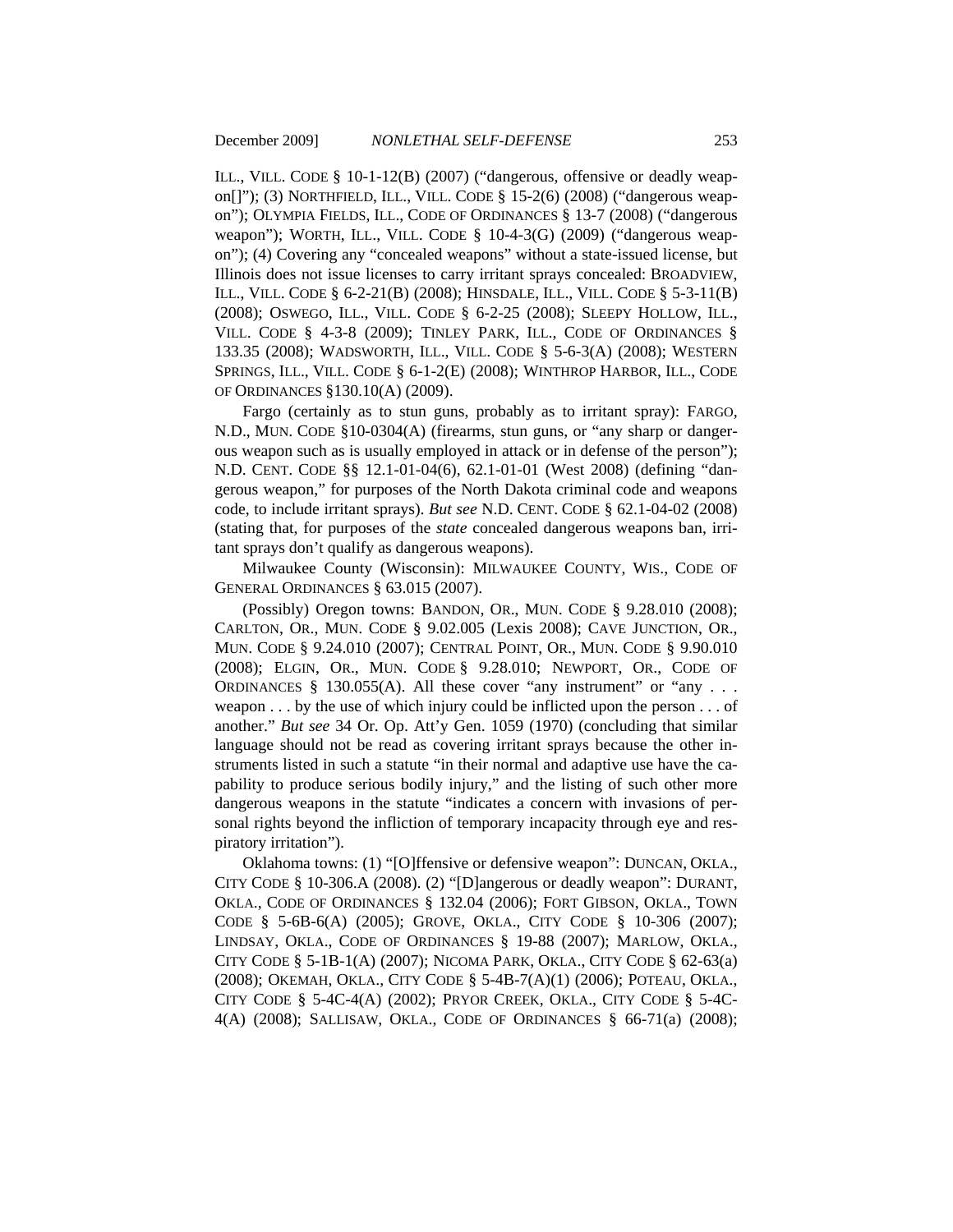WEWOKA, OKLA., CITY CODE § 5-5C-8(A) (2008) ("dangerous or deadly weapon"). (3) "[W]eapon": MCALESTER, OKLA., CODE OF ORDINANCES § 82-117 (2008).

St. Louis suburb: OLIVETTE, MO., REV. CODE §§ 170.030(a)(1), 215.120(a)(3) (2007).

Washington towns: AIRWAY HEIGHTS, WASH., MUN. CODE § 9.36.020(B) (2009); CHENEY, WASH., MUN. CODE § 9A.07.020(d) (Lexis 2008); WESTPORT, WASH., MUN. CODE § 9.56.040 (2009); YAKIMA, WASH., MUN. CODE § 6.44.040(a) (2008); YELM, WASH., MUN. CODE § 9.32.125 (2008). All these cover "any . . . instrument by the use of which injury could be inflicted upon the person or property of another," or, in the case of Yakima, "dangerous weapon or instrument which may be used to inflict injury upon the person of another."

# D. *Requirements of a Permit to Possess, Carry, or Carry Concealed, with the Government Having Some Discretion Whether to Issue the Permit*

All these jurisdictions allow firearms possession without a discretionary permit. All except California give licenses to carry concealed firearms on a shall-issue basis, or allow concealed carry of firearms without a license. The Florida ordinances might be preempted by the Florida Constitution. *See* 1986 Fla. Op. Att'y Gen. 2 (concluding that the state constitutional right to bear arms precludes regulation of stun guns by local governments, using logic that applies equally to irritant sprays).

#### 1. *Stun guns*

Akron (Ohio): AKRON, OHIO, CODIFIED ORDINANCES §§ 137.01(A)(7), .02, .06, .28(A)(2) (2008) (possession) ("Taser or any device which shoots a dart-like object charged with volts of electricity").

Also (possibly) JUNO BEACH, FLA., CODE OF ORDINANCES § 16-4 (2008) (carrying) ("dart gun[s]"); LAFAYETTE, COLO., CODE OF ORDINANCES §§ 75- 46, -49 (2009) (carrying) ("mechanical gun[s]," defined broadly enough to include projectile stun guns); WRANGELL, ALASKA, MUN. CODE § 10.32.020 (2008) (carrying) (any "projectile-propelling device which contains any cartridge, pellet, B-B, dart, or other ammunition within the chamber or magazine thereof"); WHITE MOUNTAIN APACHE, ARIZ., CRIM. CODE §§ 1.1.B.5.a, 2.18.A-.B.

#### 2. *Irritant sprays*

Mobile (Alabama): MOBILE, ALA., CODE OF ORDINANCES §§ 62-21, -23, -29 (2008) (carrying).

(Possibly) Oakland (Florida): OAKLAND, FLA., CODE OF ORDINANCES